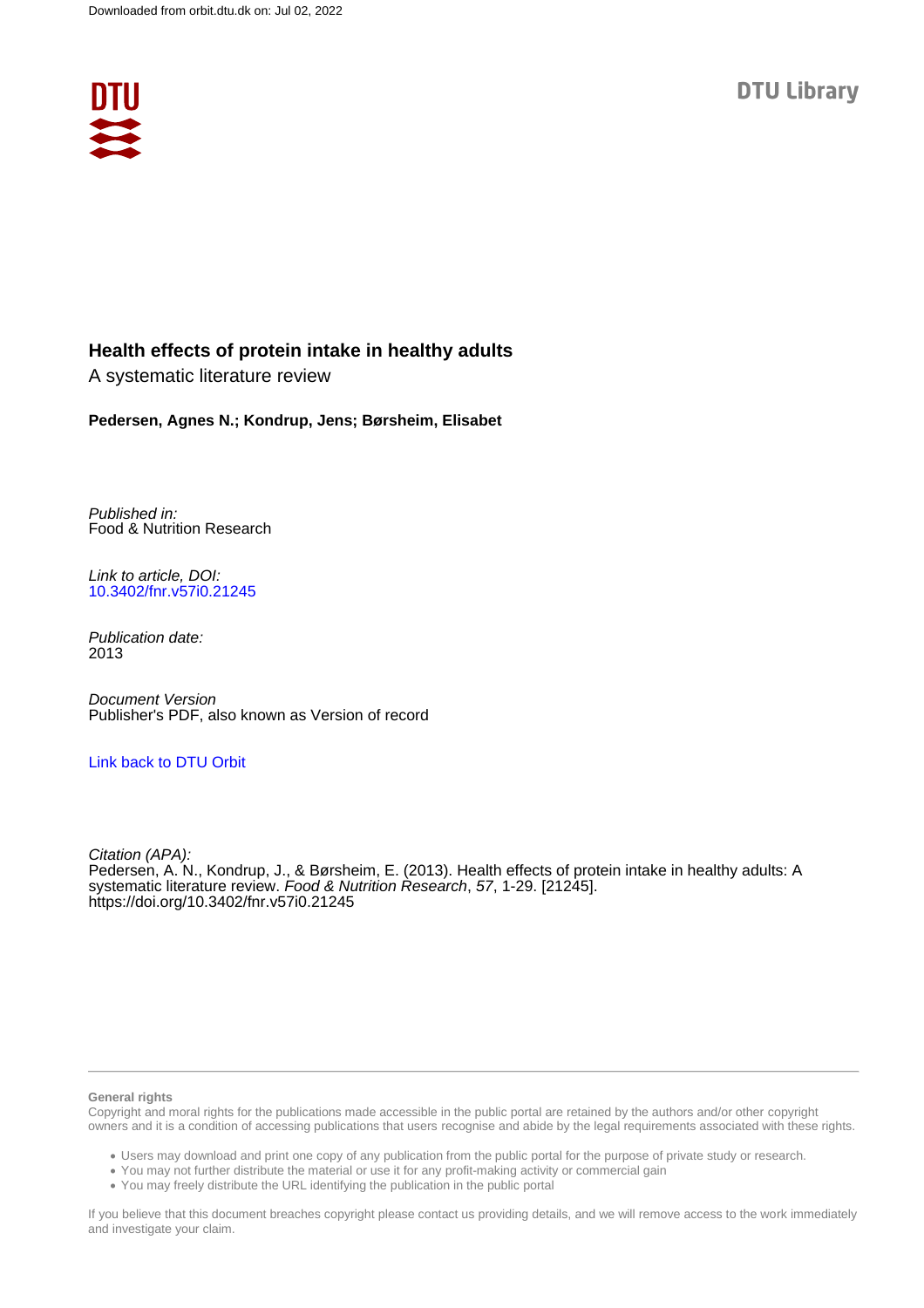# Health effects of protein intake in healthy adults: a systematic literature review Review Article<br>
Health effects of protein intake in healthy<br>
adults: a systematic literature review<br>
Agnes N. Pedersen<sup>1\*</sup>, Iens Kondrup<sup>2</sup> and Elisabet Børsheim<sup>3</sup>

Agnes N. Pedersen $^{\mathsf{I} \, *}$ , Jens Kondrup $^{\mathsf{2}}$  and Elisabet Børsheim $^{\mathsf{3}}$ 

<sup>1</sup>DTU Food, National Food Institute, Lyngby, Denmark; <sup>2</sup>Clinical Nutrition Unit, Rigshospitalet University Hospital, Copenhagen, Denmark; <sup>3</sup>Department of Surgery, The University of Texas Medical Branch, Galveston, TX, USA

### **Abstract**

The purpose of this systematic review is to assess the evidence behind the dietary requirement of protein and to assess the health effects of varying protein intake in healthy adults. The literature search covered the years 2000-2011. Prospective cohort, case-control, and intervention studies were included. Out of a total of 5,718 abstracts, 412 full papers were identified as potentially relevant, and after careful scrutiny, 64 papers were quality graded as A (highest), B, or C. The grade of evidence was classified as *convincing, probable, suggestive* or inconclusive. The evidence is assessed as: probable for an estimated average requirement of 0.66 g goodquality protein/kg body weight (BW)/day based on nitrogen balance studies, *suggestive* for a relationship between increased all-cause mortality risk and long-term low-carbohydrate-high-protein (LCHP) diets; but inconclusive for a relationship between all-cause mortality risk and protein intake per se; suggestive for an inverse relationship between cardiovascular mortality and vegetable protein intake; *inconclusive* for relationships between cancer mortality and cancer diseases, respectively, and protein intake; *inconclusive* for a relationship between cardiovascular diseases and total protein intake; *suggestive* for an inverse relationship between blood pressure (BP) and vegetable protein; probable to convincing for an inverse relationship between soya protein intake and LDL cholesterol; *inconclusive* for a relationship between protein intake and bone health, energy intake, BW control, body composition, renal function, and risk of kidney stones, respectively; suggestive for a relationship between increased risk of type 2 diabetes (T2D) and long-term LCHP-high-fat diets; *inconclusive* for impact of physical training on protein requirement; and *suggestive* for effect of physical training on whole-body protein retention. In conclusion, the evidence is assessed as probable regarding the estimated requirement based on nitrogen balance studies, and *suggestive* to *inconclusive* for protein intake and mortality and morbidity. Vegetable protein intake was associated with decreased risk in many studies. Potentially adverse effects of a protein intake exceeding 20-23 E% remain to be investigated.

Keywords: protein requirement; nitrogen balance; animal protein; vegetable protein; mortality; chronic disease; Nordic nutrition recommendations

[To access the appendices to this article please see Supplementary files under Article Tools online](http://www.foodandnutritionresearch.net/index.php/fnr/rt/suppFiles/21245/0)

Received: 26 March 2013; Revised: 24 April 2013; Accepted: 25 April 2013; Published: 30 July 2013

this literature review is part of the fifth version of the Nordic Nutrition Recommendations (NNR5) project with the aim of reviewing and updating the scientific basis of the fourth edition of the NNR issued in 2004 (1). The NNR5 project is mainly focused on a revision of those areas in which new scientific knowledge has emerged since the fourth edition, with special relevance for the Nordic setting. A number of systematic literature reviews form the basis for establishment of dietary reference values in NNR5. The present expert group was established to systematically review studies regarding nitrogen balance (N-balance) and protein quantity and quality associated with health outcomes.

In 2002, the IoM published the US dietary reference values for protein (2) that was mainly based on a metaanalysis of N-balance studies by Rand et al. (3) to estimate protein requirement. This meta-analysis was also taken into consideration in the NNR in 2004 (NNR4) protein requirement assessment, while the recommendation was expressed as the energy percentage  $(E\%)$  from protein, which also allowed for the macronutrient intake distribution and the Nordic dietary habits. The Nordic-recommended protein intake of 10–20 E% was considered adequate to meet the requirement for protein, including essential amino acids.

In 2007, WHO/FAO/UNU published their most recent protein requirement (4), also based on the Rand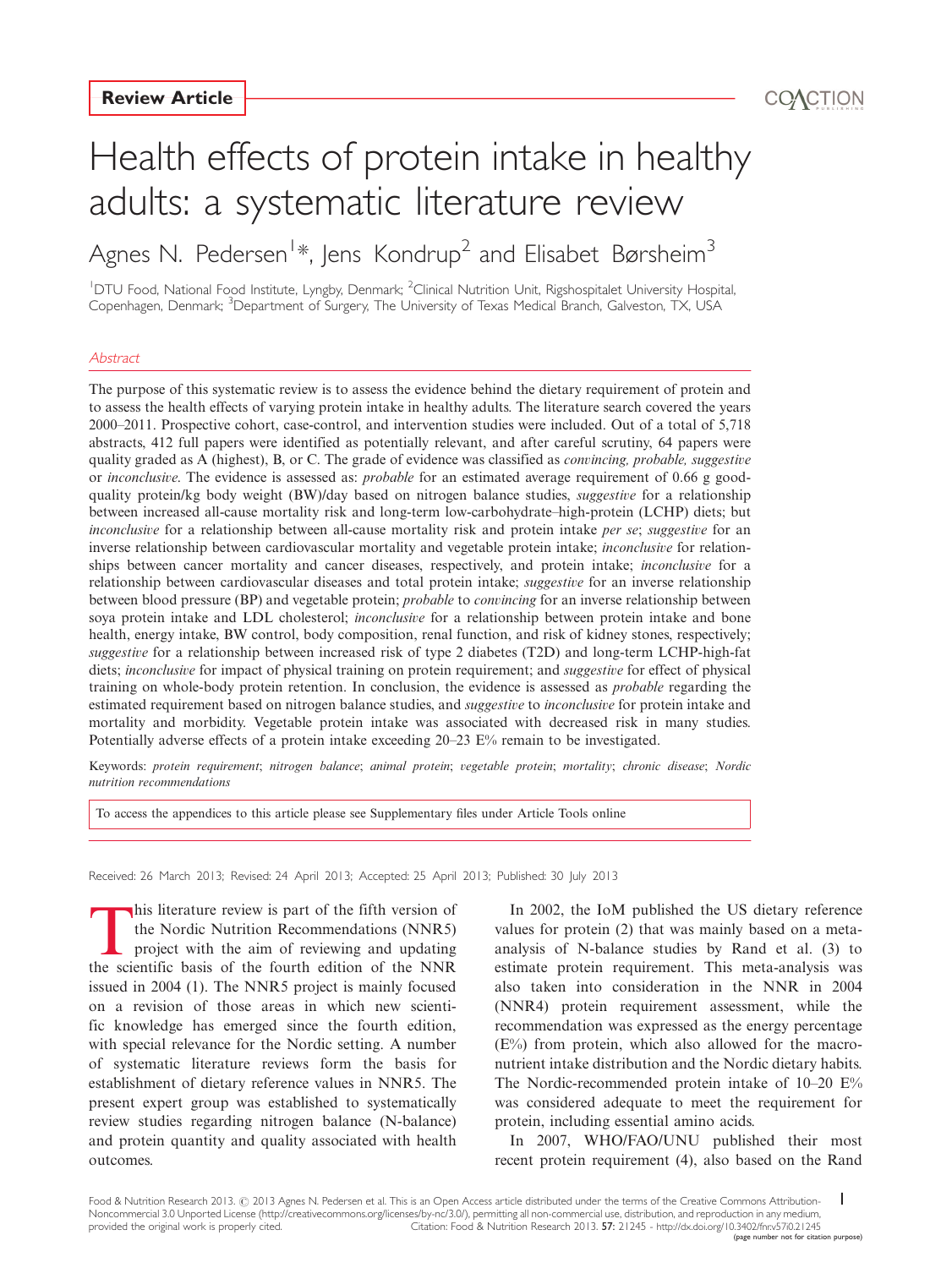meta-analysis (3), but with increased requirements for most essential amino acids, which made a certain level of protein quality necessary, and in 2012 the European Food Safety Authority (EFSA) published their Population Reference Intake for protein based on N-balance studies (5), again mainly the Rand meta-analysis (3). Both WHO and the EFSA Panel also considered several health outcomes associated with protein intake, but data were found to be insufficient to establish dietary reference values.

In 2007, the World Cancer Research Fund published a comprehensive report about the relationship between food, nutrition, and the prevention of cancer based on systematic literature reviews (6). The scientific recommendations were mainly based on foods/food groups (e.g. meat) and not on protein as a nutrient.

To date, recommendations on protein requirements have been based on N-balance studies, and recommendations of an optimal protein intake in relation to health outcomes are not clear. Except for the review regarding nutrition and cancer (6), the present evidence on the relationship between protein intake and health outcomes has, however, not been based on systematic literature reviews.

The purpose of this systematic review is to assess the evidence behind the dietary requirement of protein based on N-balance studies and to assess the health effects of varying protein intake in human nutrition based on prospective observational cohort studies, case-control studies, and randomized controlled studies.

# **Methods**

The process for conducting the systematic review is described in detail in the guidelines devised by the NNR5 working group (7). Briefly, the key characteristics of the systematic review are:

- . Definition of the research questions to be answered.
- . Definition of the eligibility criteria.
- . A systematic search that attempts to identify all studies that would meet the eligibility criteria.
- . A systematic selection and evaluation of the included papers.
- . Construction of summary tables of the studies.
- . Rating the evidence and formulate conclusions.

### Research questions

The research questions were formulated in cooperation with other relevant expert groups. The effects or associations marked with \* should be reviewed in cooperation with or in the relevant expert groups (e.g. infants and children, elderly, pregnant and lactating women).

(1) What is the dietary requirement of protein and protein of different dietary sources for adequate growth, development, and maintenance of body functions, mainly based on N-balance studies?

(2) What is the association and what are the effects of different intake, timing, and frequency of protein and protein of different dietary sources, while considering the intake of other energy-giving nutrients at the same time, on:

well-established markers or indicators of functional or clinical outcomes, such as serum lipids, glucose and insulin, blood pressure (BP), body composition, and bone mineral density (BMD)?

functional or clinical outcomes including

- . pregnancy\* or birth outcomes\*, growth, development, and sarcopenia\*
- . cardiovascular diseases, weight outcomes, cancer, type 2 diabetes (T2D), fractures, renal outcomes, physical training, muscular strength, and mortality
- (3) Does intake and dietary source of protein (including vegan diet) affect the lactation/milk production in Nordic countries in relation to lactation duration, infant's need, and growth?\*

### Eligibility criteria

We included studies with protein intake from foods, but excluded studies with isolated protein as supplements, and studies based on the intake of amino acids. The protein intake could be expressed as animal protein, vegetable protein and/or total protein  $(animal+vegetable)$ .

### Population

Studies of a generally healthy population in settings similar to the Nordic countries were included. Studies without Caucasians or with Caucasians as a minority group were excluded. Secondary prevention studies (e.g. hypertension stage 1 or hyperlipidemia with total cholesterol  $>6$  mmol/ L) were excluded, while studies including analyses on prehypertension (systolic BP of 120-139 mmHg or diastolic BP of 80-89 mmHg) were included, since this is a group of individuals at high risk of hypertension, justifying special attempts to lower BP. We also excluded studies of adiposity or obesity, and athletes.

### Study type and design

Observational studies: prospective cohort studies and case-control studies were included, while cross-sectional studies were excluded. Studies were also excluded if length of follow-up was clearly too short related to outcome.

Controlled intervention studies: required length of study depended on the outcome; for N-balance studies the length was set to at least 14 days in accordance with a recent meta-analysis (3). Single-meal postprandial studies (acute studies) were excluded. The required number of participants depended on the outcome and power calculations.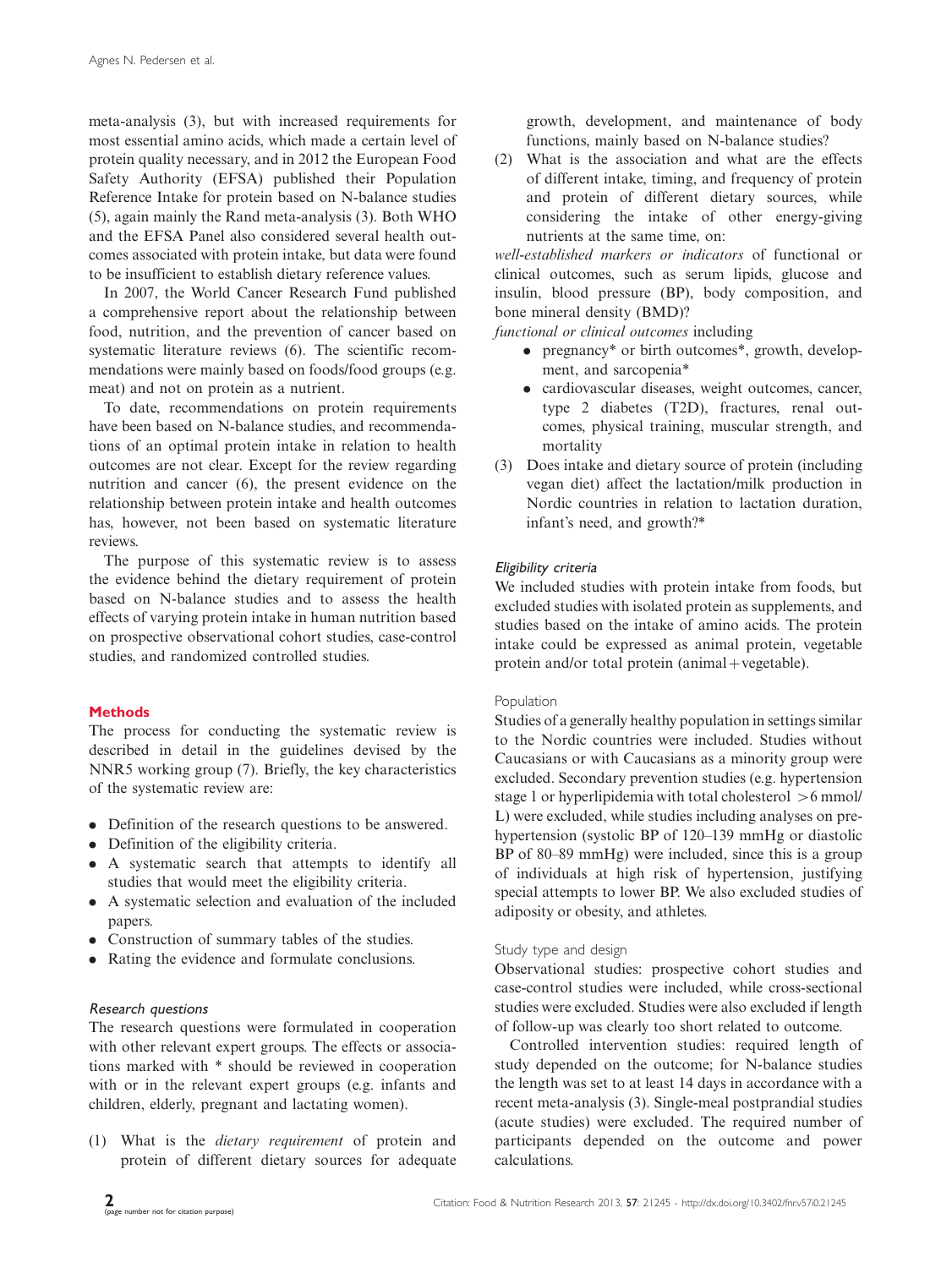Publication language was English or any of the Nordic languages.

# Publication type

Original articles, meta-analyses, and systematic reviews were included. Narrative reviews were examined to ensure that all relevant studies were included.

Time period for publication 2000 up to and including 2011

# Search method and terms

The search terms were established in collaboration with a librarian and are shown in [Appendix A](http://www.foodandnutritionresearch.net/index.php/fnr/rt/suppFiles/21245/0). The databases used were PubMed and SweMed (the latter was used to identify Nordic papers not published in PubMed). The main search included the period January 2000- January 2011. An additional search was run in Medline through the PubMed platform in January 2012 in order to update the search with the most recent papers published from January to December 2011.

### Selection and evaluation of papers

The 5,718 abstracts from the initial search were screened by one of the authors (ANP) in order to exclude the clearly ineligible abstracts and to select abstracts that should be directed to the other expert groups. This left 1,483 abstracts to be screened in pairs by the three members of the protein expert group. In July 2011, a member of the initial expert group resigned. The two remaining experts (ANP and EB) made the first screening. All articles suggested by at least one of the two were ordered as full-text papers. In August 2011, the expert group was supplemented with a third expert (JK) who participated in the second screening of the full-text papers. The experts made the second screening in pairs, and papers suggested by at least one expert were included in the quality assessment. The quality assessment was done according to the principles in the guidelines (7). Briefly, a quality assessment tool specific for the study type was used to grade the papers as A (high-quality study with very low level of potential bias); B (some bias, but not enough to invalidate the results); C (significant bias and weaknesses that may invalidate the results). After the quality grading, evidence tables were constructed with a description and the quality assessment of each study. Finally, for each evaluated outcome the grading of evidence was based on summary tables and a four-class grading: convincing (high), probable (moderate), suggestive (low), and no conclusion (insufficient). The minimum requirement for 'suggestive' was two studies showing an association and no conflicting results. If some studies showed a non-significant (neither positive nor negative) association, it was decided that for 'suggestive evidence' the number of results showing an association was

required to be at least two times higher than those showing no association.

# **Results**

The included 1,483 abstracts were initially screened for eligibility (Fig. 1). Of these, 371 were selected and ordered as full-text papers, including narrative reviews. The search in SweMed resulted in 113 abstracts, and none of them were ordered as full-text papers.

The additional search resulted in 642 abstracts of which 487 were excluded as being clearly ineligible, 86 were directed to the other expert groups, and 69 were screened in pairs. Of these, 41 were ordered as full-text papers. Thus, a total of 412 full-text papers were ordered.

After careful scrutiny, 64 papers were quality graded, including 7 additional papers identified through reference lists from the included papers and the narrative reviews.

The reasons for exclusion of the 355 full-text papers are shown in [Appendix B](http://www.foodandnutritionresearch.net/index.php/fnr/rt/suppFiles/21245/0).

### Dietary requirement based on N-balance studies

The studies used for the grading of evidence for protein requirements based on N-balance studies are a metaanalysis including 19 balance studies (3), a controlled metabolic study of three 18-day periods (8), and a controlled single blinded short-term study with high versus usual protein (UP) intake (9), quality graded as B, A, and B, respectively (see [Appendix C, Table C1\)](http://www.foodandnutritionresearch.net/index.php/fnr/rt/suppFiles/21245/0).

Rand et al.'s meta-analysis from 2003 (3) included 19 N-balance studies of eucaloric diets with at least three test protein intakes. They found no significant differences in requirements between adult age, sex, or source of dietary protein, but they also stated that the data did not provide sufficient power to detect possible differences. The median-estimated protein requirement of goodquality protein was 0.66 g per kg body weight (BW) per day, and the estimated recommended dietary allowance (RDA) was set to 0.83 g good-quality protein/kg BW per day (97.5th percentile). Campbell et al. (8) tested young versus old, and men versus women in a controlled metabolic study with a low-protein (0.5 g/kg BW), medium-protein (0.75 g/kg BW), and high-protein (HP) (1 g/kg BW) diet. The N-balance was not different between the four groups, and the estimated requirement expressed per kg BW was not significantly different for the young versus old or men versus women. Mean protein requirement was lower for older women versus older men, but when expressed per kg fat-free mass (FFM), there was no significant difference. For all subjects combined, the adequate protein allowance was estimated to be  $0.85 \pm 0.21$  g/kg BW per day and not statistically different from the estimate of 0.83 g/kg BW per day, as suggested by Rand et al. (3).

A short-term study was also included because of an HP intake in the test meal versus UP intake (9).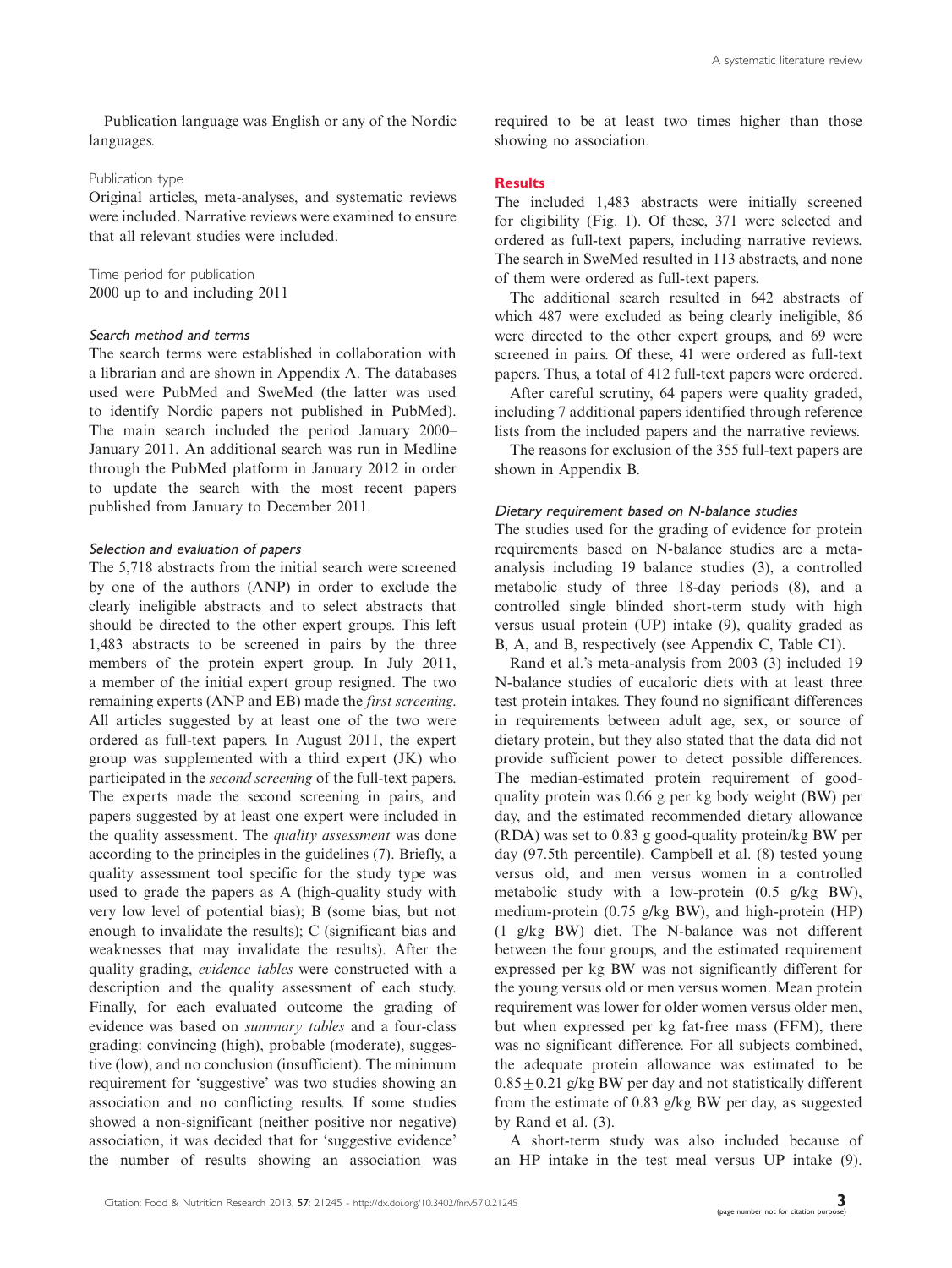

Fig. 1. Flow chart of the systematic literature review process. Numbers in brackets are the additional search in 2011. \*Some of the abstracts are both sent to other groups and kept in the protein group.

Young men and women (UP: 1.04 g/kg BW and HP: 2.08 g/kg BW) versus old men and women (UP: 0.89 g/kg BW and HP: 1.79 g/kg BW) were tested for 10 days on each diet in a cross-over design. There was no age-related difference in N-balance. Nevertheless, there was concern about an HP diet corresponding to ca. 24 E% in the elderly because of a potentially negative effect on the kidney function expressed as a lack of increase in glomerular filtration rate (GFR) from a reduced value among the elderly.

In summary, the evidence is assessed as probable regarding the estimated average requirement and the subsequent RDA of 0.83 g good-quality protein/kg BW per day (Table 1). The evidence of potential adverse effects of an HP diet (ca. 24  $E\%$ ) is regarded as inconclusive (Table 1).

# Protein intake and mortality

The evaluation of the association between protein intake and mortality among healthy individuals is based on seven prospective cohort studies with nine populations included (10-16), four papers quality graded as B (10, 14-16), and three papers quality graded as C (11-13) (see [Appendix C, Table C2\)](http://www.foodandnutritionresearch.net/index.php/fnr/rt/suppFiles/21245/0). Such an association might be expected as a result of a possible association between protein intake and cancer or cardiovascular diseases, as described in the following sections.

Fung et al. (10) used pooled data from the Nurses' Health Study (NHS) and Health Professionals' Followup Study (HPFS) and, based on a food frequency questionnaire (FFQ), they created a low-carbohydrate (LC) score from deciles of the energy percentage  $(E)$ %) of fat, protein, and carbohydrate (CH). They also made an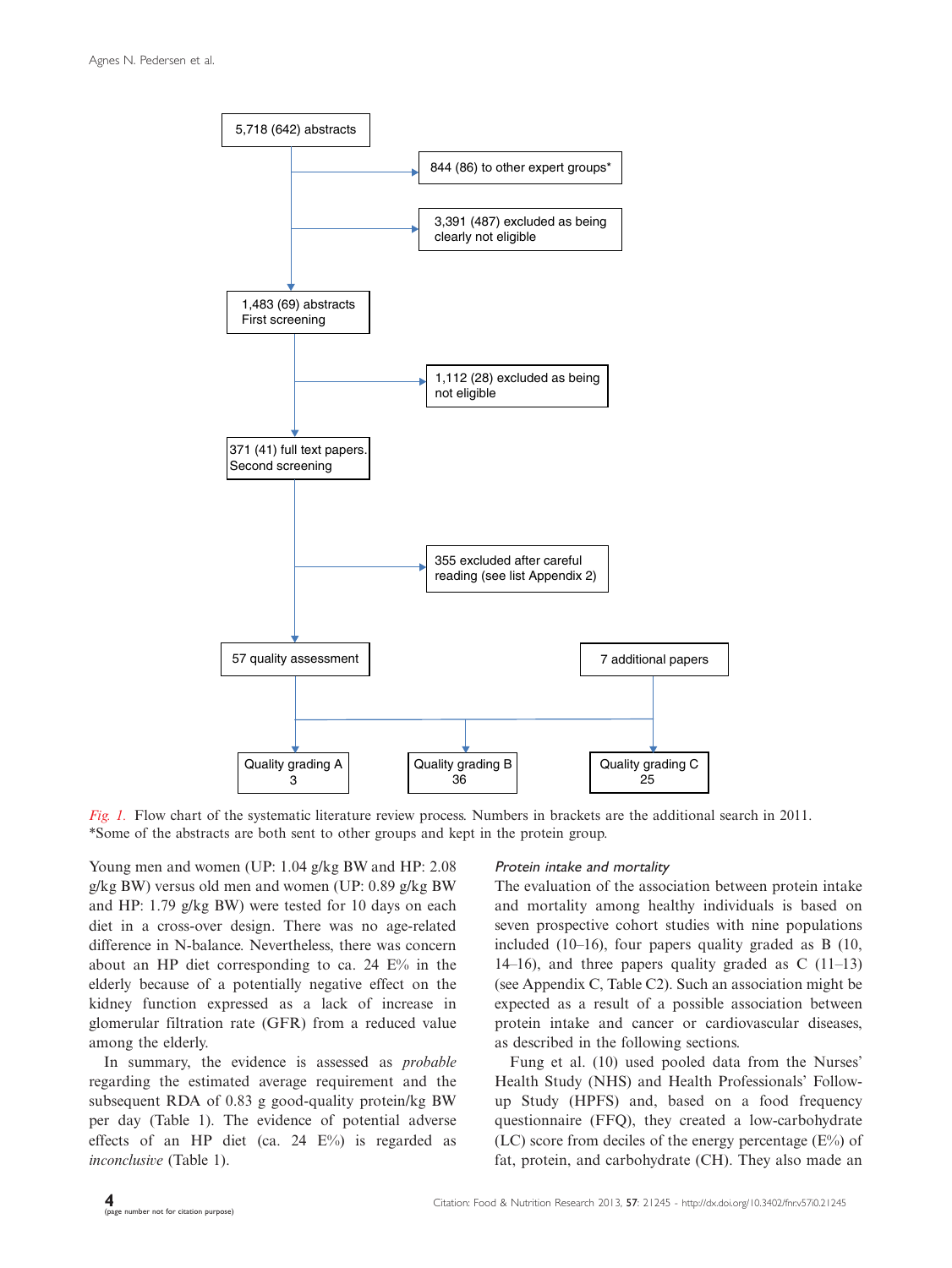animal LC score (animal fat and animal protein) and a vegetable LC score (vegetable fat and vegetable protein). The range of intake of total protein was ca.  $15-23$  E%. They found that a high overall low-carbohydrate-high protein (LCHP) score was associated with an increase in all-cause mortality, and that a high LCHP score based on animal protein and animal fat, was even more positively associated with all-cause mortality, cardiovascular disease mortality, and cancer mortality, while the LCHP score based on vegetable protein and vegetable fat was associated with lower all-cause mortality and cardiovascular disease mortality. Thus, the health effects of LC diets may depend on the sources of protein and fat. The authors also emphasized that the presented LC scores were not designed to mimic any particular versions of the LC diets in the popular literature, and therefore the risk estimates did not correspond with any versions of LC diets in the population.

In the Prevention of Renal and Vascular ENd-stage Disease (PREVEND) study (11), the focus was on mortality, cardiovascular events, and renal outcomes. The protein intake was calculated from two 24-h urinary urea excretions and expressed as protein intake in g/kg 'ideal' BW, i.e. after correcting BW to a body mass index (BMI) corresponding to 22. Thus, the level of protein intake could not be assessed, because the correction probably overestimated intakes, and because of no correction for possible loss of urine in the collections. They found quintiles of protein intake inversely associated with all-cause mortality and non-cardiovascular mortality.

In the Iowa Women's Health Study (12), total, animal and vegetable protein E% in quintiles from an FFQ were isoenergetically substituted for CH. The range of intake was from 14  $E\%$  in the lowest quintile to 22  $E\%$  in the highest. No association between the intake of total and animal protein, respectively, and mortality (all-cause, coronary disease mortality and cancer mortality) was observed in the multivariate models. Vegetable protein was inversely associated with coronary disease mortality, and substituting vegetable protein for animal protein was also inversely associated with coronary disease mortality.

The Swedish Women's Lifestyle and Health cohort study (13) used energy-adjusted increasing protein and decreasing CH intake in deciles, and a combination of them in an LCHP score. The range of protein intake in deciles was from 10 to 23 E%. Increasing protein intake was associated with increased risk of cardiovascular disease mortality, and the combination score was even more predictive. The combination score was also positively related to increased risk of all-cause mortality. The associations were more pronounced for cardiovascular mortality in women aged 40-49 years at baseline compared to women aged 30-39 years at baseline. The dietary assessment was based on an FFQ and the mean energy

 $\overline{1}$ 

 $\overline{1}$ 

 $\overline{1}$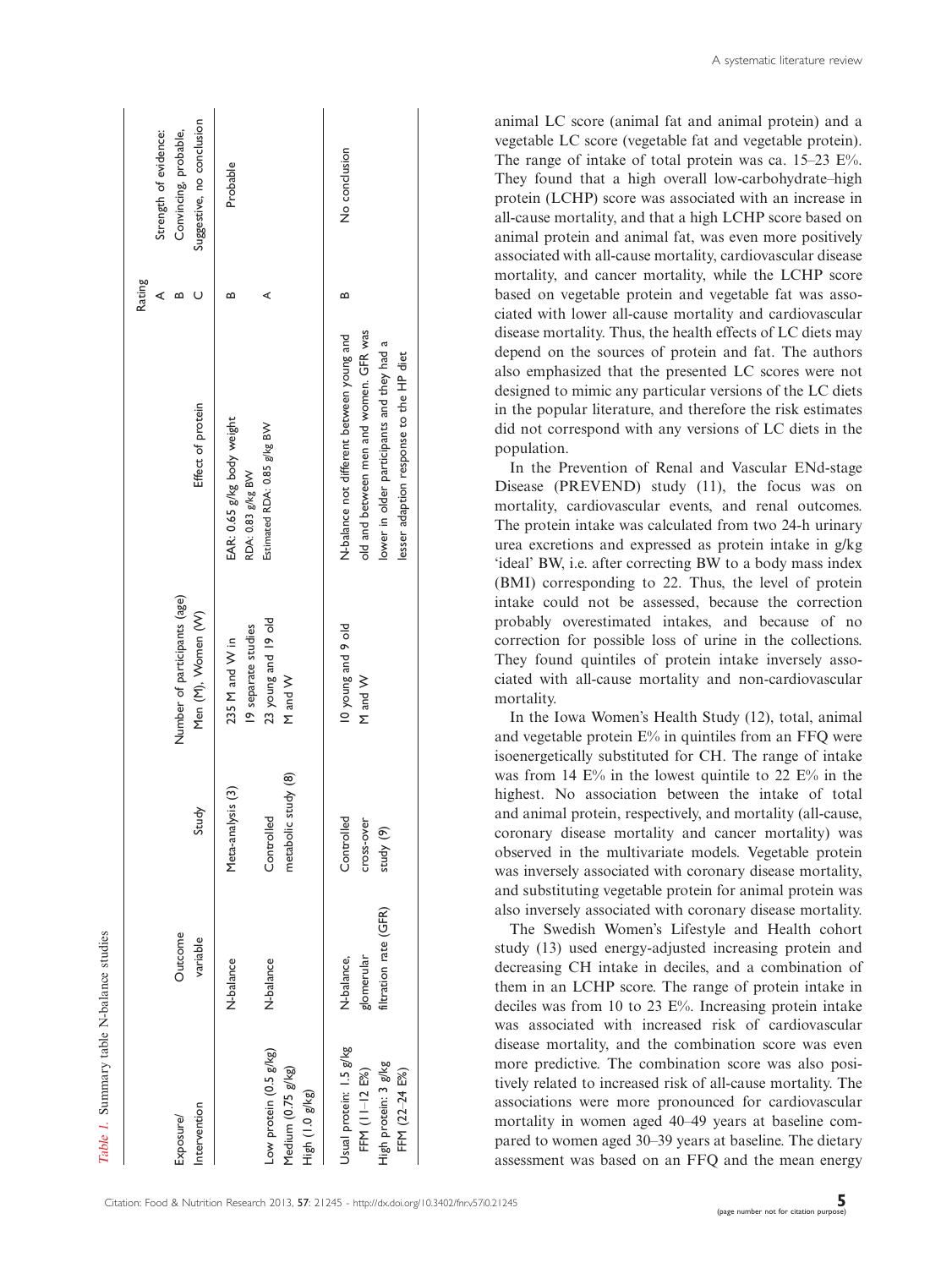intake of ca. 6.4 MJ indicated under-reporting. The authors emphasized that the presented LCHP score did not address the potential short-term effects of LCHP diets in the control of BW or insulin resistance, but they did draw attention to the potential long-term adverse health effects of a diet generally low in CHs and high in protein, especially with respect to cardiovascular health.

Based on FFQ, The Health Professionals' Follow-Up Study examined quintiles of protein E% (total, animal, and vegetable) substituted for an isocaloric amount of CHs and the association with fatal and non-fatal ischemic heart disease (IHD). An inverse relationship of vegetable protein to fatal IHD was found (14).

Prentice et al. (15) pooled two cohorts from the Women's Health Initiative, and from FFQ they used 'biomarker calibrated' protein intake in gram per day and protein E%. They found protein E% inversely related to coronary heart disease mortality, while the relation to protein intake in gram per day was non-significant.

In the Greek cohort of the European Prospective Investigation into Cancer and Nutrition (EPIC) study, Trichopoulou et al. (16) evaluated the association between mortality and a habitual LCHP diet expressed as a score based on deciles of energy-adjusted intake. The range of intake of total protein was ca. 10-20 E%. The LCHP score was positively related to all-cause mortality, and expressed as a 2-unit increase, also positively related to cardiovascular deaths. The dietary assessment was based on an FFQ and under-reporting was particularly present among women. The authors emphasized that the data evaluated the health consequences of long-term habitual dietary intakes and should not be interpreted as indicating that short-term use of LCHP diets is detrimental to health.

For mortality, the relationship between protein intake per se and all-cause mortality is regarded as inconclusive, while the evidence is assessed as *suggestive* regarding an increased risk of all-cause mortality in relation to an LCHP diet with total protein intake of at least 20-23 E% in three studies, including four prospective cohorts (Table 2).

For cardiovascular mortality, the evidence is assessed as suggestive for an inverse relation to vegetable protein intake based on three studies with four prospective cohorts (Table 2).

Regarding protein intake and the sources of protein (animal versus vegetable) and the relation to cancer deaths, the evidence is assessed as inconclusive (Table 2).

### Protein intake and cancer

The evaluation of the association between protein intake and breast cancer is based on one prospective cohort study (17) and two nested case-control studies (18, 19), quality graded as C, B, and C, respectively (see [Appendix](http://www.foodandnutritionresearch.net/index.php/fnr/rt/suppFiles/21245/0) [C, Table C3](http://www.foodandnutritionresearch.net/index.php/fnr/rt/suppFiles/21245/0)). A possible association with cancer could be explained by an increased production of growth factors, such as insulin-like growth factor I (19) and/or the formation and absorption of carcinogens produced during cooking or processing of meat (17).

In the Nurses' Health Study (17), there were no statistically significant associations between breast cancer and total, animal or vegetable protein intake, based on FFQ. In a nested case-control study by Sala et al. (18), the odds ratio of having a high-risk mammographic parenchymal pattern in the highest tertile of total protein intake, based on 7-day diaries, was twice that of women in the lowest tertile, while an Italian nested case-control study (19) found no relationship between breast cancer and total, animal or vegetable protein, based on FFQ, but with no information about the total energy intake.

Thus, the evidence is assessed as inconclusive regarding the relation of protein intake to risk of breast cancer (Table 3).

The evaluation of the association between protein intake and colorectal cancer is based on one meta-analysis (20) and three case-control studies (21-23), quality graded as C, B, B, and C, respectively (see [Appendix C, Table C4](http://www.foodandnutritionresearch.net/index.php/fnr/rt/suppFiles/21245/0)). A possible association between the protein intake and colorectal cancer is most commonly explained by a production of carcinogens arising either from cooking or from preservation of meat products (22).

In the meta-analysis (20), the main focus was on fat, and not protein, in relation to cancer. Some of the included studies regarding protein intake were not relevant in a Nordic setting, and only a few studies included animal protein, while most studies included foods (meat). They found no significant association between animal protein and colorectal cancer. Two of the case-control studies used colorectal adenomas (as precursors for colorectal cancer) as the outcome and used hospital controls as well as healthy controls. None of them found a statistically significant relation to total protein intake (21, 22) or animal protein intake (21). The third case-control study found no statistically significant association between colorectal cancer and total protein intake (23).

The evidence is assessed as *inconclusive* regarding the relation of protein intake to risk of colorectal cancer (Table 3).

The following associations between protein and cancer diseases are based on just one study (see [Appendix C,](http://www.foodandnutritionresearch.net/index.php/fnr/rt/suppFiles/21245/0) [Table C5](http://www.foodandnutritionresearch.net/index.php/fnr/rt/suppFiles/21245/0)) and thus regarded as inconclusive (Table 3). All of the studies used FFQ.

The evaluation of the association between protein intake and laryngeal cancer is based on an Italian casecontrol study with hospital controls, quality graded as C (24). They found a statistically significant increased risk for total and animal protein intake and a slightly reduced risk with increased vegetable protein intake.

The evaluation of the association between protein intake and non-Hodgkin's lymphoma is based on a US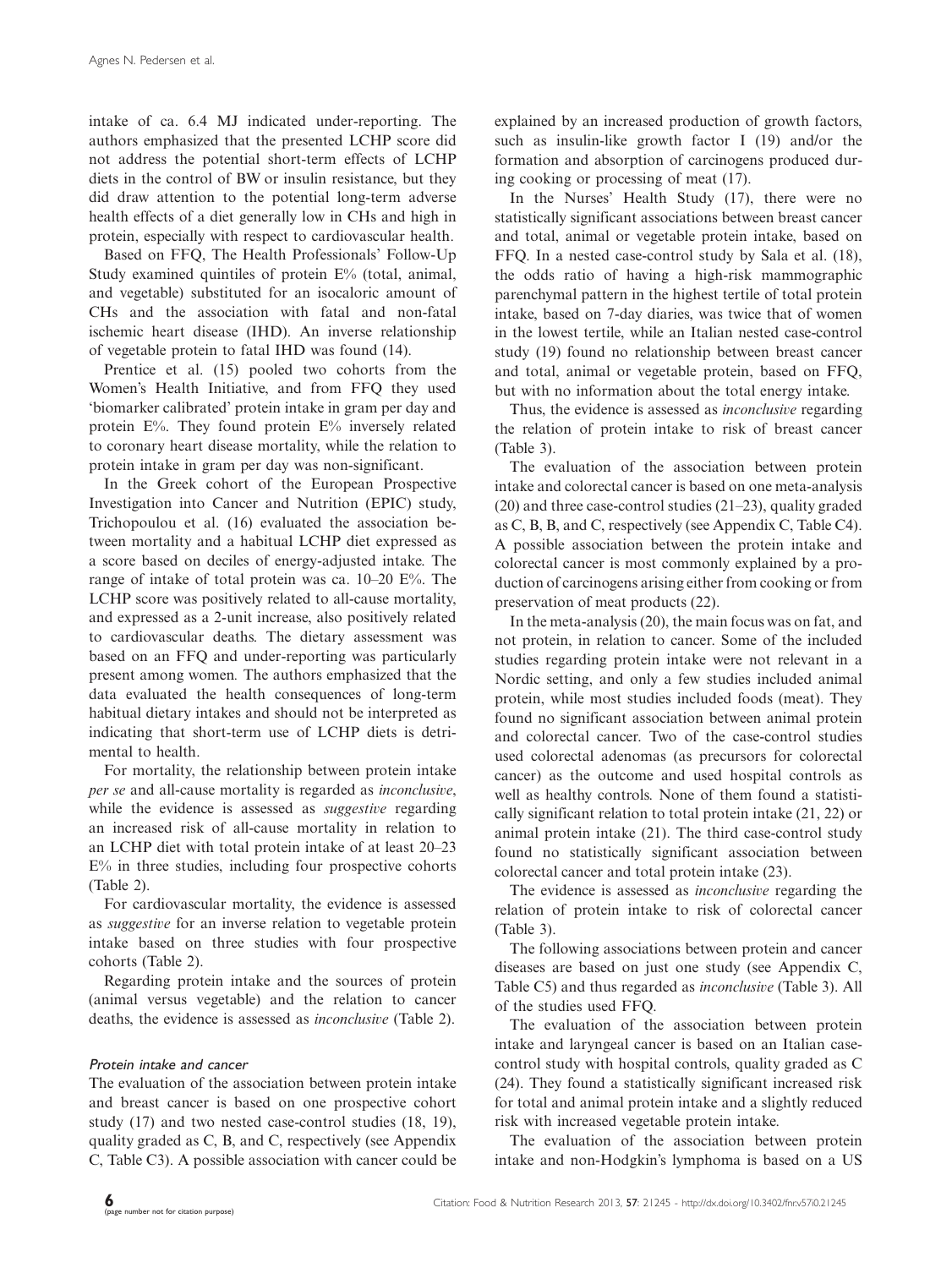### Table 2. Summary table mortality

|                                                                                                                                                           | Outcome                     |                                                                                            | Number of participants                           |                          |                        | Association of protein/effect (in RCT) |                        | Rating<br>A<br>B | Strength of evidence:<br>Convincing, probable,                                              |
|-----------------------------------------------------------------------------------------------------------------------------------------------------------|-----------------------------|--------------------------------------------------------------------------------------------|--------------------------------------------------|--------------------------|------------------------|----------------------------------------|------------------------|------------------|---------------------------------------------------------------------------------------------|
| Exposure/Intervention                                                                                                                                     | variable                    | Study                                                                                      | (age)<br>Men (M), Women (W)                      | Total                    | Animal                 | Vegetable A/V ratio                    |                        | C                | Suggestive, no<br>conclusion                                                                |
| Low-carbohydrate (LC) score,<br>animal-based or vegetable-based                                                                                           | All-cause<br>mortality      | Pooled analysis of two cohorts (10):<br>Nurses' Health Study<br>Health Professionals Study | 85,168 (34–59 years) W<br>44,548 (40-75 years) M | <b>POS</b>               | POS                    | <b>INVERSE</b>                         | <b>NA</b>              | B                | No conclusion for<br>total protein intake<br>Suggestive for an LCHP diet                    |
| Continuous values and quintiles of<br>estimated baseline protein intake in<br>g/kg body 'ideal' weight (BW)<br>(after correcting the BMI to 22)           | All-cause<br>mortality      | Cohort (II)                                                                                | 5,778 (mean 50 years)<br>M and W                 | <b>INVERSE</b>           | <b>NA</b>              | <b>NA</b>                              | <b>NA</b>              | C                |                                                                                             |
| Protein E% in quintiles                                                                                                                                   | All-cause<br>mortality      | Cohort (12)                                                                                | 29,017 (55–69 years) W                           | <b>NS</b>                | <b>NS</b>              | <b>NS</b>                              | $NS^*$                 | C                |                                                                                             |
| Energy-adjusted:<br>I) increasing protein in<br>deciles (and decreasing CH intake),                                                                       | All-cause<br>mortality      | Cohort (13)                                                                                | 42,237 (30-49 years) W                           | <b>NS</b>                | <b>NA</b>              | <b>NA</b>                              | <b>NA</b>              | B                |                                                                                             |
| 2) and a combination (LCHP score)<br>A low carbohydrate - high protein score (LCHP)<br>using deciles of energy-adjusted intake                            | All-cause<br>mortality      | Cohort (16)                                                                                | 28,572 (20-86 years)<br>M and W                  | <b>POS</b><br><b>POS</b> | <b>NA</b><br><b>NA</b> | <b>NA</b><br><b>NA</b>                 | <b>NA</b><br><b>NA</b> | B                |                                                                                             |
| Low-carbohydrate (LC) score,<br>animal based or vegetable based                                                                                           | Cardiovascular<br>mortality | Pooled analysis of two cohorts (10):<br>Nurses' Health Study<br>Health professionals Study | 85,168 (34-59 years) W<br>44,548 (40-75 years) M | <b>NS</b>                | POS                    | <b>INVERSE</b>                         | <b>NA</b>              | B                | Suggestive for vegetable<br>protein including an LCHP<br>diet based on vegetable<br>protein |
| Protein E% in quintiles                                                                                                                                   | mortality                   | Cardiovascular Iowa Women's Health Study (12)                                              | 29,017 (55-69 years) W                           | <b>NS</b>                | <b>NS</b>              |                                        | INVERSE INVERSE*       | C                |                                                                                             |
| Energy-adjusted:<br>I) increasing protein in deciles (and<br>decreasing carbohydrate intake),                                                             | Cardiovascular<br>mortality | The Women's Lifestyle and Health 42,237 (30-49 years) W<br>Cohort (13)                     |                                                  | POS                      | <b>NA</b>              | <b>NA</b>                              | <b>NA</b>              | C                |                                                                                             |
| 2) and a combination (LCHP score)                                                                                                                         |                             |                                                                                            |                                                  | <b>POS</b>               | <b>NA</b>              | <b>NA</b>                              | <b>NA</b>              |                  |                                                                                             |
| A low carbohydrate - high protein score<br>(LCHP) using deciles of energy adjusted<br>intake                                                              | Cardiovascular<br>mortality | The Greek cohort of EPIC (16)                                                              | 22,944 (20-86 years)<br>M and W                  | <b>POS</b>               | <b>NA</b>              | <b>NA</b>                              | <b>NA</b>              | B                |                                                                                             |
| Quintiles of energy percentage (E%)<br>protein (total, animal and vegetable),<br>substitution of protein for an isocaloric<br>amount of carbohydrate (CH) | Fatal IHD                   | Health Professionals Follow-Up<br>Study (14)                                               | 43,960 (40-75 years) M                           | <b>NS</b>                | <b>NS</b>              | <b>INVERSE</b>                         | NA                     | В                |                                                                                             |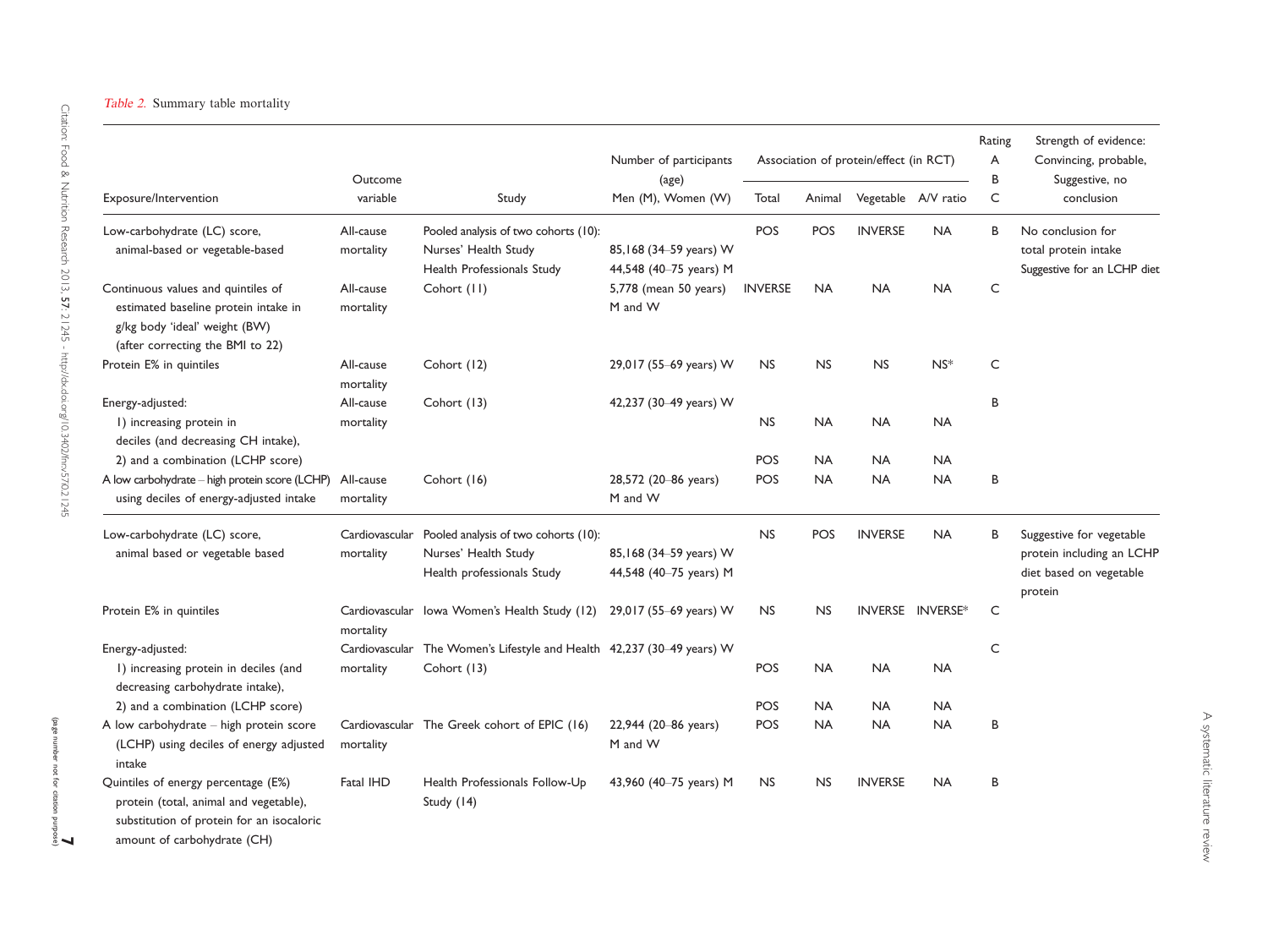|                                                       | Outcome             |                                                         | Number of participants<br>(age) |                |           | Association of protein/effect (in RCT) |           | Rating<br>A<br>В | Strength of evidence:<br>Convincing, probable,<br>Suggestive, no |
|-------------------------------------------------------|---------------------|---------------------------------------------------------|---------------------------------|----------------|-----------|----------------------------------------|-----------|------------------|------------------------------------------------------------------|
| Exposure/Intervention                                 | variable            | Study                                                   | Men (M), Women (W)              | Total          | Animal    | Vegetable A/V ratio                    |           | C                | conclusion                                                       |
| Biomarker "Calibrated":                               | Cardiovascular      | Two cohorts from the                                    | 80,370 W                        |                |           |                                        |           | B                |                                                                  |
| I) Protein in gram per day                            | mortality           | Women's Health Initiative (15)                          |                                 | <b>NS</b>      | <b>NA</b> | <b>NA</b>                              | <b>NA</b> |                  |                                                                  |
| 2) and protein E%                                     |                     |                                                         |                                 | <b>INVERSE</b> | <b>NA</b> | <b>NA</b>                              | <b>NA</b> |                  |                                                                  |
| Low-carbohydrate (LC) score, animal based             | Cancer              | Pooled analysis of two cohorts (10):                    |                                 | <b>NS</b>      | POS       | <b>NS</b>                              | <b>NA</b> | В                | No conclusion                                                    |
| or vegetable based                                    | mortality           | Nurses' Health Study                                    | 85,168 (34-59 years) W          |                |           |                                        |           |                  |                                                                  |
|                                                       |                     | Health Professionals Study                              | 44,548 (40-75 years) M          |                |           |                                        |           |                  |                                                                  |
| Protein E% in quintiles                               | Cancer<br>mortality | Iowa Women's Health Study (12)                          | 29,017 (55-69 years) W          | <b>NS</b>      | <b>NS</b> | <b>NS</b>                              | $NS^*$    | C                |                                                                  |
| Energy-adjusted:                                      | Cancer              | The Women's Lifestyle and Health 42,237 (30-49 years) W |                                 |                |           |                                        |           | C                |                                                                  |
| I) increasing protein in                              | mortality           | Cohort (13)                                             |                                 | <b>NS</b>      | <b>NA</b> | <b>NA</b>                              | <b>NA</b> |                  |                                                                  |
| deciles (and decreasing CH intake),                   |                     |                                                         |                                 |                |           |                                        |           |                  |                                                                  |
| 2) and a combination (LCHP score)                     |                     |                                                         |                                 | <b>NS</b>      | <b>NA</b> | <b>NA</b>                              | <b>NA</b> |                  |                                                                  |
| LCHP score using deciles of<br>energy adjusted intake | Cancer<br>mortality | The Greek cohort of EPIC (16)                           | 22,944 (20-86 years)<br>M and W | <b>NS</b>      | <b>NA</b> | <b>NA</b>                              | <b>NA</b> | B                |                                                                  |

\*vegetable protein substituted isoenergetically for amount of animal protein.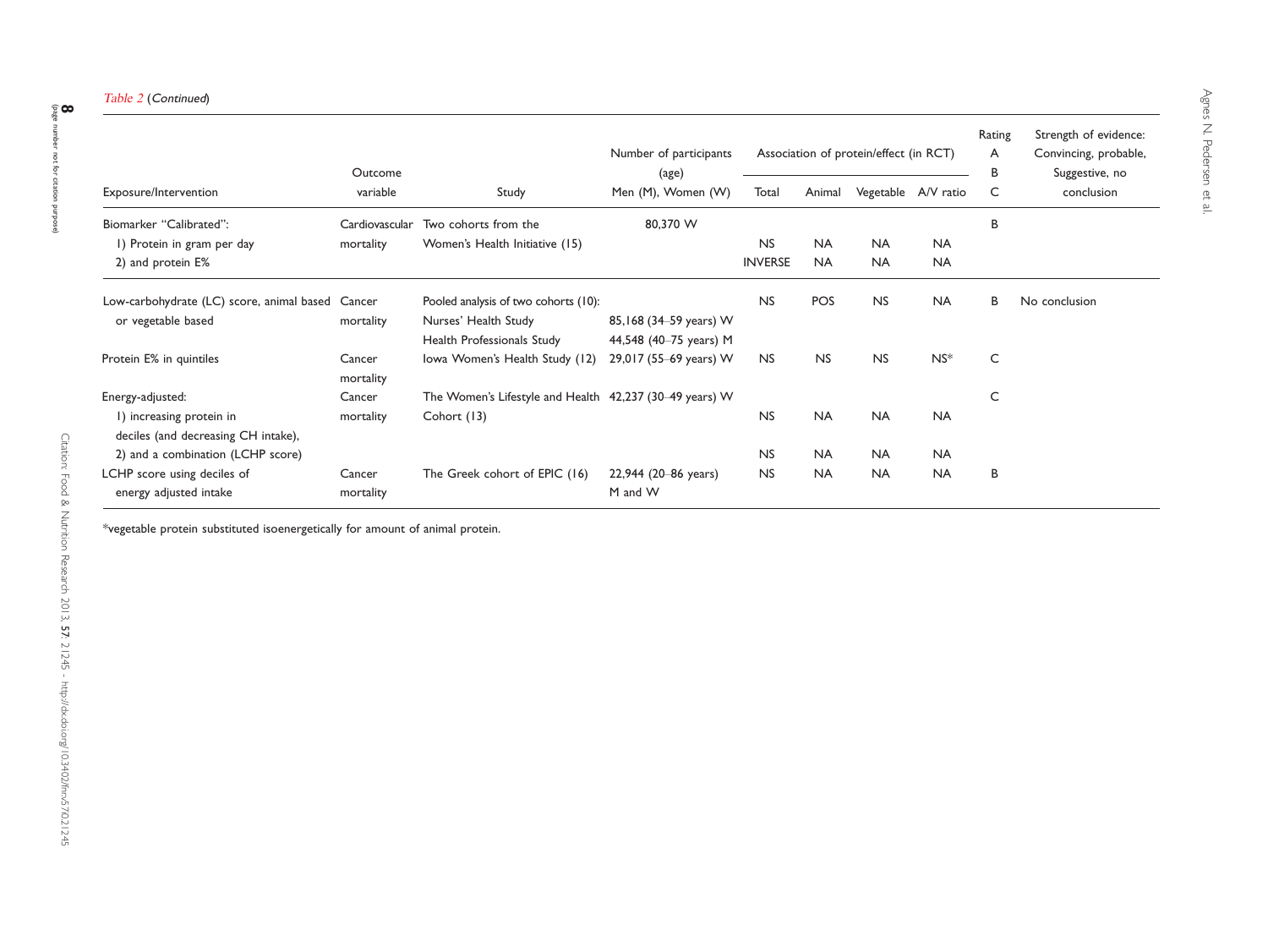|                                                                                                  |                                                |                                                                                                            | No. of participants (age)                                         | Association of protein/effect (in RCT) |            |                | Rating<br>A<br>B | Strength of evidence:<br>Convincing, probable, |
|--------------------------------------------------------------------------------------------------|------------------------------------------------|------------------------------------------------------------------------------------------------------------|-------------------------------------------------------------------|----------------------------------------|------------|----------------|------------------|------------------------------------------------|
| Exposure/Intervention                                                                            | Outcome variable                               | Study                                                                                                      | Men (M), Women (W)                                                | Total                                  | Animal     | Vegetable      | C                | Suggestive, no conclusion                      |
| Quartiles of energy percentage (E%) Breast cancer<br>of total, animal, and vegetable<br>protein  |                                                | Nurses' Health Study (17)                                                                                  | 88,647 (mean 46.7 years)<br>W                                     | <b>NS</b>                              | <b>NS</b>  | NS             | C                | No conclusion                                  |
| Total protein in g per day in<br>tertiles                                                        | Mammographic<br>parenchymal patterns           | EPIC-Norfolk and the<br>National Health Service<br>Regional Breast Screening<br>Programme for Norwich (18) | 203 cases<br>203 controls                                         | POS                                    | <b>NA</b>  | <b>NA</b>      | B                |                                                |
| Energy adjusted intake in tertiles of Breast cancer<br>total, animal and vegetable<br>protein    |                                                | ORDET Cohort (19)                                                                                          | 56 cases<br>214 controls                                          | <b>NS</b>                              | <b>NS</b>  | <b>NS</b>      | C                |                                                |
| Animal protein in gram per day                                                                   | Colorectal cancer                              | Meta-analysis of 3 cohort<br>studies and 3 case-control<br>studies (20)                                    | 1,070 cases and app.<br>1.5 million person years                  | <b>NA</b>                              | <b>NS</b>  | <b>NA</b>      | C                | No conclusion                                  |
| Total and animal protein in<br>gram per day                                                      | Colorectal adenomas<br>(high malign potential) | Case-control study (21)                                                                                    | 87 cases<br>35 hospital controls<br>35 healthy controls           | <b>NS</b>                              | <b>NS</b>  | <b>NA</b>      | В                |                                                |
| Quintiles of total protein intake in<br>gram per day                                             | Colorectal adenomas<br>(high malign potential) | Case-control study (22)                                                                                    | 182 cases<br>178 hospital controls<br>182 healthy controls        | <b>NS</b>                              | <b>NA</b>  | <b>NA</b>      | C                |                                                |
| Energy adjusted total protein intake Colon cancer<br>in tertiles                                 |                                                | Case-control study (23)                                                                                    | 286 cases<br>550 controls                                         | <b>NS</b>                              | <b>NA</b>  | <b>NA</b>      | C                |                                                |
| Energy adjusted intake in quintiles<br>of total, animal and vegetable<br>protein in gram per day | Laryngeal cancer                               | Case-control study (24)                                                                                    | 527 cases<br>1.297 controls                                       | POS                                    | POS        | <b>INVERSE</b> | C                | No conclusion                                  |
| Energy adjusted intake in quartiles<br>of total, animal and vegetable<br>protein in gram per day | Non-Hodgkin's<br>lymphoma                      | Case-control study (25)                                                                                    | 601 cases<br>717 controls                                         | <b>NS</b>                              | POS        | NS             | C                | No conclusion                                  |
| Energy adjusted intake in quartiles<br>of total, animal and vegetable<br>protein in gram per day | cancer                                         | Esophageal and gastric Case-control study (26)                                                             | 537 target cases<br>558 comparison case<br>groups<br>687 controls | POS                                    | <b>POS</b> | <b>INVERSE</b> | B                | No conclusion                                  |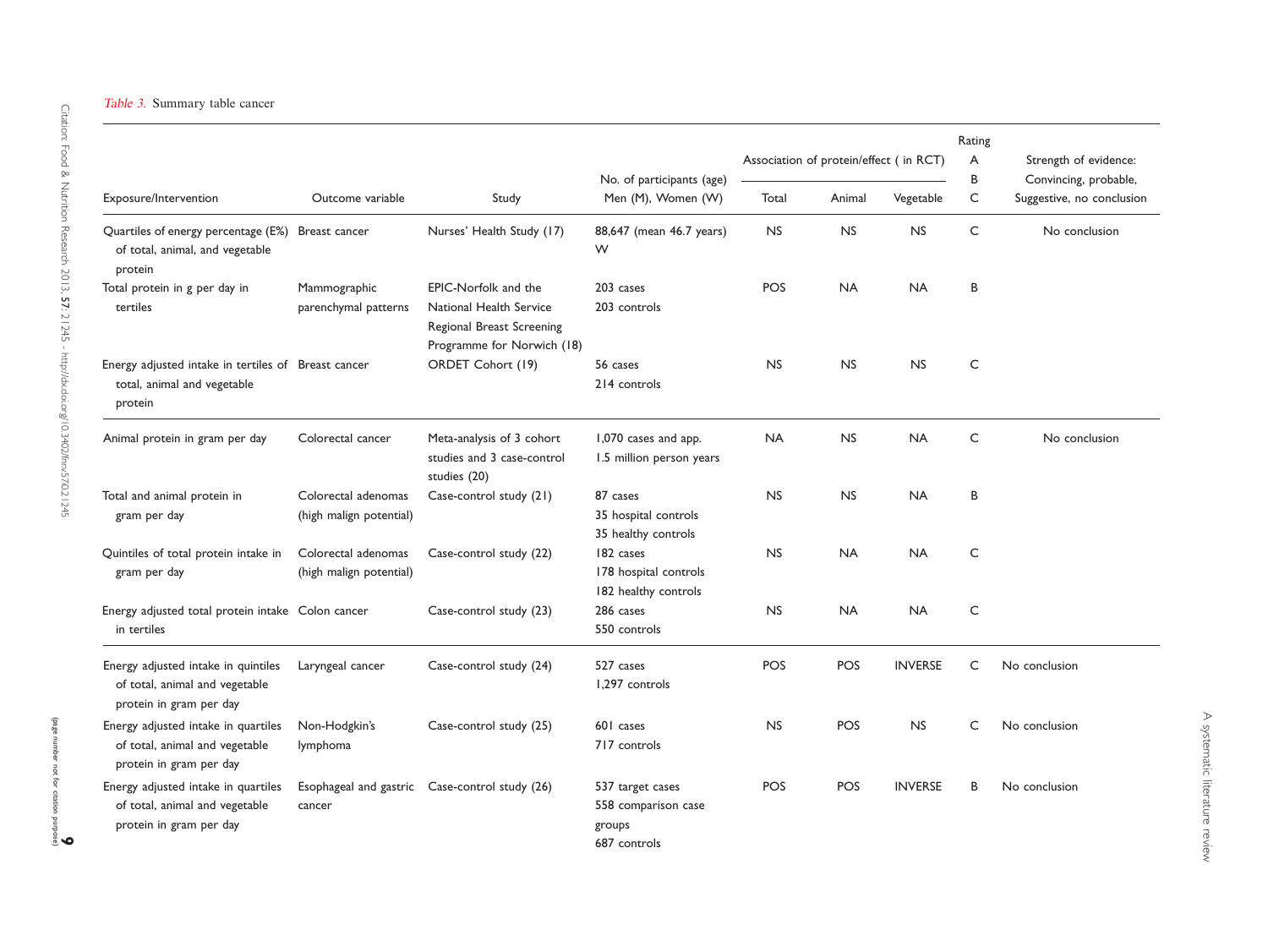| Table 3 (Continued)                                             |                  |                                           |                               |                                        |        |               |             |                           |
|-----------------------------------------------------------------|------------------|-------------------------------------------|-------------------------------|----------------------------------------|--------|---------------|-------------|---------------------------|
|                                                                 |                  |                                           |                               | Association of protein/effect (in RCT) |        |               | Rating<br>∢ | Strength of evidence:     |
|                                                                 |                  |                                           | No. of participants (age)     |                                        |        |               | ≃           | Convincing, probable,     |
| Exposure/Intervention                                           | Outcome variable | Study                                     | Men (M), Women (W)            | Total                                  | Animal | Vegetable     |             | Suggestive, no conclusion |
| Energy adjusted intake in quartiles Ovarian cancer              |                  | Case-control study (27)                   | 442 cases                     | ž                                      | ≸      | ≸             | ≃           | No conclusion             |
| of total protein in gram per week                               |                  |                                           | 2,135 controls                |                                        |        |               |             |                           |
| Energy adjusted intake in quintiles Pancreatic cancer           |                  | Case-control study (28)                   | 326 cases                     | $\frac{5}{2}$                          | POS    | $\frac{8}{2}$ |             | C No conclusion           |
| of total, animal and vegetable                                  |                  |                                           | 652 controls                  |                                        |        |               |             |                           |
| protein in gram per day                                         |                  |                                           |                               |                                        |        |               |             |                           |
| Total protein gram per week and in Prostate cancer<br>quartiles |                  | Case-control study (29)                   | 2,547 controls<br>1,797 cases | $\frac{5}{2}$                          | ≸      | ⋚             | മ           | No conclusion             |
| Total, animal and vegetable protein Renal cell cancer           |                  | Pooled analysis of 13                     | 530,469 W                     | $\frac{5}{2}$                          | ž      | $\frac{8}{2}$ | മ           | No conclusion             |
| E% in quintiles                                                 |                  | prospective cohort studies (30) 244,483 M |                               |                                        |        |               |             |                           |
|                                                                 |                  |                                           |                               |                                        |        |               |             |                           |

case-control study with population-based controls, quality graded as C (25). They found a statistically significant increased risk with increasing animal protein intake and a reduced risk with increased vegetable protein intake.

The evaluation of the association between protein intake and esophageal and gastric cancer is based on a US case-control study with population-based controls, quality graded as B (26). They found a statistically significant increased risk with increased intake of total and animal protein and a reduced risk with increased vegetable protein intake.

The evaluation of the association between protein intake and ovarian cancer is based on a Canadian casecontrol study with population-based controls, quality graded as B (27). They found no statistically significant association with total protein intake.

The evaluation of the association between protein intake and pancreatic cancer is based on an Italian case-control study with hospital controls, quality graded as C (28). They found a statistically significant increased risk related to animal protein intake, but no statistically significant associations with total and vegetable protein intake.

The evaluation of the association between protein intake and prostate cancer is based on a Canadian casecontrol study with population-based controls, quality graded as B (29). They found no statistically significant association with total protein intake.

The evaluation of the association between protein intake and renal cell cancer risk is based on a pooled analysis of 13 prospective cohort studies (30), quality assessed as B. They found no statistically significant associations with the E% of total, animal or vegetable protein in quintiles. The intake level of the quintiles was not reported, thus the intake cannot be assessed.

# Protein intake and cardiovascular disease

The evaluation of the association between protein intake and coronary heart disease is based on four prospective cohort studies (11, 14, 15, 31), quality graded as C, B, B, and B, respectively (see [Appendix 3, Table C6\)](http://www.foodandnutritionresearch.net/index.php/fnr/rt/suppFiles/21245/0). It has been suggested that the possible association between cardiovascular disease and protein intake is caused by the effect of protein intake on BP, plasma LDL, and weight maintenance (14).

In the PREVEND study (11), the focus was on mortality, cardiovascular events, and renal outcomes. As mentioned earlier, the protein intake was calculated from two 24-h urinary urea excretions and expressed as protein intake in g/kg 'ideal' BW, i.e. after correcting BW to a BMI corresponding to 22. Thus, the level of protein intake could not be assessed, because the correction probably overestimated intakes, and because of no correction for possible loss of urine in the collections. They reported a statistically significant (non-linear)

10 ,<br>number not for citation purpose)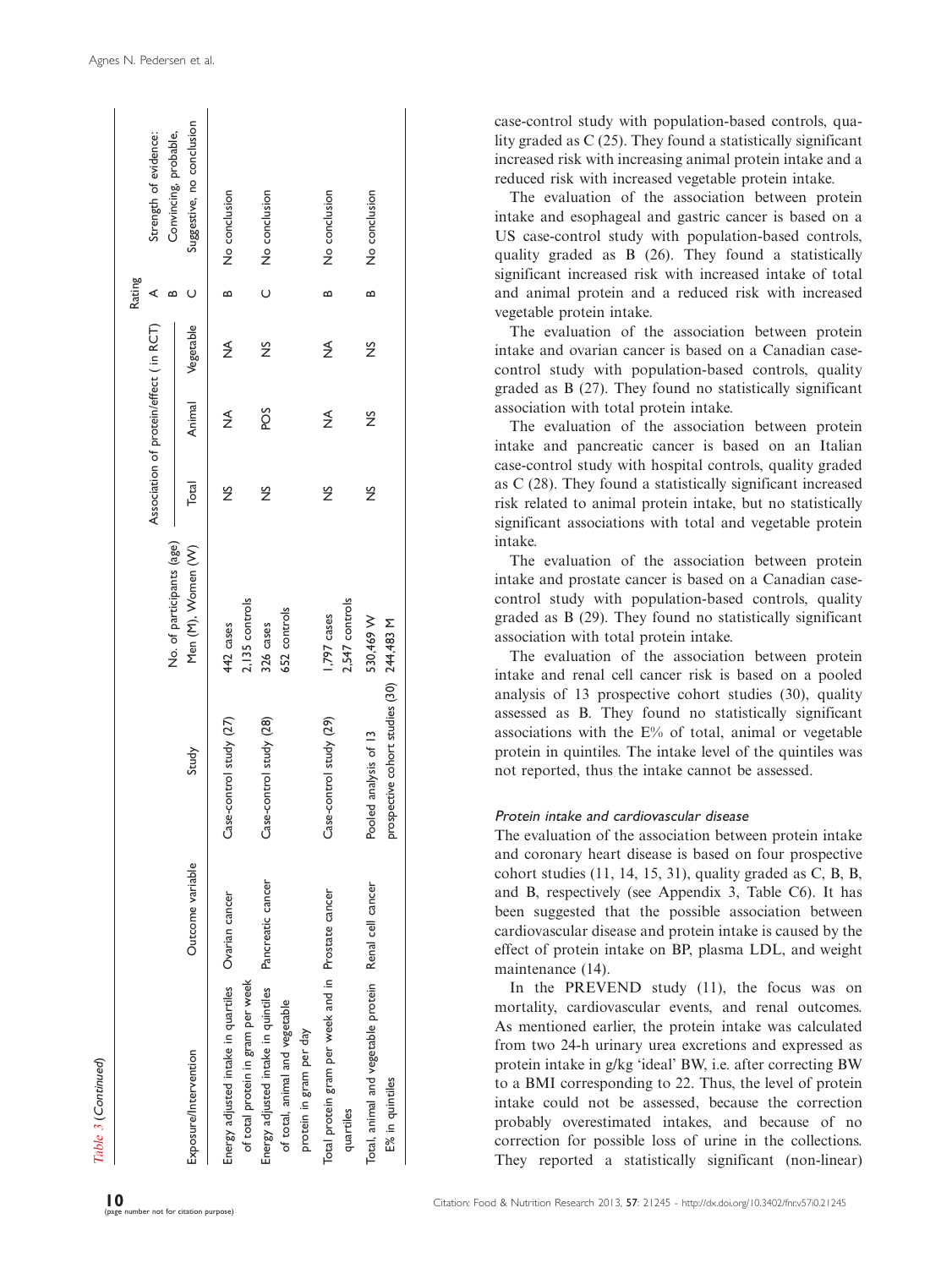### Table 4. Summary cardiovascular disease

|                                                                                                                                                           |                                             |                                             | Number of participants<br>(age)     |                | Association of protein/effect (in RCT) |                             | Rating<br>A<br>B | Strength of evidence:<br>Convincing, probable,<br>Suggestive, no                     |
|-----------------------------------------------------------------------------------------------------------------------------------------------------------|---------------------------------------------|---------------------------------------------|-------------------------------------|----------------|----------------------------------------|-----------------------------|------------------|--------------------------------------------------------------------------------------|
| Exposure/Intervention                                                                                                                                     | Outcome variable                            | Study                                       | Men (M), Women (W)                  | Total          | Animal                                 | Vegetable                   | C                | conclusion                                                                           |
| Low-carbohydrate (CH) score (low CH and Fatal and non-fatal<br>high fat and high protein diet) based on coronary heart disease<br>energy percentages (E%) |                                             | Cohort (31)                                 | 82,802 W                            | <b>NS</b>      | $NS*$                                  | <b>INVERSE</b> <sup>*</sup> | В                | No conclusion                                                                        |
| Also protein E% (total, animal and<br>vegetable) in a separate analysis                                                                                   |                                             |                                             |                                     | NS             | <b>NS</b>                              | NS                          |                  |                                                                                      |
| Quintiles of E% protein (total, animal and                                                                                                                | Ischemic heart disease                      | Cohort (14)                                 | 43.960 M                            | <b>NS</b>      | <b>NS</b>                              | <b>NS</b>                   | В                |                                                                                      |
| vegetable), substituted for an isocaloric<br>amount of carbohydrate (CH)                                                                                  |                                             | In a subgroup<br>of "healthy" men           |                                     | POS            | <b>POS</b>                             | <b>NS</b>                   |                  |                                                                                      |
| 'Calibrated" Protein intake and protein E% Coronary heart disease                                                                                         | (AMI)                                       | Cohort (15)                                 | 80,370 W                            | <b>INVERSE</b> | <b>NA</b>                              | <b>NA</b>                   | В                |                                                                                      |
| Quintiles of energy adjusted total, animal                                                                                                                | Total strokes                               | Cohort (32)                                 | 85,764 W                            | <b>NS</b>      | <b>NS</b>                              | <b>NS</b>                   | C                | No conclusion                                                                        |
| and vegetable protein in gram per day                                                                                                                     | Intraparenchymal<br>hemorrhages             |                                             |                                     | NS             | <b>INVERSE</b>                         | <b>NS</b>                   | В                |                                                                                      |
| Quintiles of E% protein (total, animal<br>and vegetable), substituted for<br>an isocaloric amount of carbohydrate<br>(CH)                                 | Fatal and non-fatal<br>strokes              | Cohort (33)                                 | 43,960 M                            | <b>NS</b>      | <b>NS</b>                              | <b>NS</b>                   | В                |                                                                                      |
| A diet with 15 E% protein vs. 25 E% protein, Blood pressure<br>and the 10 E% protein replaced with<br>carbohydrate                                        |                                             | Randomized cross-over<br>feeding study (34) | 164 M and W                         | NS***          | <b>NA</b>                              | <b>NA</b>                   | В                | No conclusion for<br>total and animal protein<br>Suggestive for<br>vegetable protein |
| Quintiles of energy percentage (E%) of total, Hypertension<br>animal and vegetable protein                                                                |                                             | Cohort (35)                                 | 5,880 M and W                       | <b>NS</b>      | <b>NS</b>                              | <b>INVERSE</b>              | B                |                                                                                      |
| E% of total, animal and vegetable protein                                                                                                                 | Blood pressure                              | Cohort (36)                                 | $1,714$ M                           | <b>NS</b>      | <b>NS</b>                              | <b>INVERSE</b>              | В                |                                                                                      |
| Energy percentage (E%) or gram per day of<br>total, protein intake                                                                                        | Systolic and diastolic<br>blood pressure    | Meta-analysis (37)                          | 19.954 M<br>950 W<br>12,508 M and W | <b>NEG</b>     | <b>NA</b>                              | <b>NA</b>                   | C                |                                                                                      |
| Intake of soya protein in gram per day                                                                                                                    | Systolic and<br>diastolic blood<br>pressure | Meta-analysis (38)                          | 1.608 M and W                       | <b>NA</b>      | <b>NA</b>                              | <b>INVERSE</b>              | В                |                                                                                      |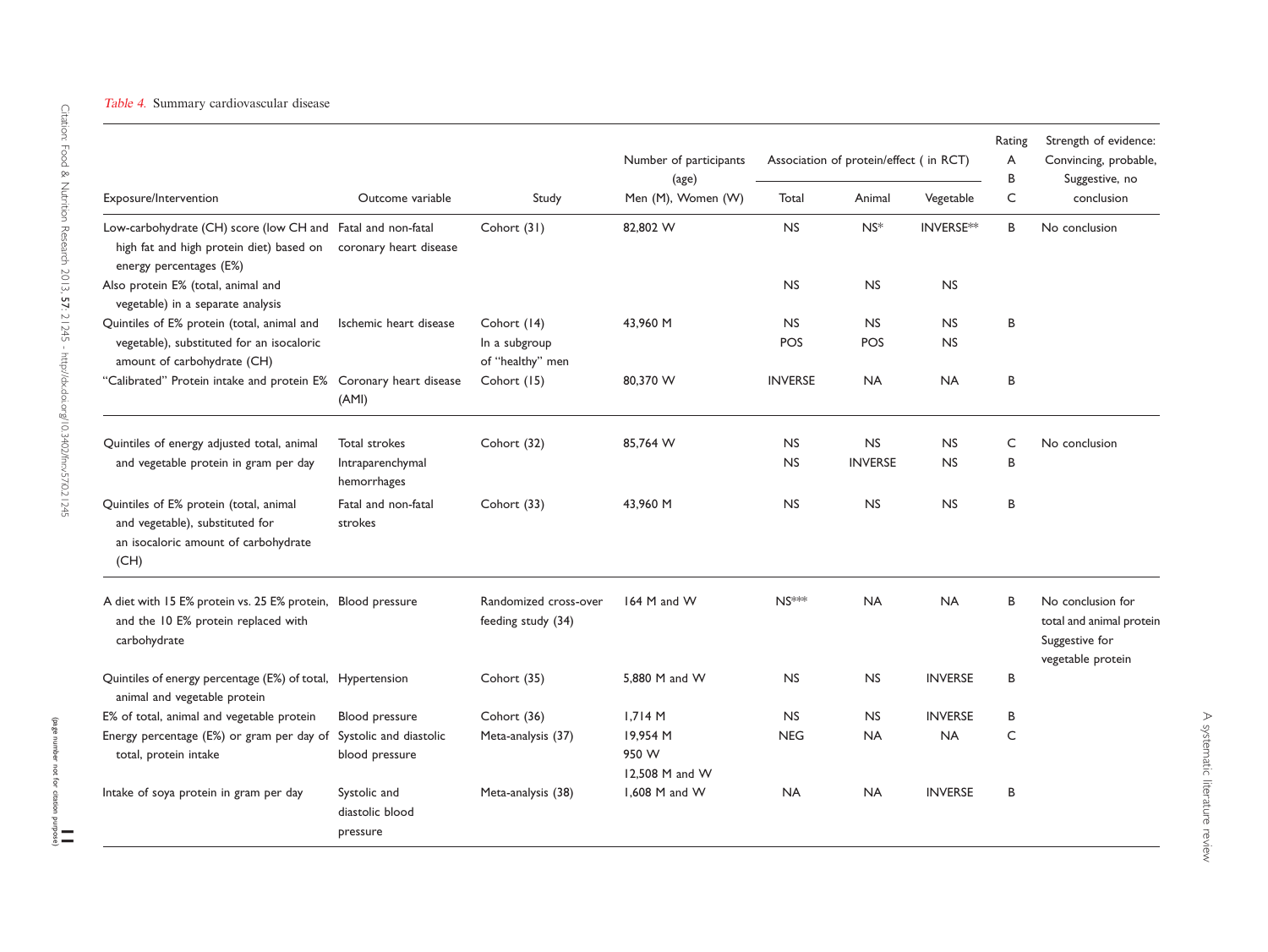|                                                           |                   |                    | Number of participants      |               | Association of protein/effect (in RCT) |                | Rating<br>$\prec$ | Strength of evidence:<br>Convincing, probable, |
|-----------------------------------------------------------|-------------------|--------------------|-----------------------------|---------------|----------------------------------------|----------------|-------------------|------------------------------------------------|
| Exposure/Intervention                                     | Outcome variable  | Study              | Men (M), Women (W)<br>(age) | <b>Total</b>  | Animal                                 | Vegetable      | ≃                 | Suggestive, no<br>conclusion                   |
| Daily intake of app. 25 g soya protein                    |                   | Meta-analysis (39) | 2,913 M and W               |               |                                        |                | ≃                 | Probable to convincing                         |
| $(range: 15-40 g)$                                        | Total cholesterol |                    |                             | ≸             | ≸                                      | <b>INVERSE</b> |                   | for soya protein on                            |
|                                                           | LDL-cholesterol   |                    |                             | $\frac{1}{2}$ | ≸                                      | <b>INVERSE</b> |                   | LDL-cholesterol                                |
|                                                           | HDL-cholesterol   |                    |                             | $\lessgtr$    | ≸                                      | $\frac{8}{2}$  |                   |                                                |
|                                                           | Ľ                 |                    |                             | $\frac{3}{2}$ | $\lessgtr$                             | <b>INVERSE</b> |                   |                                                |
| Soya consumption vs. nonsoya control                      | LDL-cholesterol   | Meta-analysis (40) | 43 RCTs with                | $\lessgtr$    | $\frac{1}{2}$                          | <b>NVERSE</b>  | ⋖                 |                                                |
| diets, less than 65 g soy protein/day,<br>median 30 g/day | HDL-cholesterol   |                    | 59 treatment arms           | $\frac{1}{2}$ | $\frac{1}{2}$                          | <b>NVERSE</b>  |                   |                                                |

\*\*score based on vegetable sources of protein and fat. \*\*\*in a subgroup analysis with only Caucasians.

<sup>#8</sup>score based on vegetable sources of protein and fat. estin a subgroup analysis with only Caucasians. relationship between protein intake, as a continuous variable, and cardiovascular events, based on a Cox regression analysis corrected for confounding variables. However, we could not reproduce the reported statistical significance of the association between protein intake in quintiles and cardiovascular events according to their Table 2, and we have therefore chosen not to include this association in our table and conclusion.

Based on FFQ, The Health Professionals Follow-Up Study (14) examined quintiles of protein E% (total, animal, and vegetable) substituted for an isocaloric amount of CHs and the association with fatal and nonfatal IHD. The lowest quintile of total protein was 14.6 E% and the highest quintile 22.5 E% substituted for CH. They found no association between protein  $E%$ and risk of total IHD (non-fatal and fatal), but a higher intake of total and animal protein E% was associated with increased risk of IHD in a subgroup of 'healthy' men (without baseline hypertension, diabetes, and hypercholesterolemia).

Based on FFQ, the Nurses' Health Study (31) used a low-CH score (low CH and high fat and HP diet) from energy percentages, and they also separated protein and fat into animal- and vegetable-based sources. They found an inverse relation to coronary heart disease when the score was based on vegetable sources. In separate analyses of each macronutrient, no statistically significant associations were found between total, animal, or vegetable protein and coronary heart disease.

Two cohorts from the Women's Health Initiative study were pooled in the analysis by Prentice et al. (15), where they used 'Biomarker Calibrated' protein intake and protein E%. They found that protein E% was associated with an increased risk of coronary heart disease.

The evidence is assessed as inconclusive regarding the relationship between protein intake and risk of coronary heart disease (Table 4).

The evaluation of the association between protein intake and fatal/non-fatal strokes is based on two prospective cohort studies (32, 33), quality graded as C and B, respectively (see [Appendix C, Table C7\)](http://www.foodandnutritionresearch.net/index.php/fnr/rt/suppFiles/21245/0).

In the Nurses' Health Study (32), they used quintiles of energy-adjusted total, animal, and vegetable protein in gram per day based on FFQ, and found no relation to strokes. However, in the subgroup with intraparenchymal hemorrhages, the risk was inversely associated with animal protein.

Based on FFQ, the Health Professionals' Follow-Up Study (33) examined quintiles of protein E% (total, animal, and vegetable) substituted for an isocaloric amount of CHs and the association with fatal and nonfatal strokes. The lowest quintile of total protein was 14.6 E% and the highest quintile 22.5 E% substituted for CHs. They found no association between protein  $E%$  from any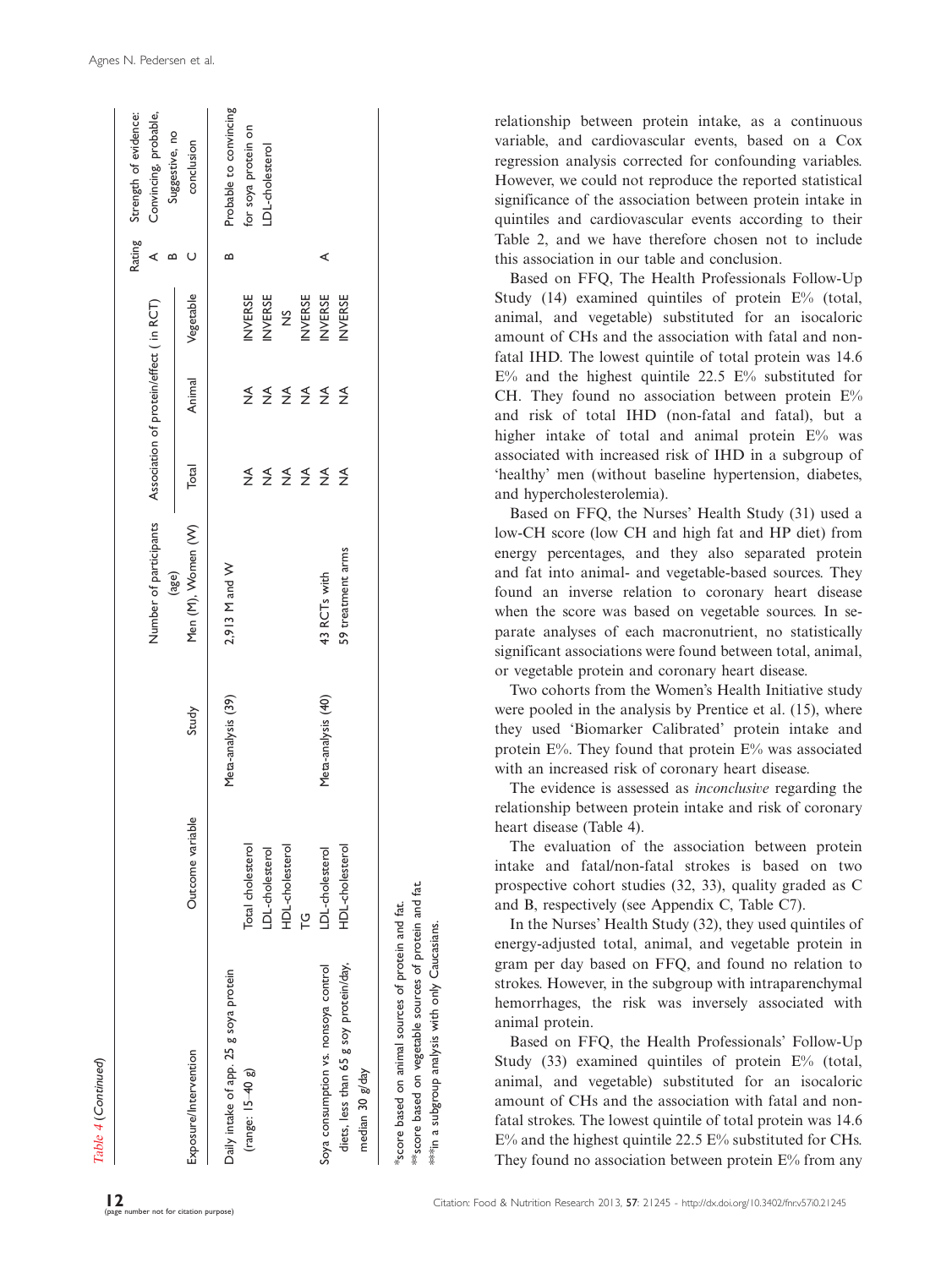source of protein substituted for CH and risk of total strokes (non-fatal and fatal).

The evidence is assessed as *inconclusive* regarding the relation of protein intake to risk of stroke (Table 4).

The association between protein intake and BP is based on one feeding study (34), quality graded as B, two prospective cohort studies (35, 36), both quality graded as B, and two meta-analyses (37, 38), quality graded as C and B, respectively (see [Appendix C, Table C8\)](http://www.foodandnutritionresearch.net/index.php/fnr/rt/suppFiles/21245/0).

The OmniHeart randomized trial compared the effect of healthy diets with partial substitution of CHs with either protein (about half from vegetable sources) or monounsaturated fat in adults with pre-hypertension or hypertension stage 1 (34). In a subgroup analysis of the 40% Caucasians, there was a statistically nonsignificant inverse association between the protein diet partially substituted for CHs. In a subgroup analysis of pre-hypertensive participants, the protein diet lowered BP significantly, but the analysis was not controlled for race (only 40% Caucasians) and BW (only 21% were not overweight or obese), and thus not comparable to a healthy Nordic population.

The Spanish SUN cohort of university graduates (35) found an inverse relationship between risk of hypertension and vegetable protein intake expressed in quintiles of energy-adjusted gram per day based on a Spanish version of FFQ. The Chicago Western Electric Study (36) used the dietary history method, and also found an inverse relationship between BP change and vegetable protein intake expressed in E%, but they did not control for potassium and fiber, and thus it is difficult to separate the influence of vegetable protein per se.

Liu et al.'s meta-analysis from 2002 (37) included nine cross-sectional studies and two prospective cohort studies (one study with adults and one with children). They found an inverse association between dietary protein intake and BP in men and women, and the association was dependent on the dietary assessment method. Evidence from the longitudinal studies was limited. A recent meta-analysis from 2011 (38) of 25 randomized controlled trials (RCTs) analyzed the effect of soya protein versus control on BP. Soya protein intake ranged between 18 and 66 g/day with a median of 30 g/day. The analysis found that soya protein reduced BP, and that the difference to the control groups was more pronounced in hypertensive groups, in trials using CH as the control diet versus casein/milk in the control diet, in parallel design, and with intervention duration of at least 12 weeks.

The evidence is assessed as *inconclusive* regarding the relation of total and animal protein intake to BP, but it is assessed as suggestive regarding the inverse relation of vegetable protein to BP (Table 4).

The evaluation of the effect of protein on serum lipoprotein risk factors for coronary heart disease is based on two meta-analyses of RCTs with soya protein (39, 40),

quality graded as B and A, respectively (see [Appendix C,](http://www.foodandnutritionresearch.net/index.php/fnr/rt/suppFiles/21245/0) [Table C9\)](http://www.foodandnutritionresearch.net/index.php/fnr/rt/suppFiles/21245/0).

The meta-analysis from 2008 (39) of 30 RCTs covered the period 1995-2007. They concluded that 'the inclusion of modest amounts of soya protein (ca. 25 g) into the diet of adults with normal or mild hypercholesterolemia resulted in a small, highly significant reduction in total and LDL cholesterol equivalent to ca. 6% LDL reduction'. The most recent meta-analysis of 43 RCTs also included the impact of study design (40). They found that parallel studies scored higher in study quality than crossover studies, and that the parallel RCTs were associated with significantly greater improvements in LDL values. A sub-analysis also showed that studies with highest baseline LDL had greater reductions than studies with the lowest values. Thus, the effect may be smaller in normocholesterolemic subjects. Overall, they found that 15-30 g soya protein (1-2 servings per day) had a positive impact on LDL cholesterol.

The evidence is assessed as *probable* to *convincing* regarding the effect of soya protein on LDL cholesterol (Table 4).

### Bone health

The evaluation of the association between protein and bone health is based on five prospective cohort studies, two randomized controlled studies, and two systematic reviews and meta-analysis (see [Appendix C, Table C10](http://www.foodandnutritionresearch.net/index.php/fnr/rt/suppFiles/21245/0)). Such an association could be explained by the effect of protein-associated acid load or effect of protein intake on calcium retention and/or increases in insulin-like growth factor I (47, 49).

Three cohort studies (41-43), all quality graded as C, and a systematic review and meta-analysis (44), quality graded as B, were identified based on the association between protein and BMD or bone loss. The cohort studies included young women, postmenopausal women, and older men and women. In the cohort study of young women (41), the main focus was on contraceptive use in relation to BMD, while the relation to protein intake was a secondary analysis. Based on FFQ, they found no longitudinal effect of total, animal, and vegetable protein E% on changes in BMD. In the cohort of postmenopausal women (42), they found higher bone loss related to a higher animal/vegetable (A/V) protein ratio and also no relation to total protein intake after 7 years follow-up. The women had a median protein intake of 17 E%, but the intake data were weakened by a very low reported energy intake (mean ca. 5 MJ), estimated from FFQ. Among older men and women in the Framingham Osteoporosis Study  $(43)$ , a lower  $E%$  of total and animal protein was associated with a higher bone loss after 4 years, and the highest quartile of total protein intake (1.2-2.8 g/kg BW) was associated with lower bone loss. They used an FFQ, and there was no information about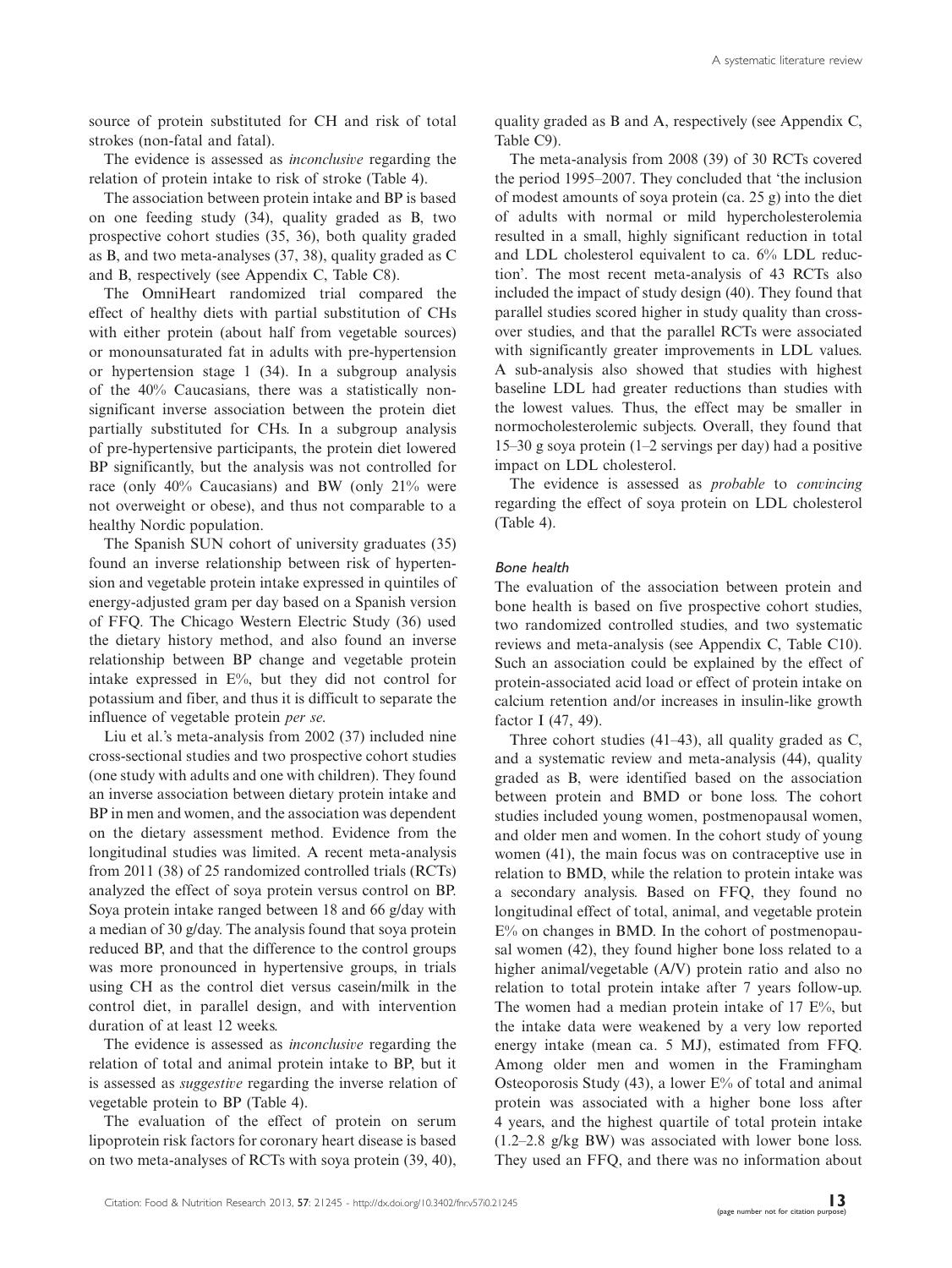|                                                                                           |                                 |                                                | Number of participants (age)     |                                  |                                     | Association of protein/effect (in RCT)                                                        |                        | Rating<br>A<br>В | Strength of evidence<br>(strong, medium, low)<br>Suggestive |
|-------------------------------------------------------------------------------------------|---------------------------------|------------------------------------------------|----------------------------------|----------------------------------|-------------------------------------|-----------------------------------------------------------------------------------------------|------------------------|------------------|-------------------------------------------------------------|
| Exposure/Intervention                                                                     | Outcome variable                | Study                                          | Men (M), Women (W)               | Total                            | Animal                              | Vegetable                                                                                     | A/V ratio              | C                | No conclusion                                               |
| Protein E% in tertiles                                                                    | Bone loss                       | Cohort (41)                                    | 560 (14-40 years) W              | <b>NS</b>                        | <b>NS</b>                           | <b>NS</b>                                                                                     | <b>NA</b>              | C                | No conclusion                                               |
| Protein E% in tertiles and A/V ratio                                                      | Bone loss                       | Cohort (42)                                    | 1,035 ( $>65$ years) W           | <b>NS</b>                        | <b>NA</b>                           | <b>NA</b>                                                                                     | POS                    | C                |                                                             |
| Total protein intake (g/kg BW) and<br>protein E% in quartiles                             | Bone loss                       | Cohort (43)                                    | 615 (69-97 years) M and W        | <b>INVERSE</b><br><b>INVERSE</b> | <b>INVERSE</b><br><b>INVERSE</b>    | <b>NA</b><br><b>NA</b>                                                                        | <b>NA</b><br><b>NA</b> | C                |                                                             |
| Total protein intake in g/day or<br>g/kg BW                                               |                                 | Review and<br>meta-analysis (44):              |                                  |                                  |                                     |                                                                                               |                        | B                |                                                             |
|                                                                                           | Bone loss<br><b>BMD</b>         | Cohort<br><b>RC</b> trials                     |                                  | NS<br><b>POS</b>                 |                                     |                                                                                               |                        |                  |                                                             |
| Protein (g/kg BW)                                                                         | Fracture                        | Cohort (45)                                    | 36,217 (40-65 years) W           | <b>NS</b>                        | <b>NA</b>                           | <b>NA</b>                                                                                     | <b>NA</b>              | B                | No conclusion                                               |
| Energy adjusted per 1,000 kcal of total,<br>animal, and vegetable protein in<br>tertiles: |                                 |                                                |                                  |                                  |                                     |                                                                                               |                        |                  |                                                             |
| Low calcium                                                                               |                                 |                                                |                                  | <b>POS</b>                       | POS                                 | <b>INVERSE</b>                                                                                | <b>NA</b>              |                  |                                                             |
| High calcium                                                                              |                                 |                                                |                                  | <b>NS</b>                        | <b>NS</b>                           | <b>NS</b>                                                                                     | <b>NA</b>              |                  |                                                             |
| Protein (g/day) in tertiles for total,<br>animal and vegetable                            | Fracture                        | Cohort (46)                                    | 3,656 (mean 55 years)<br>M and W | NS                               | <b>NA</b>                           | <b>NA</b>                                                                                     | <b>NA</b>              | B                |                                                             |
| Low calcium                                                                               |                                 |                                                |                                  | <b>NS</b>                        | POS                                 | <b>NS</b>                                                                                     | <b>NS</b>              |                  |                                                             |
| High calcium                                                                              |                                 |                                                |                                  | <b>NS</b>                        | <b>INVERSE</b>                      | <b>NS</b>                                                                                     | N <sub>S</sub>         |                  |                                                             |
| Protein E% in tertiles and A/V ratio                                                      | Fracture                        | Cohort (42)                                    | 1,035 ( $> 65$ years) W          | <b>NS</b>                        | POS                                 | <b>NS</b>                                                                                     | POS                    | C                |                                                             |
| Total protein intake in g/day or<br>g/kg BW                                               | Fracture                        | Review and<br>meta-analysis (44):<br>RC trials |                                  | NS                               |                                     |                                                                                               |                        | B                |                                                             |
| Dietary acid load (including protein)                                                     | Osteoporosis                    | Review and<br>meta-analysis (47)               |                                  | <b>NS</b>                        |                                     |                                                                                               |                        | C                | No conclusion                                               |
| High and usual protein intake<br>combined with high and<br>low sodium diet                | Calcium- and bone<br>metabolism | Randomized<br>cross-over trial<br>(48)         | 24 (50-67 years) W               |                                  | separate protein and sodium effects | High protein-high sodium: increased calcium loss<br>lead to increased bone resorption. Cannot |                        | В                | No conclusion                                               |
| High and low protein intake<br>combined with high and<br>low calcium diet                 | Calcium- and bone<br>metabolism | Randomized<br>cross-over trial<br>(49)         | 27 (50-69 years) W               |                                  |                                     | POS interaction (high protein increased calcium<br>retention when calcium intake was low)     |                        | A                |                                                             |

(page number not for citation purpose)

number not for citation purpose)

 $14^{\circ}$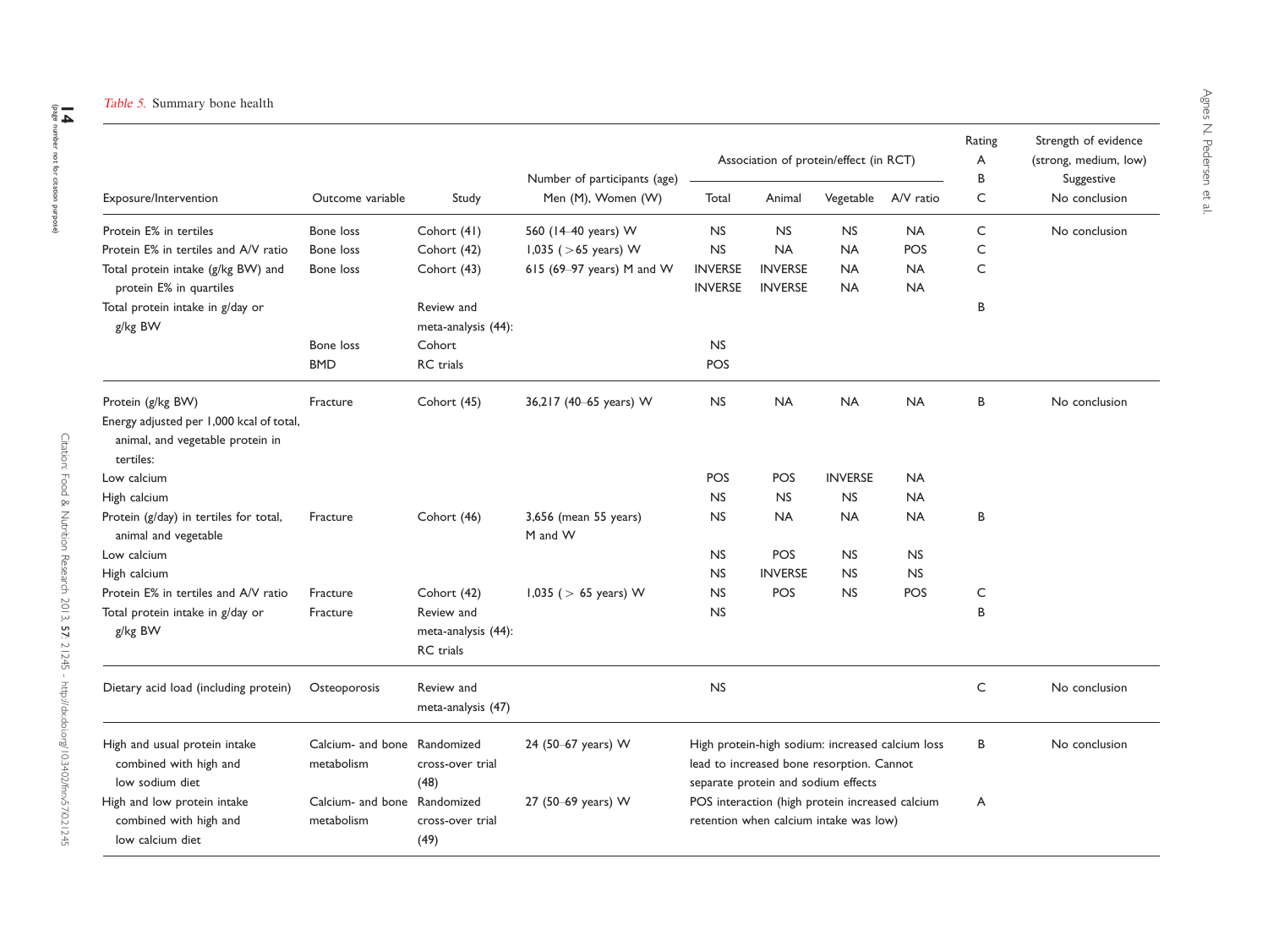the total energy intake. The systematic review and metaanalysis (44) concluded that the overall impression was a small benefit of protein on bone health based on crosssectional and supplemental studies. The analysis was weakened by limited information about the quality of the dietary assessment methods.

The evidence is assessed as *inconclusive* regarding the relation of protein intake to bone loss (Table 5).

Three prospective cohort studies (42, 45, 46), quality graded as B, B, and C, respectively, and a systematic review and meta-analysis (44) quality graded as B, were identified based on the association between protein and risk of fractures (see [Appendix C, Table C10](http://www.foodandnutritionresearch.net/index.php/fnr/rt/suppFiles/21245/0)).

Based on a validated FFQ, a French study of postmenopausal women with a habitual HP intake (45), there was no overall association between fracture risk and total protein intake. In the presence of low calcium intake  $\epsilon$  <400 mg/1,000 kcal), there was an increased risk of fractures related to energy-adjusted total and animal protein as well as gram per kg BW, while energy-adjusted vegetable protein was associated with a decreased fracture risk. In the Framingham Offspring Study of men and women (46), there was no overall association between fracture risk and total protein intake based on FFQ. Animal protein intake was associated with an increased fracture risk provided a low  $(< 800$  mg) calcium intake and a decreased risk of fractures provided a high  $( >800$ mg) calcium intake. The Study of Osteoporotic Fractures in postmenopausal women (42) found increased risk of hip fractures related to high animal protein intake and high A/V ratio estimated from FFQ. When the model was adjusted for BMD, the relation of A/V ratio to fracture risk became non-significant. The systematic review and meta-analysis (44) found no relationship between protein intake and risk of fractures, neither in the cohort studies nor in the supplemental studies.

The evidence is assessed as inconclusive regarding the relation of protein intake to risk of fractures (Table 5).

A systematic review and meta-analysis assessed the relation of dietary acid load to bone health (47), quality graded as C because of the lack of information about dietary intake methods or intervention (see [Appendix C,](http://www.foodandnutritionresearch.net/index.php/fnr/rt/suppFiles/21245/0) [Table C10\)](http://www.foodandnutritionresearch.net/index.php/fnr/rt/suppFiles/21245/0). The analysis did not support the hypothesis that 'acid' from the diet causes osteoporosis or that an 'alkaline'diet prevents osteoporosis. The systematic review also indicated that higher protein intake and animal protein were not detrimental to calcium retention. The ideal protein intake for bone health could not be determined.

The evidence is assessed as inconclusive regarding the relation of protein intake (acid load) to the risk of osteoporosis or calcium retention (Table 5).

Two intervention trials including postmenopausal women (48, 49), quality graded as B and A, respectively, were identified for the association between protein and calcium and bone metabolism (see [Appendix C, Table](http://www.foodandnutritionresearch.net/index.php/fnr/rt/suppFiles/21245/0) [C10\)](http://www.foodandnutritionresearch.net/index.php/fnr/rt/suppFiles/21245/0). Harrington et al. (48) used a high-sodium-highprotein diet versus a low-sodium-UP diet in a randomized cross-over trial. Thus, it was difficult to separate the effect of protein per se. Nevertheless, they found that a high-sodium HP diet led to increased urinary calcium loss and increased bone resorption. In a high-quality feeding trial by Hunt et al. (49), high- (20 E%) or low- (10  $E\%$ ) protein intake was combined with high- (1,510 mg) and low-calcium (675 mg) intake in a randomized four interventions' cross-over design. They found that the combination of HP and low-calcium diet increased calcium retention, and it also resulted in an increase in IGF-1, an anabolic peptide hormone stimulating bone formation.

The evidence is assessed as inconclusive regarding the relation of protein intake to an overall effect on calcium and bone metabolism at normal intakes of sodium and calcium.

### Energy intake

The evaluation of the association between protein and energy intake is based on one prospective cohort study

|  |  | Table 6. Summary energy intake |  |  |
|--|--|--------------------------------|--|--|
|--|--|--------------------------------|--|--|

| Exposure/                                              | Outcome       |                            | Number of<br>participants (age) |                | (in RCT)  | Association of protein/effect | Rating<br>A<br>В | Strength of evidence:<br>Convincing, probable, |
|--------------------------------------------------------|---------------|----------------------------|---------------------------------|----------------|-----------|-------------------------------|------------------|------------------------------------------------|
| Intervention                                           | variable      | Study                      | Men (M), women (W)              | Total          | Animal    | Vegetable                     | C                | Suggestive, no conclusion                      |
| Total protein intake Energy intake<br>$(E\%)$          |               | Cohort (50)                | 168 M<br>182 W                  | <b>INVERSE</b> | <b>NA</b> | <b>NA</b>                     | В                | No conclusion                                  |
| Addition of app. 27 g Energy intake<br>protein per day |               | <b>RCT (51)</b>            | 12 M                            | <b>NS</b>      | <b>NA</b> | <b>NA</b>                     | В                |                                                |
| High protein-low<br>fat diet:                          | Energy intake | Controlled<br>trial $(52)$ | 19 M and W                      | <b>INVERSE</b> | <b>NA</b> | <b>NA</b>                     | В                |                                                |
| 15 E% protein vs.<br>30 E%                             |               |                            |                                 |                |           |                               |                  |                                                |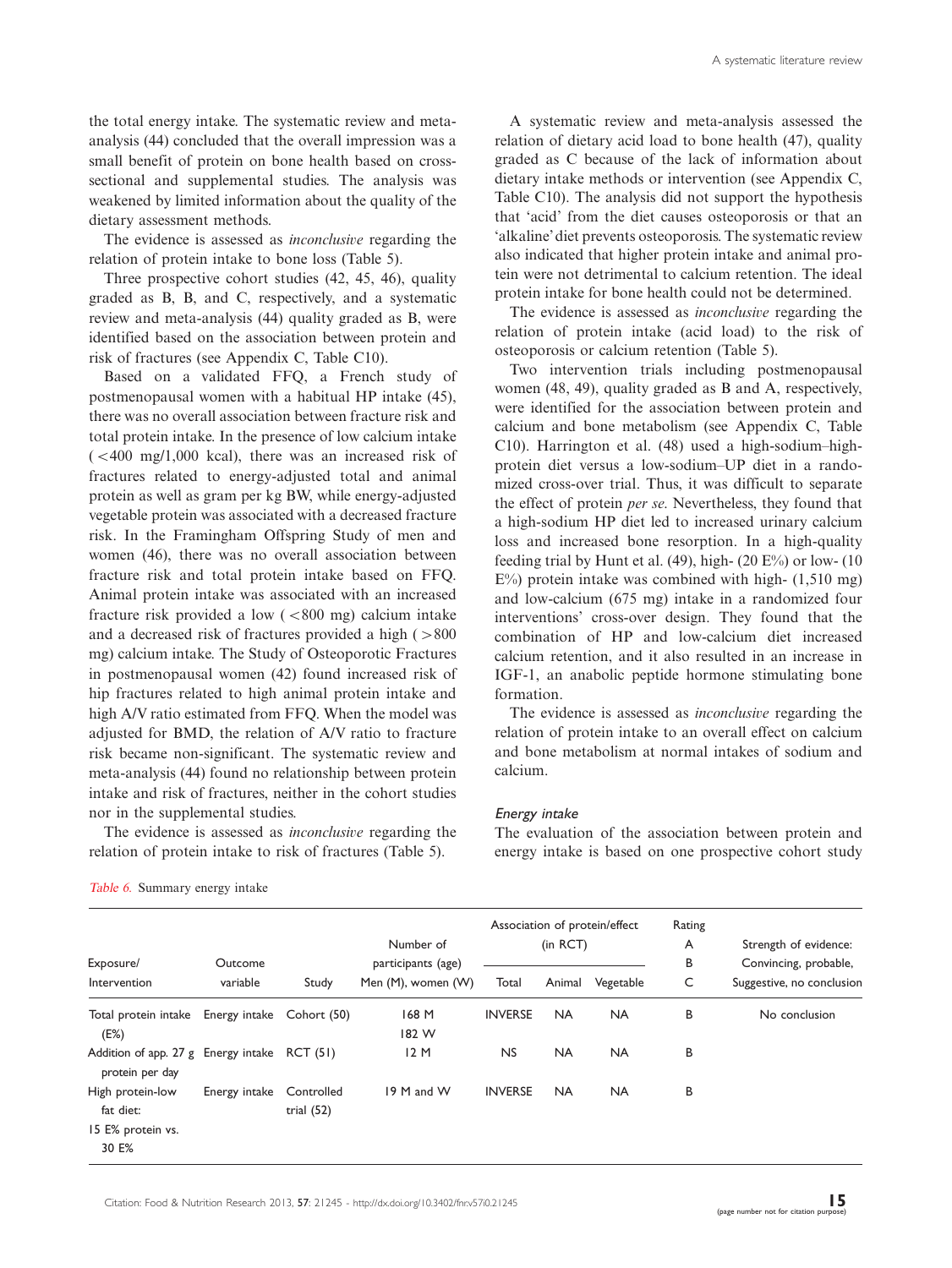| Exposure/Intervention                                                                                                                  | Outcome variable                          | Study                               | Number of<br>participants<br>(age) Men (M),<br>Women (W) | Total                       | Association of protein/effect (in RCT)<br>Animal | Vegetable                   | Rating<br>A<br>B<br>C | Strength of evidence:<br>Convincing, probable,<br>Suggestive, no conclusion |
|----------------------------------------------------------------------------------------------------------------------------------------|-------------------------------------------|-------------------------------------|----------------------------------------------------------|-----------------------------|--------------------------------------------------|-----------------------------|-----------------------|-----------------------------------------------------------------------------|
| Frequency of protein consumption<br>(per day/per week)                                                                                 | <b>BMI</b>                                | Cohort (53)                         | $116(18-31)$<br>years) M and W                           | <b>NS</b>                   | <b>NA</b>                                        | <b>NA</b>                   | C                     | No conclusion                                                               |
| Quartiles E% of animal and vegetable BMI: risk of<br>protein intake                                                                    | overweight<br>obesity                     | Cohort (54)                         | 1,730 (40-55<br>years) M                                 | <b>NA</b><br><b>NA</b>      | <b>POS</b><br>POS                                | <b>NS</b><br><b>INVERSE</b> | C                     |                                                                             |
| High protein diet (HP): 1.9 g/kg BW<br>(22 E%) vs.<br>Normal diet (NP): <1.3 g/kg BW<br>(15 E%) in 6 months                            | <b>BMI</b>                                | Randomized<br>controlled trial (59) | 15 (18-36 years)<br>M                                    | <b>NS</b>                   | <b>NA</b>                                        | <b>NA</b>                   | C                     |                                                                             |
| High protein diet (HP): 1.9 g/kg BW<br>(22 E%) vs.<br>Normal diet (NP): <1.3 g/kg BW<br>(15 E%) in 6 months                            | Body weight change                        | Randomized controlled trial<br>(59) | 15 (18-36 years)<br>M                                    | <b>INVERSE</b>              | <b>NA</b>                                        | <b>NA</b>                   | C                     | No conclusion                                                               |
| Total, animal and vegetable protein in  Change in body weight in<br>kcal/day and per 150 kcal/day<br>increments (equal 37.5 g protein) | gram per year                             | 6 cohorts (56)                      | 89,432 M and W                                           | <b>POS</b>                  | POS                                              | N <sub>S</sub>              | B                     |                                                                             |
| Protein E%                                                                                                                             | 5-yr change in body weight                | Cohort (57)                         | 1,762 M and W                                            | NS.                         | <b>NA</b>                                        | <b>NA</b>                   | В                     |                                                                             |
| Protein intake in servings/day                                                                                                         | Weight gain of $\geq$ 10 lb, yes<br>or no | Cohort (58)                         | 336 W                                                    | <b>NS</b>                   | <b>NA</b>                                        | <b>NA</b>                   | C                     |                                                                             |
| 15 E% protein vs. 30 E%                                                                                                                | Body weight change                        | Controlled trial (52)               | 19 M and W                                               | <b>INVERSE</b>              | <b>NA</b>                                        | <b>NA</b>                   | В                     |                                                                             |
| E% of total, animal. and vegetable<br>protein                                                                                          | 5-y change in waist<br>circumference      | Cohort (55)                         | 42,969 M and W                                           | <b>INVERSE</b>              | <b>INVERSE</b>                                   | <b>NS</b>                   | В                     | No conclusion                                                               |
| Total, animal and vegetable protein in<br>kcal/day and per 150 kcal/day<br>increments (equal 37.5 g protein)                           | 6.5-y-change in waist<br>circumference    | Cohort (56)                         | 89,432 M and W                                           | <b>NS</b>                   | <b>NS</b>                                        | <b>NS</b>                   | В                     |                                                                             |
| High protein diet (HP): 1.9 g/kg BW<br>(22 E%) vs.                                                                                     | Body composition:                         | Randomized controlled trial<br>(59) | 15 (18-36 years)<br>M                                    |                             |                                                  |                             | $\subset$             | No conclusion                                                               |
| Normal diet (NP): <1.3 g/kg BW<br>(15 E%) in 6 months                                                                                  | FFM (kg)<br>FM (kg)                       |                                     |                                                          | <b>NS</b><br>N <sub>S</sub> | <b>NA</b><br><b>NA</b>                           | <b>NA</b><br><b>NA</b>      |                       |                                                                             |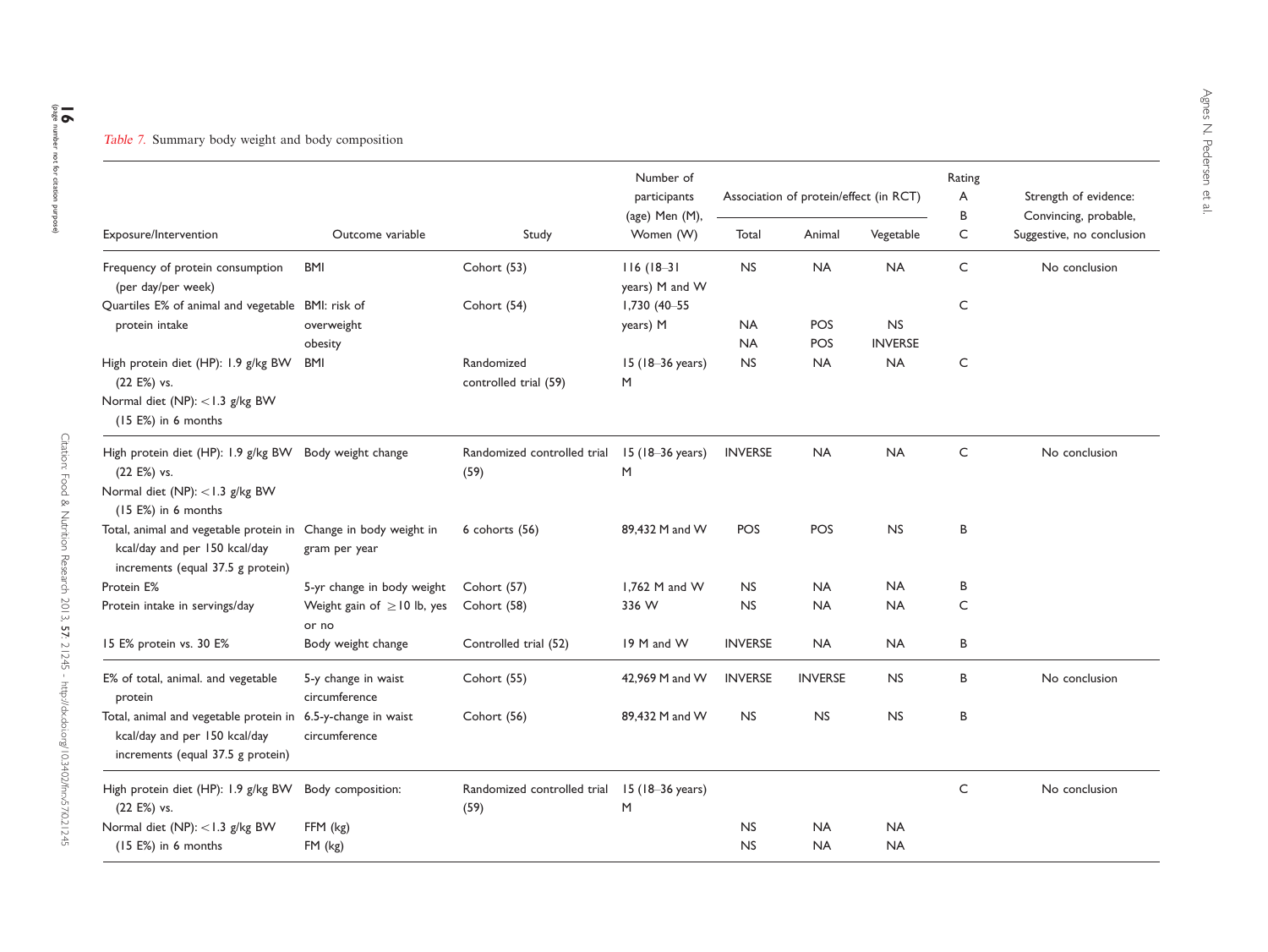(50) and two intervention studies (51, 52), all quality graded as B (see [Appendix C, Table C11\)](http://www.foodandnutritionresearch.net/index.php/fnr/rt/suppFiles/21245/0). Such an association could be explained by a satiating effect of protein (51).

In the Amsterdam Growth and Health Longitudinal Study (50), 350 men and women were studied at the ages of 13, 32, and 36 years by the use of a dietary history method. During the 23-year follow-up, there was a decrease in energy intake of 125 kJ for men and 152 kJ for women for every increase in protein E% intake. The association between protein and energy intake was about three times stronger than the association between fat and energy intake. In this paper, the energy intake was only reported at the age of 36. Rumpler et al. (51) measured energy intake in 12 men during ad libitum food intake of two out of three treatments in two 8-week periods: drinks, based on foods providing 2.1 MJ, were included in a high-CH, high-fat, or HP diet. The HP diet included an additional 27 g protein/day. After the 8-week periods, there was no change in the energy intake for any of the macronutrients. In the discussion, the authors mentioned the possibility that the addition of 27 gram protein might have been insufficient to induce a change in the energy intake. In a strictly controlled intervention study of 19 weight-stable men and women (52), a weight-maintaining diet with 15 E% protein for 2 weeks was compared to a weight-stable diet with 30 E% protein in 2 weeks followed by an ad libitum diet for 12 weeks with 30 E% protein. The CH content of the diets was kept constant and thus, the fat content varied considerably, from 20 to 35 E%. The energy intake was unchanged during the weightmaintaining and weight-stable periods, but decreased during the 12-week ad libitum HP diet resulting in a significant weight loss of  $4.9+0.5$  kg. Since they tested an HP-low-fat diet, it was difficult to separate the effect of protein per se.

The evidence is assessed as *inconclusive* regarding the relation of protein to change in energy intake (Table 6).

### BW control and body composition

Overall, the evaluation of the association between protein and BW and body composition is based on seven prospective cohort studies (50, 53-58), quality graded as C, C, B, B, B, B, and C, and two intervention studies (52, 59), quality graded as C and B, respectively (see [Appendix C, Table C12](http://www.foodandnutritionresearch.net/index.php/fnr/rt/suppFiles/21245/0)). Such an association could be explained by a protein-induced increased thermogenesis and satiety (56).

Regarding the evidence of a relationship between protein intake and changes in BMI, two of the cohort studies and one controlled trial were used. In college students (53), a very simple frequency question about protein consumption per day was not associated with a 1 year change in BMI. Based on the dietary history method, the Chicago Western Electric Study (54) found that quartiles of animal E% protein intake was positively related to risk of overweight (BMI $\geq$ 25) and obesity  $(BMI \geq 30)$ , while vegetable protein was inversely related to obesity among men aged 40-55 years at baseline. In an RCT, 15 physically active men were prescribed an HP diet: 1.9 g/kg BW (22 E%) versus a normal diet (NP):  $1.3$  g/kg BW (15 E%) in 6 months (59). The main focus and power calculation were on vascular reactivity, but they also measured BMI and body composition and found no statistically significant effect on association with BMI despite a significant decrease in BW of 2 kg in HP (3.5% of baseline BW) versus 0.7 kg in the NP group (1% of baseline BW).

The evidence is assessed as inconclusive regarding the relation of protein intake to change in BMI (Table 7).

Regarding the evidence of a relationship between protein intake and changes in BW, three prospective cohort studies and two controlled trials are used. Halkjaer et al. (56) used country-specific FFQs from 89,432 men and women from six EPIC cohorts that were also included in the Diogenes project. After 6.5 years, they found weight gain to be significantly positively associated with total and animal protein intake. In the Danish Glostrup Population Studies and MONICA1 (57), the focus was on the energy density and fiber in relation to 5-year BW changes in adult men and women, but they also found a statistically non-significant positive association with the protein E%, assessed via weighed 7-day food records. Among US women consisting of 51% Caucasians, Sammel et al. (58) used a very simple FFQ with protein intake as 'servings per day'. They found no statistically significant association with 4-year BW gain of  $\geq$  5 kg. In Ferrara et al.'s small RCT (59), 15 physically active men were prescribed an HP diet: 1.9 g/kg BW (22 E%) versus a normal diet (NP):  $\langle 1.3 \rangle$  g /kg BW (15  $E\%$ ). After 6 months, they found a significant decrease in BW of 2 kg in HP (3.5% of baseline BW) versus 0.7 kg in the NP group (1% of baseline BW). In another small but strictly controlled intervention study in 19 weight-stable men and women (52), the participants were on a weight-maintaining diet (15  $E\%$  protein, 35  $E\%$ ) fat, 50 E% CH) for 2 weeks, an isocaloric diet (30 E% protein, 20 E% fat, 50 E% CH) for 2 weeks and then an ad libitum diet (30 E% protein, 20 E% fat, 50 E% CH) for 12 weeks. During the ad libitum diet, the BW loss was  $4.9 \pm 0.5$  kg.

The evidence is assessed as *inconclusive* regarding the relation of protein intake to change in BW (Table 7).

Regarding the evaluation of the evidence of an association between protein intake and changes in waist circumference (WC), two prospective cohort studies are included. In the Danish Diet, Cancer and Health Study (55), where they used a validated FFQ designed for the study, the 5-year change in WC was inversely associated with E% of total and animal protein intake, while the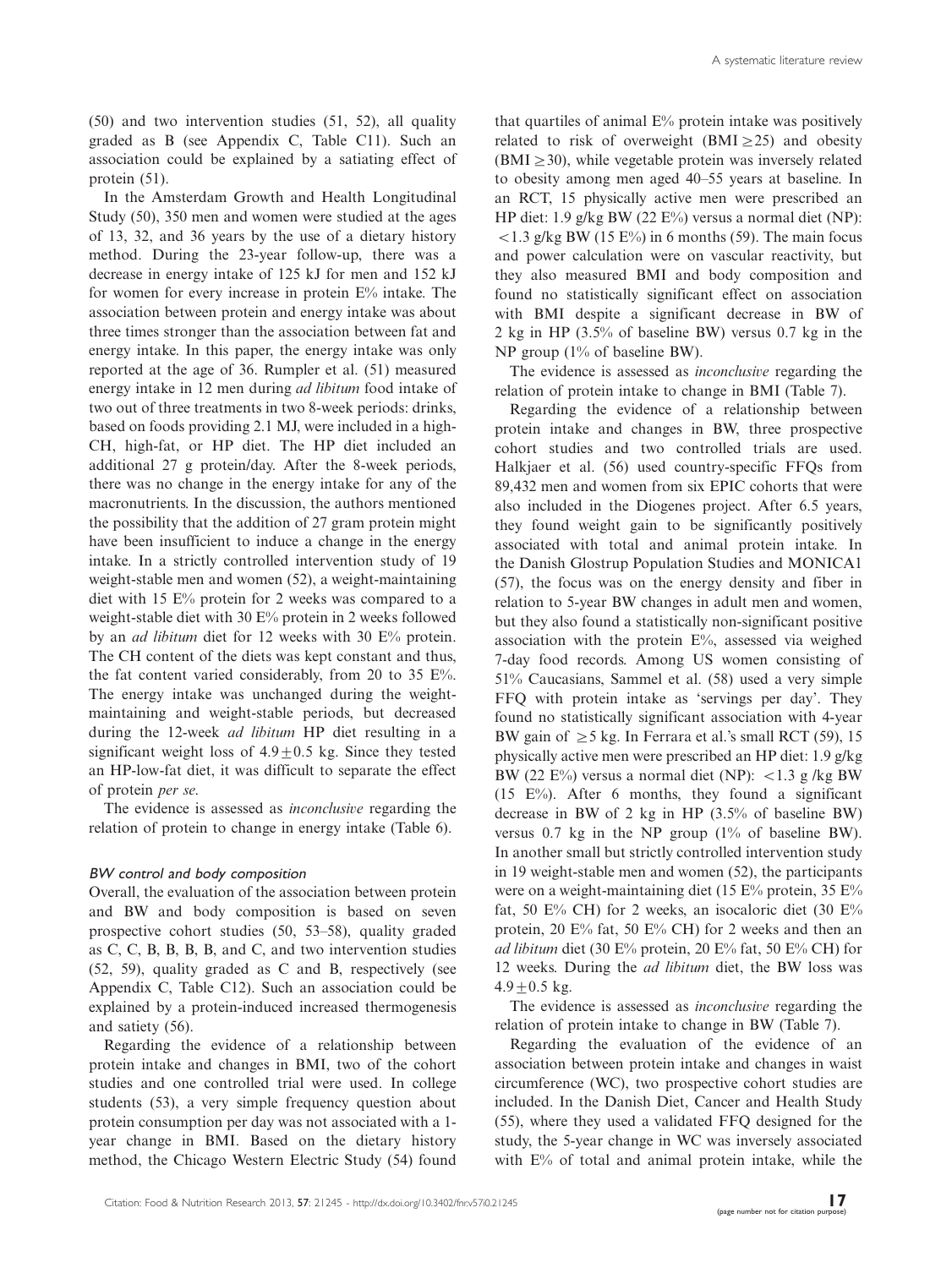### Table 8. Summary renal function and kidney stones

|                                                                                                                                        | Outcome                       |                                                       | Number of participants (age)                                                                                           |                                                                                          | Association of protein/effect (in RCT)                 |           | Rating<br>A<br>B | Strength of evidence:<br>Convincing, probable,<br>Suggestive, |
|----------------------------------------------------------------------------------------------------------------------------------------|-------------------------------|-------------------------------------------------------|------------------------------------------------------------------------------------------------------------------------|------------------------------------------------------------------------------------------|--------------------------------------------------------|-----------|------------------|---------------------------------------------------------------|
| Exposure/Intervention                                                                                                                  | variable                      | Study                                                 | Men (M), Women (W)                                                                                                     | Total                                                                                    | Animal                                                 | Vegetable | C                | no conclusion                                                 |
| Experimental normal (1.2 g/kg per day) or GFR<br>high protein intake (2.4 g/kg per day)                                                |                               | <b>RC</b><br>cross-over<br>intervention<br>study (61) | 24 men, average age<br>24 years                                                                                        | POS                                                                                      | POS                                                    | <b>NA</b> | В                | No conclusion                                                 |
| Experimental normal ( $1 \approx g/kg$ per day) or GFR<br>high protein intake ( $\approx 2$ g/kg per day) in<br>young and elderly.     |                               | (9)                                                   | Balance study 10 young (24 years),<br>10 elderly (70 years), 5<br>women in each group                                  | POS (young)<br>NS (elderly)                                                              | <b>NA</b>                                              | <b>NA</b> | В                |                                                               |
| Quintiles of estimated protein intake<br>$(24-h N)$                                                                                    | eGFR                          | Cohort(I)                                             | 6,000 with 24 h urinary<br>albumin $\geq$ 10 mg/L.<br>2,592 with 24 h urinary<br>albumin < 10 mg/L Average<br>age: 50. | <b>NS</b>                                                                                | <b>NA</b>                                              | <b>NA</b> | C                |                                                               |
| Protein intake (FFQ) in gram per day<br>and in quintiles                                                                               | eGFR                          | Cohort (60)                                           | $1,624$ W                                                                                                              | <b>NS</b><br><b>INVERSE</b> in<br>women with mild<br>kidney insufficiency<br>at baseline | <b>NA</b>                                              | <b>NA</b> | C                |                                                               |
| Experimental normal (1.2 g/kg per day) or Microalbuminuria Experimental 24 men, average age:<br>high protein intake (2.4 g/kg per day) |                               | study $(61)$                                          | 24 years                                                                                                               | POS                                                                                      | POS                                                    | <b>NA</b> | В                | No conclusion                                                 |
| Experimental normal (1.5 g/kg per day) or<br>high protein intake (3.0 g/kg per day)                                                    | Microalbuminuria Experimental | study $(63)$                                          | 24 men, average age:<br>24 years                                                                                       | <b>NS</b>                                                                                | <b>NA</b>                                              | <b>NA</b> | A                |                                                               |
| Quintiles of estimated protein intake<br>(24 h N)                                                                                      | Microalbuminuria Cohort (11)  |                                                       | 6,000 with 24 h urinary<br>albumin $\geq$ 10 mg/L.<br>2,592 with 24 h urinary<br>albumin < 10 mg/L Average<br>age: 50  | <b>NS</b>                                                                                | <b>NA</b>                                              | <b>NA</b> | C                |                                                               |
| Protein intake (FFQ) in gram per day and in Microalbuminuria Cohort (60)<br>quintiles)                                                 |                               |                                                       | $1,624$ W                                                                                                              | <b>NS</b>                                                                                | <b>NA</b>                                              | <b>NA</b> | C                |                                                               |
| Spontaneous intake (FFQ) energy-adjusted Kidney stone<br>gram per day and quintiles                                                    |                               | Cohort (64)                                           | 96,245 W (27-44 years<br>(average: 36 years)                                                                           | <b>NA</b>                                                                                | <b>NS</b>                                              | <b>NA</b> | C                | No conclusion                                                 |
| Spontaneous intake (FFQ) energy-adjusted Kidney stone<br>in quintiles                                                                  |                               | Cohort (65)                                           | 45,619 M.<br>Average age not given, range<br>of age groups: $40 - \ge 70$ years                                        | <b>NA</b>                                                                                | POS (Increase in<br>group $BMI < 25$ ,<br>not overall) | <b>NA</b> | C                |                                                               |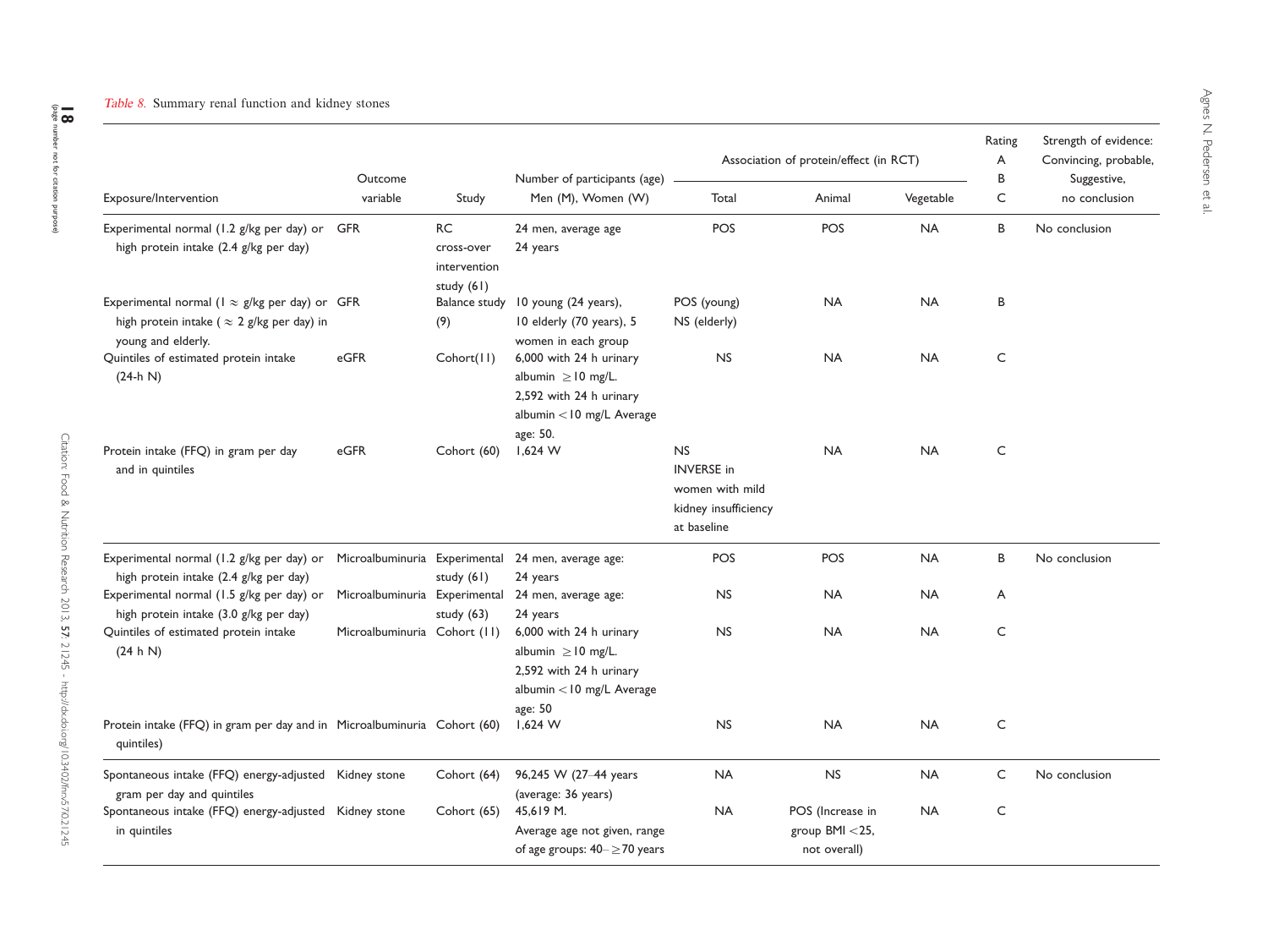Diogenes project (56) found no association between protein E% and a 6.5-year change in WC, based on country-specific FFQs.

The evidence is assessed as *inconclusive* regarding the relation of protein intake to change in WC (Table 7).

One RCT included body composition as the outcome. In Ferrara et al.'s small RCT (59) where 15 physically active men were prescribed an HP diet: 1.9 g/kg BW per day (22 E%) versus a normal diet (NP): 1.3 g/kg BW per day (15 E%) for 6 months, no association between protein intake and change in fat mass or FFM was found.

The evidence is assessed as *inconclusive* regarding the relation of protein intake to change in body composition (Table 7).

### Renal function and kidney stones

The evaluation of the association between protein and renal function based on GFR is based on two prospective cohort studies (11, 60), both quality graded as C, and two short-term intervention studies (9, 61), both quality graded as B. The short-term studies were included because of the HP content in the intervention diet (see [Appendix C, Table C13](http://www.foodandnutritionresearch.net/index.php/fnr/rt/suppFiles/21245/0)). An association between protein intake and renal function may be explained by the increase in GFR observed after an increase in protein intake, which in the long-term may lead to increased glomerular pressure (62).

In a 7-year prospective cohort study among healthy individuals, Halbesma et al. (11) found no association between protein intake and decline in GFR, as estimated from plasma creatinine (eGFR). The cohort was separated into two groups according to 24-h urinary albumin  $\geq$  or < 10 mg/day. In the Nurses' Health Study with 11year follow-up among healthy women, Knight et al. (60) also found no association between protein intake and decline in eGFR in participants with a normal eGFR at baseline. Among women with mild kidney insufficiency at baseline, the decline in GFR was related to protein intake, significant also for non-dairy protein intake. The protein intake was based on an FFQ, and there was no information about the total energy intake. The cross-over study by Frank et al. (61) showed an increase in GFRwith HP intake among young healthy male participants. This was confirmed by Walrand et al. (9) who studied both sexes of young participants. In contrast, Walrand found no increase in GFR among healthy elderly of both sexes.

The evidence is assessed as *inconclusive* regarding the relation of protein to renal function based on GFR (Table 8).

The evaluation of the association between protein and renal function based on microalbuminuria is investigated in the same studies as GFR, namely two prospective cohort studies (11, 60), both quality graded as C, and one intervention study (61), quality graded as B, but also in a

short-term study by Jakobsen et al. (63), quality graded as A (see [Appendix C, Table C13\)](http://www.foodandnutritionresearch.net/index.php/fnr/rt/suppFiles/21245/0).

The two cohort studies (11, 60) found no association between protein intake and urinary albumin excretion. The experimental cross-over study (61) among young healthy male volunteers showed that 7 days of HP intake (2.4 g/kg BW per day) considerably increased urinary albumin excretion (from 9 to 18 mg/day), as compared to a control protein intake of 1.2 g/kg BW per day. There were no changes in renal blood flow, renal vascular resistance, BP, or plasma levels of renin, aldosterone, or angiotensin II. The 3-week study of a similar increase in protein intake in young males (63) found no increase in urinary albumin excretion.

The evidence is assessed as *inconclusive* regarding the relation of protein to renal function based on microalbuminuria (Table 8).

The evaluation of the association between protein and risk of kidney stones is based on two 8- or 10-year prospective cohort studies (64, 65), both quality graded as C (see [Appendix C, Table C14](http://www.foodandnutritionresearch.net/index.php/fnr/rt/suppFiles/21245/0)). Overall, there was no association between protein intake and kidney stone formation. One of the studies (65) found a higher risk with increased animal protein intake among men with a BMI $<$ 25, but no explanation could be offered for this observation. Thus, it cannot be entirely ruled out that an HP intake may promote kidney stone formation in normal weight men, but this suggestion is weakened by the low quality of the study.

The evidence is assessed as inconclusive regarding the relation of protein to risk of kidney stones (Table 8).

### Diabetes and glucose control

The evaluation of the association between protein intake and the onset of T2D is based on four prospective cohort studies (66-69), all quality graded as B (see [Appendix C,](http://www.foodandnutritionresearch.net/index.php/fnr/rt/suppFiles/21245/0) [Table C15\)](http://www.foodandnutritionresearch.net/index.php/fnr/rt/suppFiles/21245/0). An association may be explained by the effect of amino acids on insulin sensitivity (68).

In the Health Professionals' Follow-up Study of middle-aged men followed for 20 years (66), a LC-high total protein and fat score based on E% was associated with an increased risk of T2D, and the risk was even higher when the score was based on animal sources, mainly red and processed meat. The lowest quintile of total protein intake was 15.7 E% and the highest quintile 21.5 E%. The Nurses' Health Study of middle-aged women followed for 20 years (67) found no association between an LC-high total protein and fat score and risk of TD2, except for a decreased risk when the score was based on vegetable sources. The lowest quintile of total protein intake was 14.7 E% and the highest quintile was 18.4 E%. The EPIC-Potsdam Study (68) in men and women found a decreased risk of T2D for each isoenergetic 5 E% higher contribution by CHs at the expense of protein, i.e. an increased risk related to an LCHP diet. Also, the EPIC-NL study among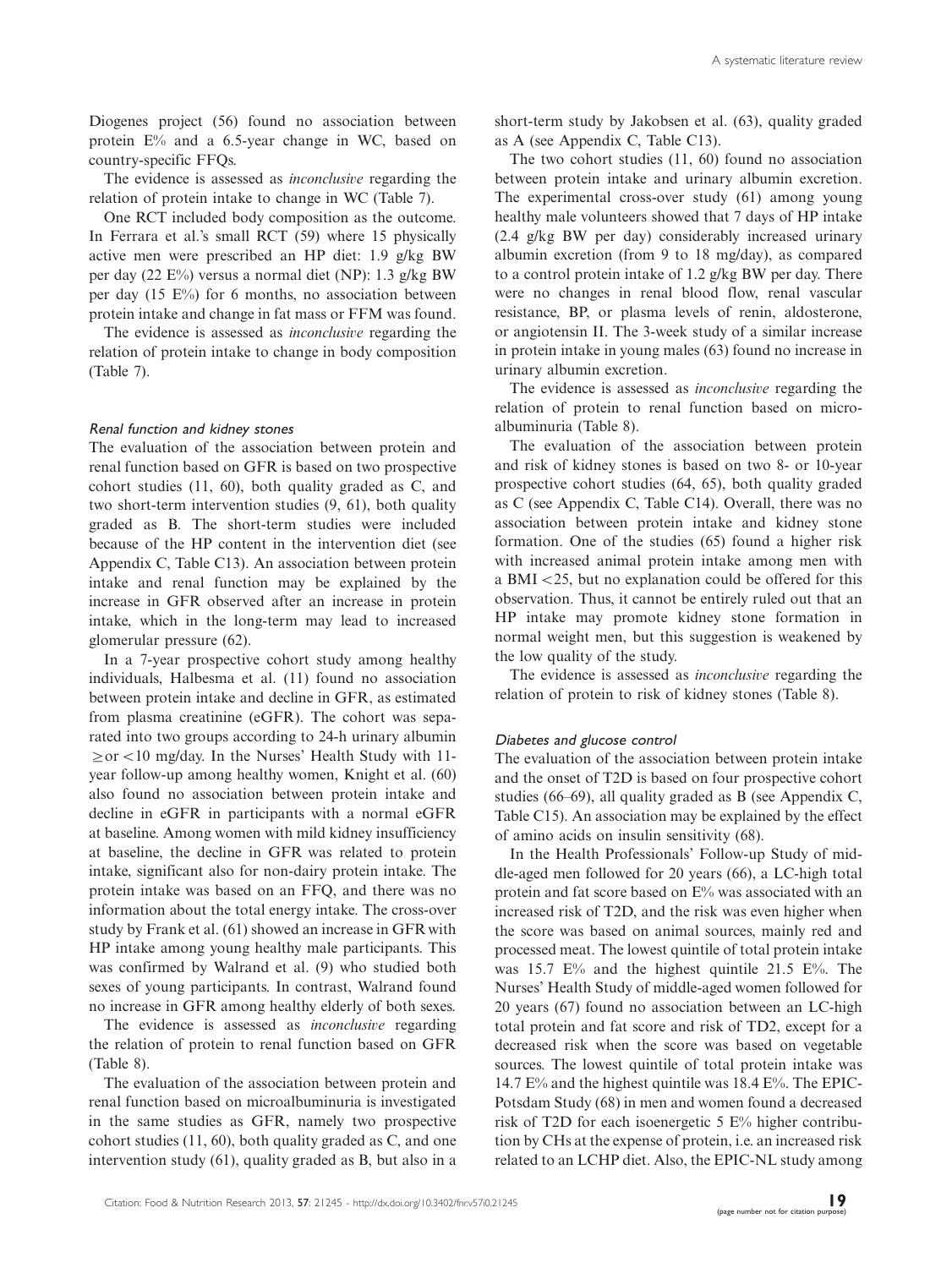### Table 9. Summary diabetes

| Exposure/Intervention                                                                                                                                                   | Outcome<br>variable          | Study                                             | Number of participants<br>(age)<br>Men (M), women (W)                    | Total          | Association of protein/effect (in RCT)<br>Animal | Vegetable      | Rating<br>A<br>В<br>C | Strength of evidence:<br>Convincing, probable,<br>Suggestive, no conclusion                                                       |
|-------------------------------------------------------------------------------------------------------------------------------------------------------------------------|------------------------------|---------------------------------------------------|--------------------------------------------------------------------------|----------------|--------------------------------------------------|----------------|-----------------------|-----------------------------------------------------------------------------------------------------------------------------------|
| 12 weeks on recommended protein<br>(RP) '15 E% protein, 30 E% fat, 55<br>E% carbohydrate' or high protein<br>(HP) '25 E% protein, 30 E% fat<br>and 45 E% carbohydrate'. | Fasting blood<br>glucose     | Intervention study Age $\approx$ 20 years<br>(70) |                                                                          |                |                                                  |                | C                     | No conclusion                                                                                                                     |
| Groups:                                                                                                                                                                 |                              |                                                   |                                                                          |                |                                                  |                |                       |                                                                                                                                   |
| Body fat <30% of body weight.                                                                                                                                           |                              |                                                   | $N = 34$ in RP and 15 in HP                                              | <b>INVERSE</b> | <b>NA</b>                                        | <b>NA</b>      |                       |                                                                                                                                   |
| Body fat $\geq$ 30% of body weight.                                                                                                                                     |                              |                                                   | $N = 38$ in RP and 7 in HP                                               | <b>NS</b>      | <b>NA</b>                                        | <b>NA</b>      |                       |                                                                                                                                   |
| Both groups also instructed to reduce<br>usual energy intake by 500 kcal/d                                                                                              |                              |                                                   |                                                                          |                |                                                  |                |                       |                                                                                                                                   |
| Quintiles of a low carbohydrate/<br>high protein and fat score, and<br>also based on animal or vegetable<br>sources                                                     | New type 2<br>diabetes (T2D) |                                                   | Cohort study (66) 40,475 M (40-75 years)                                 | POS            | POS                                              | <b>NS</b>      | B                     | Suggestive evidence that a<br>low carbohydrate-high<br>protein diet based on total<br>and animal protein increases<br>risk of T2D |
| Deciles of a low carbohydrate/<br>high protein and fat score, and also<br>based on animal or vegetable<br>sources                                                       |                              |                                                   | Cohort study (67) 85,059 W (30-55 years)                                 | <b>NS</b>      | <b>NS</b>                                        | <b>INVERSE</b> | В                     |                                                                                                                                   |
| Protein E% intake, substituted<br>isoenergetically by 5 E% lower<br>carbohydrate intake                                                                                 |                              |                                                   | Cohort study (68) 9,702 M (40-65 years)<br>and<br>15,365 W (35-65 years) | POS            | <b>NA</b>                                        | <b>NS</b>      | B                     |                                                                                                                                   |
| Protein intake:                                                                                                                                                         |                              | Cohort study (69)                                 | 2 cohorts mixed 38,094                                                   |                |                                                  |                | В                     |                                                                                                                                   |
| I) per 10 gram of intake and                                                                                                                                            |                              |                                                   | M and W (age groups from                                                 | POS            | POS                                              | <b>NS</b>      |                       |                                                                                                                                   |
| 2) Quartiles of protein E% intake<br>substituted isoenergetically by<br>5 E% lower carbohydrate intake                                                                  |                              |                                                   | 21 to 79 years)                                                          | POS            | NS                                               | <b>NS</b>      |                       |                                                                                                                                   |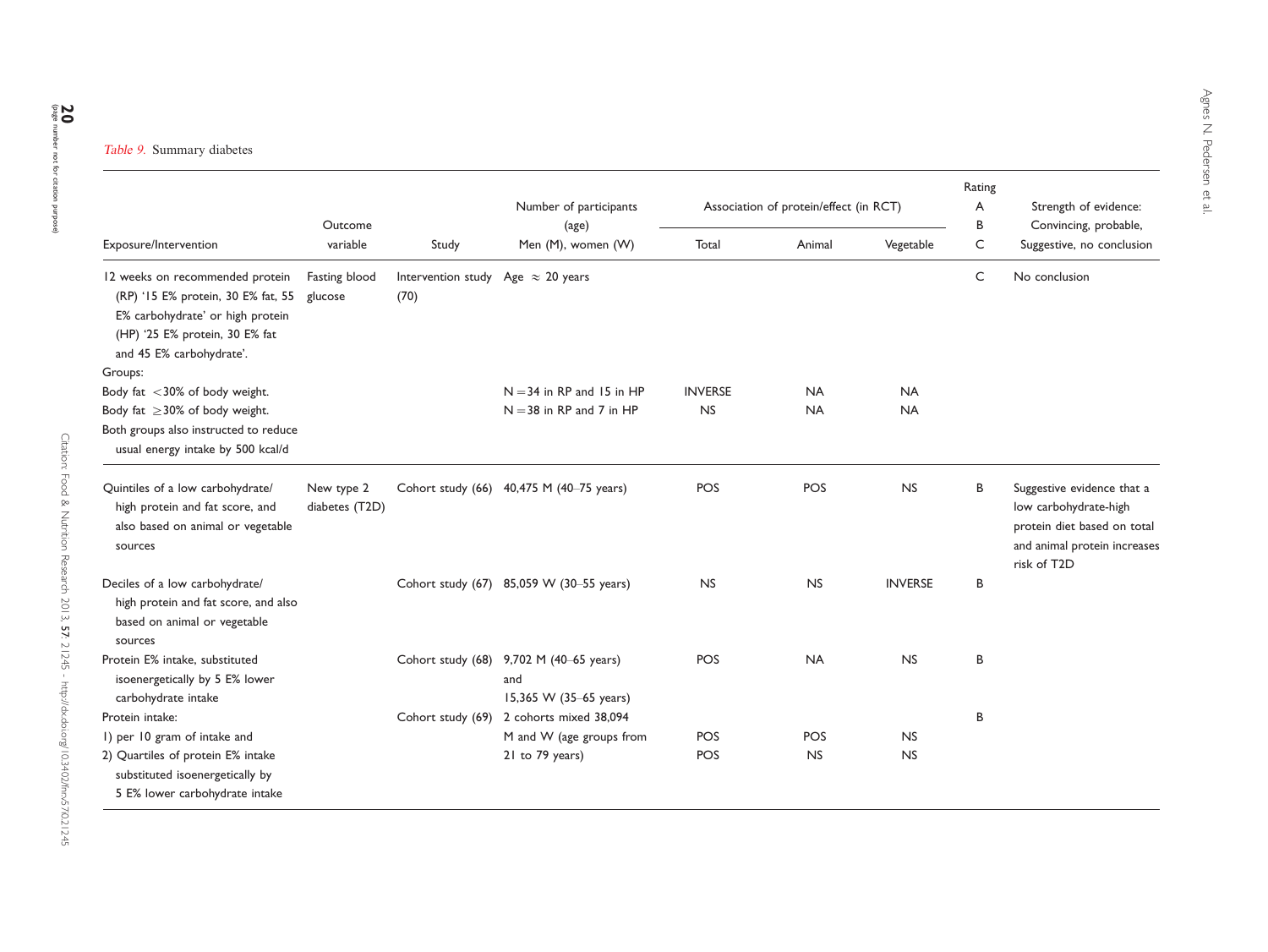|                                                                    |                                                                          |       | Number of participants                      |                                                       | Rating<br>⋖ | Strength of evidence:     |
|--------------------------------------------------------------------|--------------------------------------------------------------------------|-------|---------------------------------------------|-------------------------------------------------------|-------------|---------------------------|
|                                                                    |                                                                          |       | (age)                                       |                                                       |             | Convincing, probable,     |
| Exposure/Intervention                                              | Outcome variable                                                         | Study | M, W                                        | Effect of training/protein                            |             | Suggestive, no conclusion |
| 2 week dietary adjustment period (0.88 g                           | Dietary requirement of                                                   |       | Clinical trial (71) 8 (18-25 years), 3M, 4W | Improved N-balance and protein                        |             |                           |
| protein/kg BW/day followed by 4 week                               | protein expressed via:                                                   |       |                                             | utilization                                           |             |                           |
| progressive aerobic exercise training                              | ain<br>whole body prot                                                   |       |                                             |                                                       |             | Suggestive for effect of  |
| program while on the diet                                          | turnover/Protein retention                                               |       |                                             |                                                       |             | physical training         |
| Whole body split resistance training, 12 weeks, Whole-body protein |                                                                          |       | Clinical trial (72) 8 (22 + 1 years), 8M    | Improved N-balance and protein                        | ≃           | No conclusion regarding   |
| 5 days/week Diet 15 E% protein. 5-day                              | turnover/Protein retention                                               |       |                                             | utilization                                           |             | dietary requirement       |
| periods pre- and post with controlled                              |                                                                          |       |                                             |                                                       |             |                           |
| diets (1.2 g/kg BVV/day).                                          |                                                                          |       |                                             |                                                       |             |                           |
| 16 wk progressive resistance training, 3-day/                      | Muscle hypertrophy/'Protein Clinical trial (73) 60 [20-35 years (18M and |       |                                             | Protein intake sufficient to induce                   | ≃           |                           |
| week, lower and upper body exercises, hard retention'              |                                                                          |       |                                             | 14W) and 60-75 years (14M muscle hypertrophy/'Protein |             |                           |
| intensities. Protein intake app. 1 g/kg BW/day                     |                                                                          |       | and 14W)], 32M, 28W                         | retention'                                            |             |                           |
|                                                                    |                                                                          |       |                                             |                                                       |             |                           |

men and women (69) found an increased risk of T2D with increasing protein intake per 10 gram and with an isoenergetic substitution of 5 E% protein with CHs, resulting in an LCHP diet, and also when the protein intake was based on animal sources.

All of the diet results were obtained by FFQs.

Only one small study (70), quality graded as C, addressed the association between protein intake and blood glucose (see [Appendix C, Table C15\)](http://www.foodandnutritionresearch.net/index.php/fnr/rt/suppFiles/21245/0) and thus no conclusion can be drawn.

The evidence is assessed as *suggestive* regarding the relation of total and animal protein intake to increased risk of T2D, based on long-term LCHP diets, including one study with an LCHP-high-fat diet, while the evidence is assessed as inconclusive regarding the relation of total protein to fasting blood glucose (Table 9).

### Physical training

The evaluation of the impact of physical training on protein requirement is based on three clinical trials (71-73), quality graded as C, B, and B, respectively (see [Appendix C, Table C16\)](http://www.foodandnutritionresearch.net/index.php/fnr/rt/suppFiles/21245/0). Increased protein use for building and repair of muscle tissue in periods of strength training, together with an increase in protein oxidation during endurance training, have been suggested as potential mechanisms underlying an association between training status and protein requirement.

The effect of aerobic exercise training on whole-body protein turnover during a set level of protein intake was tested in a study of seven young men and women (pooled) using stable isotope methodology (71). Protein intake was adjusted to 0.88 g/kg BW per day during a 2-week adaptation to the study diet. Thereafter, the subjects participated in 4 weeks of endurance training (walking and running 4-5 times per week at 85% of maximal heart rate), while following the study diet. The data indicated improved protein utilization in response to the exercise training; improved N-balance, decreased protein oxidation, and a tendency toward an improvement in nonoxidative leucine deposition (measurement of whole-body protein synthesis). The study may be underpowered for the rate of appearance of leucine (measurement of wholebody protein breakdown). No non-exercise control group was included, and only one level of protein intake was studied. For N-balance, no measurement was carried out on the completeness of urine collection.

A longer training study was performed by Hartman et al. (72) who studied the response to 12 weeks of resistance exercise training (whole-body split routine five times/week) in eight young men. Whole-body nitrogen flux (Q), protein synthesis (PS), protein breakdown (PB), and net protein balance (NPB =  $PS-PB$ ) was measured by a stable isotope tracer of glycine before and after the exercise program during a 5-day period with controlled macronutrient intake (1.2 g protein/kg BW/day). Reductions

Table 10 .

Summary physical training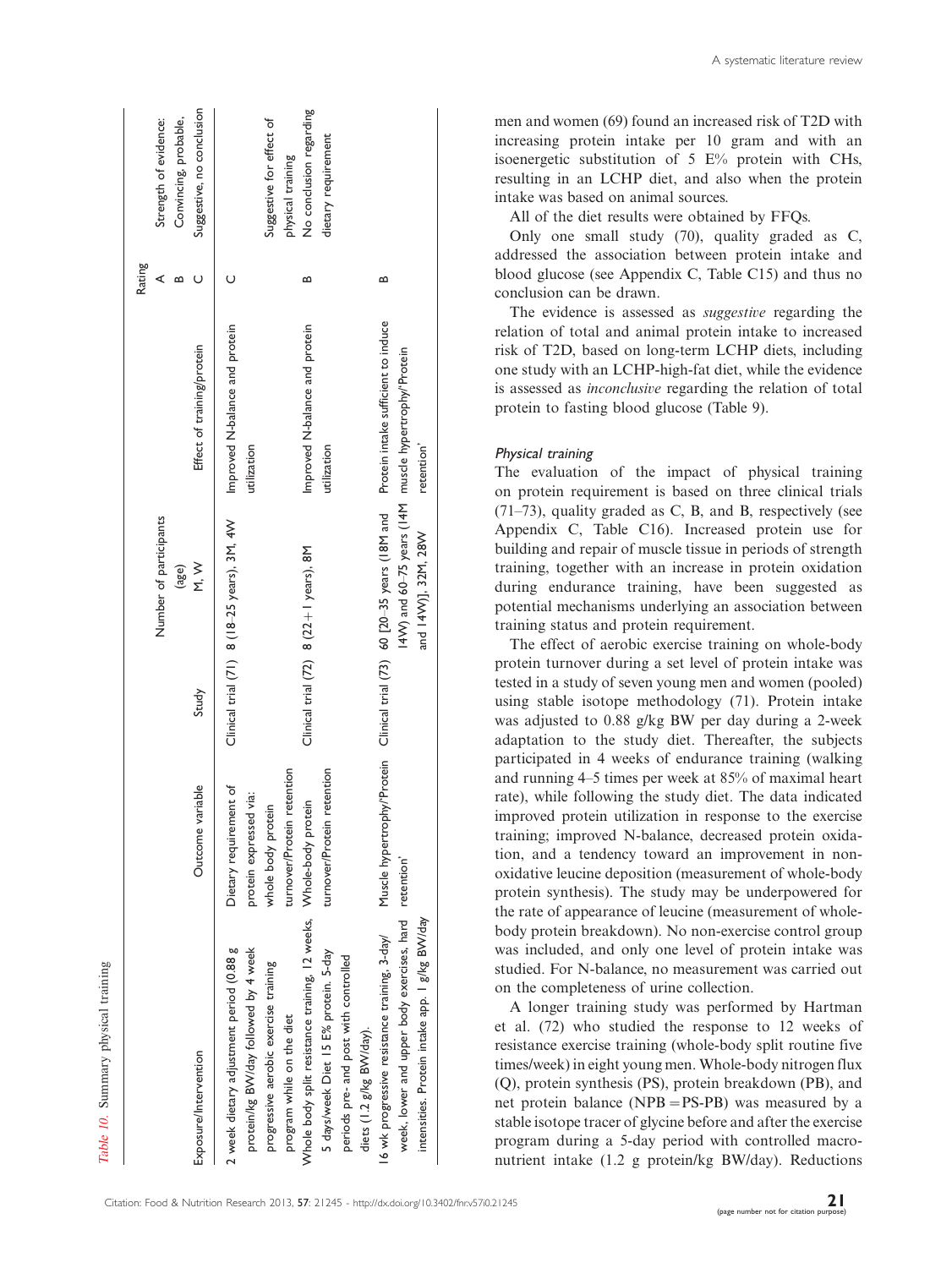were found in both PS and PB after the training program, whereas the net balance between synthesis and breakdown improved, suggesting that dietary requirements for protein in resistance trained formerly novice athletes, are not higher, but rather lower after resistance training.

Thalacker-Mercer et al. (73) analyzed 4-day dietary records on 60 participants previously clustered (Kmeans cluster analysis) as non-, modest-, and extremeresponders to 16 weeks of high-intensity resistance training (3-day/week), based on the magnitudes of change in m. vastus lateralis myofiber cross-sectional area. Despite marked variations in responses in the different groups, no differences were found among clusters in daily intake of protein or other macronutrients. The authors concluded that the observed protein intakes (ca. 1.1 g/kg BW/day in modest and extreme) were sufficient to facilitate modest and extreme muscle growth during resistance training. There may have been under-reporting of energy intake in all clusters, based on the reported intake relative to BW.

The evidence is assessed as *suggestive* for the effect of training on whole-body protein retention, but inconclusive regarding the effect of physical training on protein requirements (Table 10).

# **Discussion**

The main findings of this systematic review on protein intake and the relation to health outcomes in healthy adult populations comparable to the Nordic populations are that the evidence is assessed probable regarding the estimated average requirement based on N-balance studies, while an estimation of an optimal level of protein intake based on the evidence of the relationships of protein intake to mortality and morbidity are ranging from suggestive to inconclusive.

It should be noted that the grading of the evidence was only based on studies from 2000 to 2011 and for some outcomes, and the inclusion of earlier studies might have resulted in different grading. On the other hand, the most recent recommendations of protein intake were also based on N-balance studies, while the relation to health outcomes was considered insufficient to establish reference values (5) or recommendations (4). Studies with total, animal, or vegetable protein were included in this review, while studies at amino acid level were not included. The usual diet in Nordic countries is considered unlikely to be limited in their content of indispensable amino acids, and thus, we did not regard it relevant to make an update of the comprehensive work by WHO/ FAO/UNU expert group from 2007 about amino acid requirements (4).

We only included studies with healthy adults, primarily long-term studies under free-living conditions. Postprandial (acute/single-meal studies) and short-term studies may not reflect the effect from ad libitum long-term dietary

habits and/or mechanisms such as adaptation. Studies including both healthy persons and persons with risk factors show different outcomes on nutrition exposures.

Despite limitations in the method mainly related to accuracy of the measurements and interpretation of the results, N-balance remains the method of choice for determining protein requirement in adults in the absence of validated or accepted alternatives and in the absence of a reliable biological marker of protein status. Rand et al.'s meta-analysis (3) included N-balance studies starting with those cited in the 1985 FAO/WHO/UNU report (74) and supplemented with an electronic search in MEDLINE. They found no statistically significant differences between climate of study site, adult age, class, sex, and source of dietary protein, although there was an indication that women might have a lower requirement. The authors underlined that the data did not provide sufficient power to detect possible differences. It is also noteworthy that only one study with elderly persons was included. In our review, we included two additional balance studies published after the meta-analysis. The high-quality-graded N-balance study by Campbell et al. (8) found no difference in the estimated requirement between young and old participants or men versus women, while a small study (9) found that the net daily N-balance increased equally in the younger and older participants on an HP diet  $(22-24 \text{ E\%})$ . From all of these studies, the evidence is assessed as probable regarding a median-estimated average requirement of nitrogen of 105 mg/kg BW per day corresponding to 0.66 g goodquality protein/kg BW per day, regardless of sex and age.

The use of nitrogen balance to establish protein dietary recommendations can be discussed. This methodology is an indirect determination of protein turnover, and no information about whole-body nitrogen or protein turnover, or various protein metabolic pathways, can be obtained. Furthermove, achievement of complete urine collections and strict measurements of energy intake/ balance is challenging in field studies. If the energy balance changes during the study, this will influence the results. Also, low protein intake may induce protein sparing, and thus lead to underestimation of needs. As evidenced by our results, there is a lack of rigorously controlled long-term studies based on nitrogen balance. During the last decades, more direct methods to measure turnover of various body proteins have been applied, including stable isotope tracer methodology. This has enabled a mechanistic approach to the effects of various dietary proteins. However, the main limitation to date is the lack of prolonged studies using this methodology. This is evidenced by the fact that most articles using stable isotope methodology in our search from 2000 and onward describe only acute effects of protein or amino acid intake (see [Appendix B](http://www.foodandnutritionresearch.net/index.php/fnr/rt/suppFiles/21245/0)) and mainly on muscle protein metabolism. However, WHO/FAO/UNU (4) used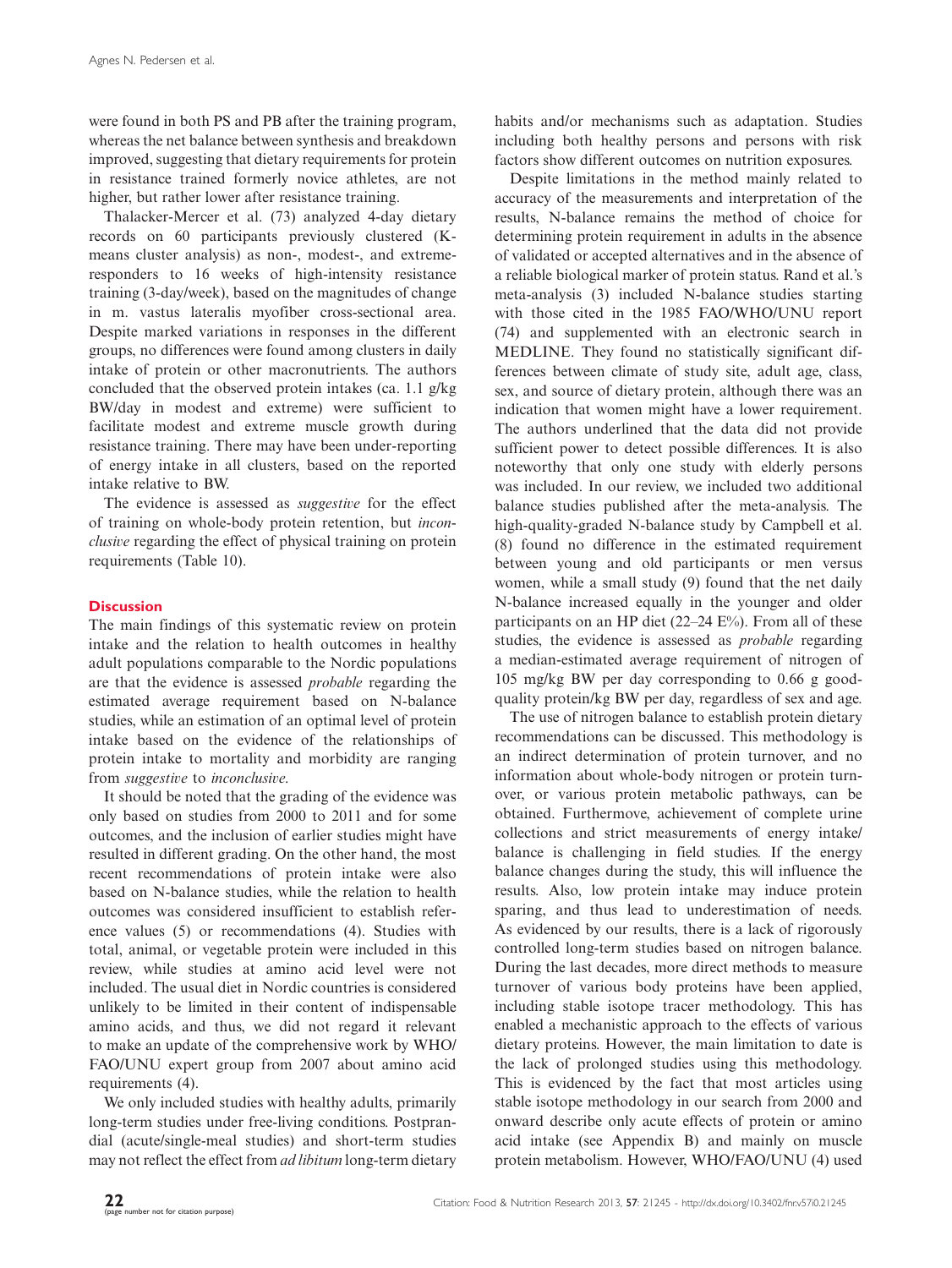stable isotope studies to increase the requirements for essential amino acids based on the biologically sound criterion that the point of intake where oxidation of the essential amino acids investigated begins to increase, reflects the point of intake above requirements. Similar logical reasoning is not available for whole-body protein turnover beyond what can alreadyy be deduced from Nbalance studies. Rates of whole-body protein synthesis and degradation are usually reported to increase in parallel with protein intakes above the amount required for N-balance, but the relationship between whole-body protein turnover rate and health or body functions, needs to be established. Studies of turnover of muscle proteins have similarly not yet added to an understanding of muscle function, since no studies are available demonstrating a correlation between, e.g. muscle strength or endurance and the dynamics of muscle protein turnover. Thus, it will be important to use more advanced methodology in future strictly controlled long-term studies in order to establish mechanistic links between protein intake from various sources and health outcomes.

The relationship between total protein intake and all-cause mortality is regarded as inconclusive. Only the PREVEND study included protein intake per se (11), and they used baseline protein intake estimated from two collections of 24-h urinary nitrogen with no correction for possible loss of urine, and the intake expressed as g protein per kg 'ideal' BW (after correcting the BMI to 22). Thus, the estimated mean intake of 1.20 g protein/kg ideal BW was probably higher than the actual intake. They found an inverse relation to all-cause mortality. The Iowa Women's Health Study (12) used baseline protein E% in quintiles (substituted isoenergetically for CHs) estimated from an FFQ, with no information about the estimated energy intake, and they found no relation to all-cause mortality. The remaining three studies (10, 13, 16) with four cohorts including ca. 200,000 men and women, used an LCHP diet score based on the protein E%, and also an LCHP and high-fat score (10), and found an increased risk of all-cause mortality. Thus, we regard the evidence as suggestive for a relationship between diet with an LCHP score and increased risk of all-cause mortality, but the use of an LCHP score makes it uncertain whether the effects result from reduced CH or increased protein and/or fat. It is also noteworthy that the authors emphasized that the data evaluated the health consequences of long-term habitual dietary intakes and should not be interpreted as indicating that short-term use of LCHP diets is detrimental to health. Regarding cardiovascular mortality and total intake of protein per se, the evidence is assessed as inconclusive based on LCHP scores in two studies that found positive associations (13, 16), one study with a non-significant association (10), and based on protein E% both non-significant (12) and inverse (15) relations. In the three studies that included

the sources of protein (10, 12, 14) quality assessed as B, C, and B, respectively, an inverse relation to cardiovascular mortality was found in all studies. Thus, we assess the evidence as suggestive for a protective effect of vegetable protein, including an LCHP diet based on vegetable protein, toward cardiovascular mortality. No statistically significant associations between total protein intake or LCHP diets and cancer mortality was found, and the only study that also included protein sources found non-significant relations to animal- and vegetablebased protein (12). Most studies on the relationship between protein intake and cancer are food-based (6), and therefore cannot isolate the protein effect per se.

The overall association between morbidity and intake of total protein is assessed as inconclusive and thus in agreement with other recent reviews (e.g. (4), (5)).

The relation to breast cancer is regarded is inconclusive, based on The Nurses' Health study (17) where no significant association was found to either energyadjusted total or animal-vegetable-based protein intake, and on one case-control study that found an increased risk in the highest tertile of total protein intake in gram per day (18), while another small case-control study found no relation to energy-adjusted total, animal- or vegetable-based protein (19). None of these studies included heredity as a confounder. The relation to colorectal cancer is regarded as inconclusive, based on a meta-analysis, primarily including studies with foods and with main focus on animal sources of fat and protein (20), and on three case-control studies (21-23) that found no significant associations. It is noteworthy that in a Norwegian study, the non-significant differences were most marked when healthy controls were used as the comparison group (21), thus, drawing attention to the use of hospital controls versus healthy controls. Regarding the relation to other cancers (laryngeal, Non-Hodgkin's lymphoma, esophageal and gastric cancer, ovarian, pancreatic and prostate cancer), the evidence is based on only one case-control study for each outcome and thus inconclusive, while the non-significant association with renal cell cancer was based on a pooled analysis of 13 prospective cohort studies (30). However, there was no information about the intake level in the quintiles of protein intake used in the analysis.

For cardiovascular diseases, the association between protein intake and coronary heart disease and strokes was statistically non-significant in the six included cohort studies and thus regarded as inconclusive. However, it is noteworthy that the Health Professionals' Follow-Up Study (33) showed a statistically significant relationship between increased risk of IHD and total and animal protein expressed as quintiles of E% substituted for an isocaloric amount of CHs, but only in the subgroup of 'healthy' men (without baseline hypertension, diabetes, and hypercholesterolemia). The association between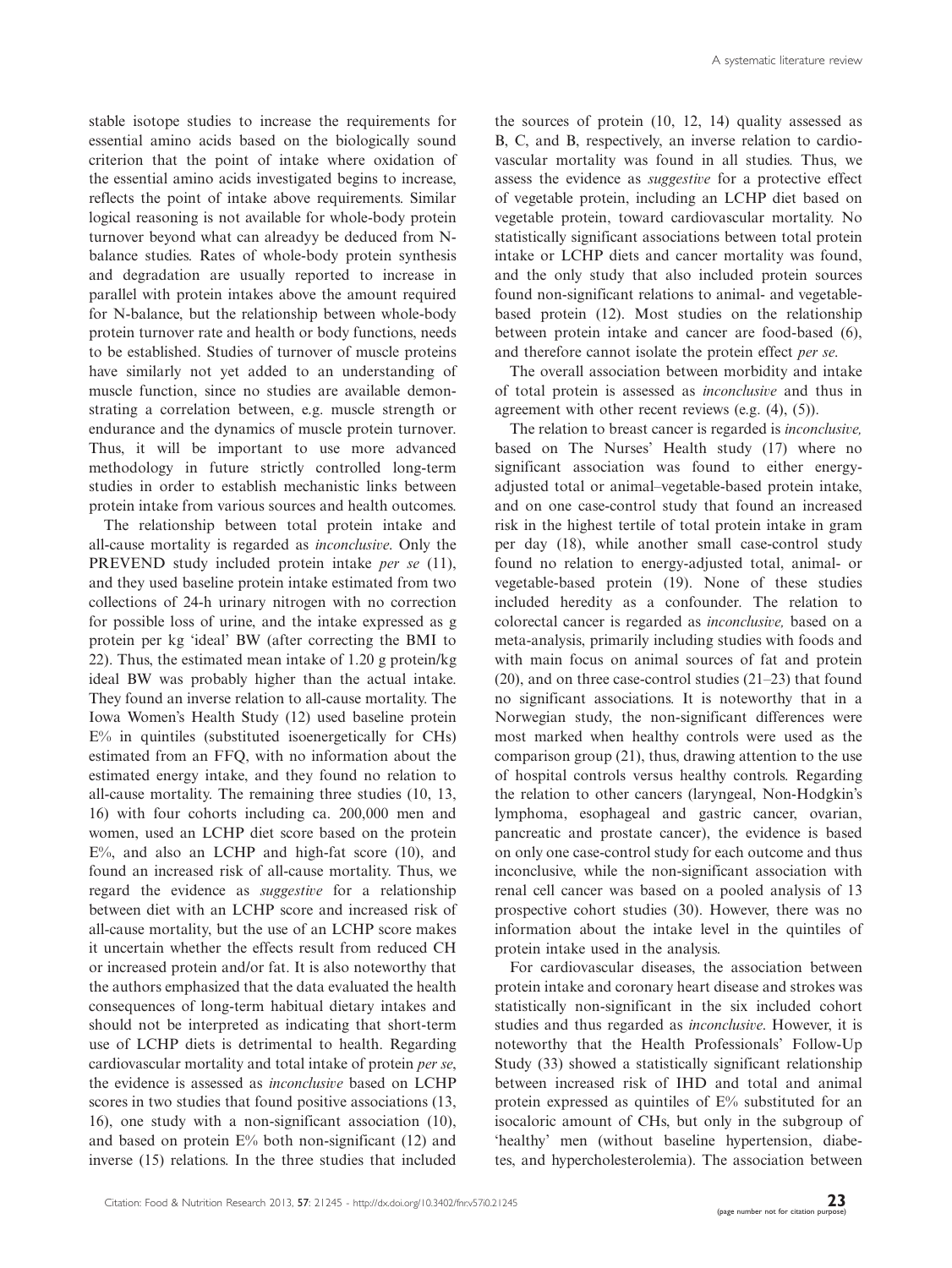protein intake and BP is regarded as inconclusive for total and animal protein, while the association with vegetable protein intake is regarded as suggestive. Thus, we are in agreement with the WHO/FAO/UNU report (4) that concluded 'This is an obvious area for further research aimed at identifying causality and, if causality exists, determining whether the effect is attributable to proteins of plant or animal origin'. We included one feeding study (34), The OmniHeart study that was based on a CH diet similar to the Dietary Approaches to Stop Hypertension (DASH) diet, but with 15 E% protein versus 25 E% protein, and the 10 E% protein replaced with CHs. The subgroup analysis in the 40% Caucasians found no significant relationship between protein intake and BP. DASH studies were not included in our review because they were based on a feeding study that tested the effects of dietary patterns rather than individual nutrients and was thus not designed to identify the specific nutrients and foods responsible for the observed reductions in BP (75). Both the SUN cohort study (35) and the Chicago Western Electric Study (36) found an inverse relation of  $E%$  of vegetable protein and risk of hypertension/BP, and the most recent meta-analysis with soya intake in controlled trials support that the evidence is regarded as suggestive. However, it is still difficult to separate the effect of vegetable protein from the other nutrients in vegetables (e.g. potassium, fiber) that influence BP. Two good-quality meta-analyses of randomized controlled studies (39, 40) found a statistically significant inverse effect of a mean daily intake of 25-30 g soya protein, corresponding to 1-2 servings per day, on LDL cholesterol. Studies with highest baseline LDL had greater reductions than studies with the lowest values, thus, the effect may be smaller in normocholesterolemic subjects. The evidence is assessed as probable to convincing regarding the effect of soya protein on LDL cholesterol, but the intake levels are much higher than in the present Nordic diet and thus questions the relevance in the average Nordic diet.

The role of dietary protein on bone health has been controversial. On the one hand, urinary calcium loss is increased by HP intakes, while, on the other hand, protein increases calcium absorption or bioavailability, which questions the net effect of HP diets on calcium economy and the effect on bone health (76). Any negative effect of protein may also be opposed by an increase in the protein-sensitive insulin-like growth factor 1, IGF-1. We assess the evidence as inconclusive regarding the relation of protein intake to an overall effect on calcium and bone metabolism and is thus in line with EFSA (5) that found the available evidence regarding protein and bone health to be insufficient. Protein intake and risk of bone loss was based on three small cohort studies (41-43), all quality graded C, mainly with women, and a goodquality meta-analysis (44) that found a 'small benefit of protein on bone health', but the overall association is

inconclusive regarding benefit or adverse effects of higher protein intake. According to the meta-analysis (44) and the three cohort studies that included risk of fractures (42, 45, 46), the association with protein intake is inconclusive, but there seemed to be an (inconclusive) interaction with the intake level of calcium. Fenton et al. (47) made a fine systematic review and meta-analysis on the association between dietary acid load, including protein intake, and bone health, but unfortunately the information about the dietary intakes/interventions was insufficient, and thus quality was assessed as C. They concluded that 'The analysis did not find support for the hypothesis that ''acid'' from the diet causes osteoporosis or that an ''alkaline'' diet prevents osteoporosis. Higher protein intakes and animal protein were not detrimental to calcium retention. The ideal protein intake for bone health could not be determined.' The two good-quality intervention trials that addressed calcium and bone metabolism used a combination of sodium and protein effects (48) or protein and calcium (49), and thus, the effect of protein per se could not be assessed.

Regarding the association between protein and energy intake, BW control and body composition, we excluded studies with overweight/obese participants, or participants on weight loss diets since factors involved in weight loss among obese may differ from factors responsible for weight gain in the normal weight (57). Overall, we found the associations inconclusive. EFSA (5) based their assessment on studies with mainly overweight/obese participants and concluded that 'these studies are difficult to interpret with respect to whether the effects observed are due to an increase in dietary protein intake or to the concomitant modification of carbohydrate and/ or fat intakes, and whether any observed effect of an increase in dietary protein would be sustainable'. Protein in relation to energy intake was examined in two intervention studies, where Rumpler et al. (51) found no effect of the three macronutrients in a small study, while Weigle et al. (52) found a decreased appetite during a combination of an HP-low-fat diet. The cohort study by Koppes et al. (50) found the association between protein and energy intake to be three times larger than the association between fat and energy intake. Thus, no conclusion could be drawn from the included studies. Regarding the association between protein and BMI, the included studies were generally of low quality, mainly because of insufficient dietary recording method (53) or description (54, 59). Two controlled trials found increased protein intake to induce weight loss; a small low-quality study (59) that found a 2 kg weight reduction (3.5% of baseline BW) during 6 months, and Weigle et al.'s (52) small but high quality study with an HP-low-fat diet resulting in a weight loss of  $4.9 \pm 0.5$  kg (body fat  $3.7 \pm 0.4$ ) kg) after 12 weeks ad libitum diet. In observational studies, the EPIC study (56) found that total and animal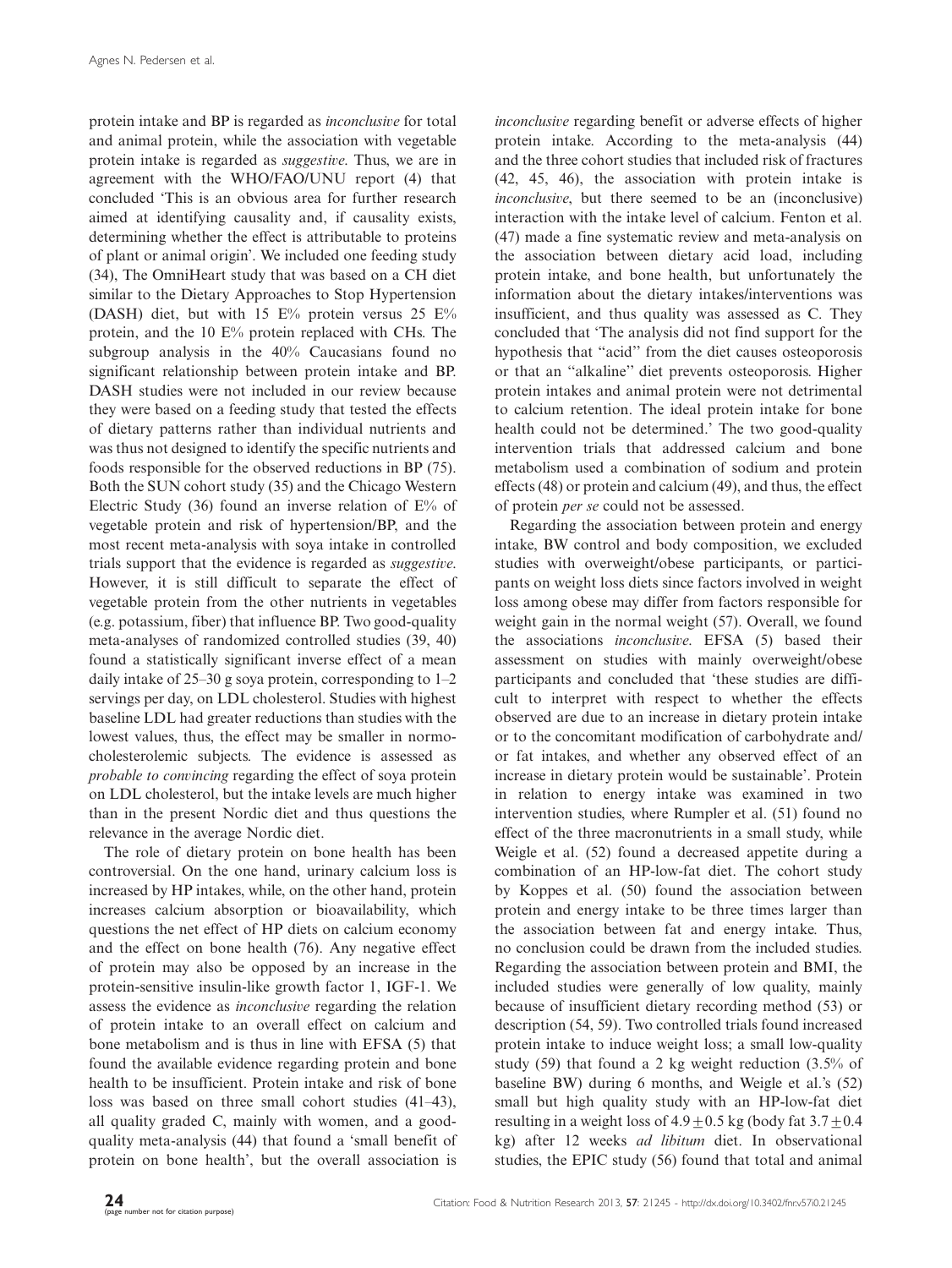protein increased the risk of weight gain in 89,000 men and women during a mean follow-up of 6.5 years, while two small cohort studies (57, 58) found non-significant associations. A comprehensive review (77) of the epidemiological evidence on the associations between diet and subsequent weight gain and obesity concluded: 'The substantial evidence reviewed suggests that levels of protein intake, regardless of source, are not associated with subsequent excess weight gain or obesity, although the results were inconsistent.' The conclusion was based on 11 prospective cohort studies from 1990 to 2007 of which we have included three studies (53, 57, 58) in our review. Regarding protein intake and the association with changes in WC, the results from two large prospective cohort studies were conflicting, because the Danish study with ca. 42,000 participants (55) found an inverse relation to total and animal protein intake, while the EPIC study (56) did not find significant association. Only one small RCT addressed changes in body composition (59), and it did not find that HP diet had any effect on body composition. This is a particular area that warrants further investigation. Weight loss in healthy adults, possibly induced by increased protein intake, is probably not associated with health benefits, but increased FFM may be of benefit.

Regarding the associations between protein kidney function and kidney stones, the evidence is regarded as inconclusive. EFSA also found the available evidence insufficient to derive an upper level of protein intake based on protein and kidney function (5). But our systematic review calls for reflection. The two included experimental studies (9, 61) found that an HP intake corresponding to ca. 2 g/kg BW compared to ca. 1 g/kg BW increased GFR among young participants, but this association was not confirmed by the two cohort studies (11, 60). The increase in GFR is a normal physiological adaption to increased protein intake (78) but it is also an important component of the hyperfiltration theory of Brenner (79) due to its presumed effect of increasing glomerular pressure. Walrand et al. (9) found that an HP intake did not increase GFR in the elderly participants, from a baseline GFR which was lower than that of the young participants. This is probably due to the reduced kidney function in elderly, since patients with mild-to-moderate chronic kidney disease also do not show the UP-induced increase in GFR (80). It is also an important component of the hyperfiltration theory that overloading of remnant nephron mass should be avoided. Caution is required due to the observation of a decline in GFR among women with mild kidney insufficiency (60). Regarding microalbuminuria, one experimental study found an increase in urinary albumin after 7 days on an HP intake of 2.4 g/kg BW per day (61), while a similar increase in protein intake in the other short-term experimental study of healthy young men did not find an increase in 24-h

urinary albumin excretion (63). Further studies are needed to settle whether this discrepancy is due to the different durations of the studies or e.g. due to different methods of analysis of albumin in the urine. A review by Friedman (62) cites an earlier 3-week study showing a reduction in proteinuria with reduced protein intake (from 75 to 43 g/day). Caution is required until this is settled. Among patients with chronic kidney disease, the presence of albuminuria, even within the normal range, is a strong predictor of future decline in kidney function which is understood in the context of the hyperfiltration theory by Brenner (79).

The evidence is regarded as *suggestive* of an association between long-term LCHP diets and an increased risk of T2D based on three (66, 68, 69) out of four prospective cohort studies. In two of the studies (66, 69), this association was most clearly associated with intake of animal protein, possibly a reflection of the fact that animal protein was the main protein source. The association was absent if related only to the intake of vegetable protein (66, 69). However, as is clear from one study (69), the intake of vegetable protein was much lower than that of animal protein, which leaves it an open question whether the same result would be found with a higher intake of vegetable protein, covering the protein requirements. The study in women adjusted only for age, smoking, physical activity, alcohol, family history of T2D, BMI, and hormone use (67). The study of males only also adjusted for total energy and coffee (66). The two studies of men and women together (68, 69) did adjust for sex and, in addition to the confounders mentioned above, also adjusted for education, fiber intake, magnesium intake (68) and further, for WC, energy-adjusted intake of saturated fat, monounsaturated fat, polyunsaturated fat, cholesterol, vitamin E, glycemic load, and BP (69). The employment of different confounders for statistical adjustment may contribute to different results in such studies. However, the results from long-term LCHP diets make it uncertain whether the effects result from reduced CH or increased protein.

The association of physical training on protein retention is evaluated as suggestive based on two smaller studies using stable isotope technology (71, 72). In the study by Gaine et al. (71), young untrained adults participated in 4 weeks of aerobic training while their protein intake was kept strictly on 0.88 g/kg BW per day. An improved N-balance was found with training, together with reduced leucine oxidation and a tendency to improved non-oxidative leucine deposition (estimate of protein synthesis). Thus, improved protein utilization and nitrogen retention was found in response to aerobic exercise training in weight-stable subjects. In a longer training study by Hartman et al. (72), young untrained adults participated in 12 weeks of resistance exercise training. Their protein intake was 15 E% during the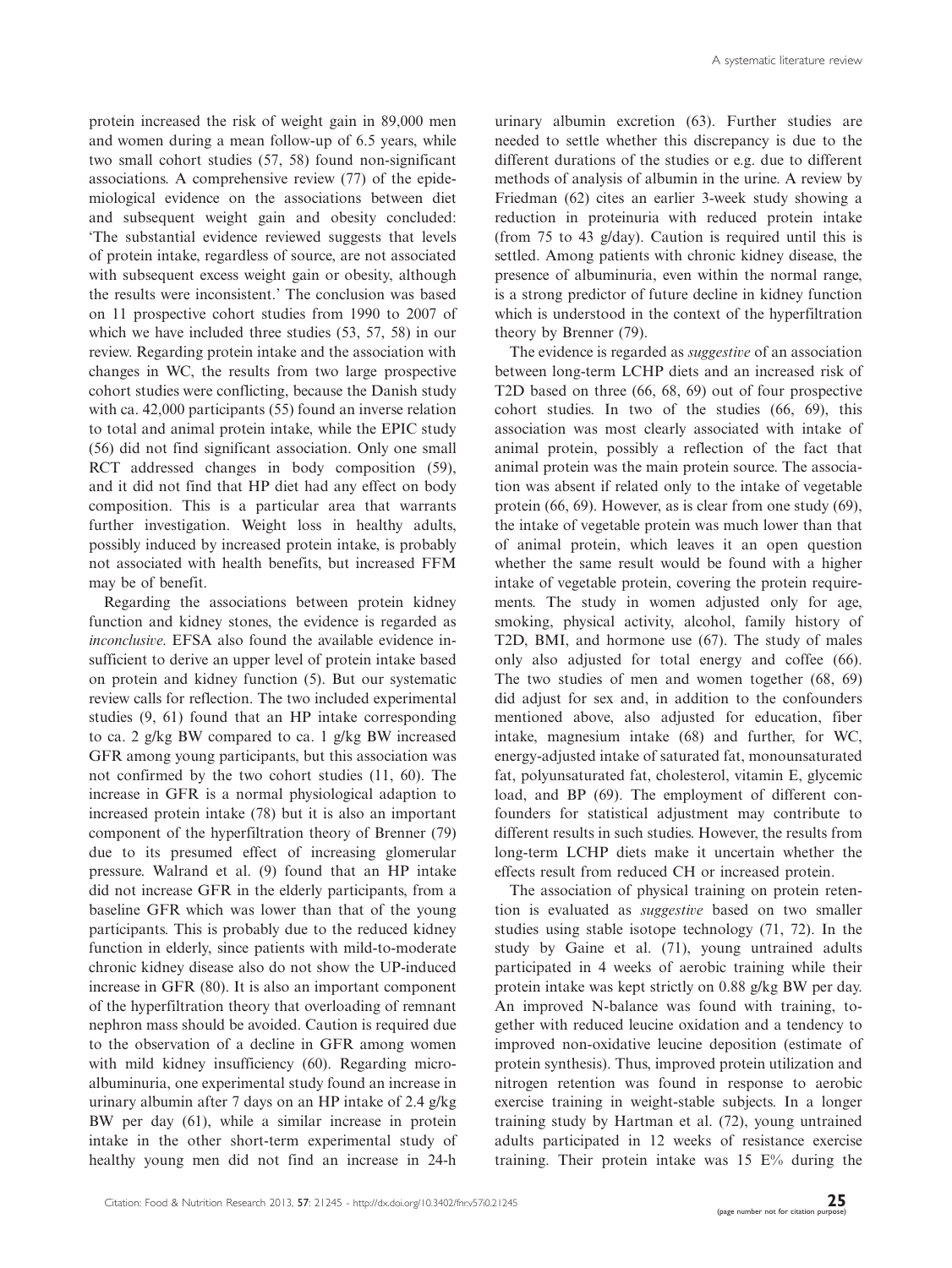training period. Whole-body protein turnover was determined during 5 days with controlled diets (1.2 g protein/ kg BW per day) before and after the training period. In this study, nitrogen flux, and whole-body protein synthesis and breakdown were reduced as a result of the training, whereas net whole-body protein balance (synthesis breakdown) and urinary N-balance improved. Thus, the study supports that exercise training increases protein retention, and also suggests that after longer training periods, that the protein requirement is reduced rather than increased. The response to exercise training may however vary between individuals, and in a study by Thalacker-Mercer et al. (73), no correlation was found between regular protein intake (or other macronutrient or energy intake) and leg muscle hypertrophic response to 16 weeks of resistance training, despite a variation of 0-60% hypertrophy between non- and extreme-responders. The average protein intake varied from 0.97 to 1.07 g/kg BW per day, and did not differ between groups of non-, moderate, and extreme responders. Thus, this protein intake was sufficient to support a large range of responses, and the lack of response to training could not be explained by a sub-optimal diet. However, the data indicate that there may have been substantial underreporting of energy intake in all three clusters.

The evidence is evaluated as *inconclusive* regarding the effect of physical training on protein requirements. In all three included studies, protein intake was on or above the RDA for healthy adults. It is unclear if the results would differ if protein intake was below a sufficient level to support muscle growth.

The literature search of interaction between physical activity and protein intake resulted, for the most part, in studies of short duration, studies in athletes, or studies of specific protein or amino acid supplements. Therefore, these were not included in the review. There is a lack of prolonged studies of the impact of (moderate) physical activity on dietary protein effects on various outcomes.

In summary, whereas exercise training may improve protein retention, the response may vary, and this cannot be explained by diet or protein intake alone. Our evaluation is in agreement with the most recent position statement on 'Nutrition and Athletic Performance' from the American Dietetic Association, Dietitians of Canada, and the American College of Sports Medicine (81), that states that protein requirement, even in athletes, can generally be achieved through diet alone without the use of protein or amino acid supplements. Thus, the same should be valid for healthy adults who are physically active. They do however recommend a slightly higher protein intake in endurance and strength-trained athletes with an intake ranging from 1.2 to 1.7 g/kg BW per day.

Overall for our systematic review, many of the protein intake data from the included observational studies are based on semi-quantitative FFQs, mainly from the large

US prospective cohort studies, Nurses' Health Study and the Health Professionals' Follow-up Study, but also from the Women Health Initiative Observational Study and the EPIC studies. In some studies, the FFQs were 'calibrated' to correct for under- or over-reporting, and in other studies analyzed as 'scores' of intake of macronutrients making it difficult to separate the effect of protein per se. Many of the studies removed implausible energy intakes, but the range of the included intake remained large (e.g. including 2.5-16 MJ). None of the included studies used cut-off values for the energy intake: basal metabolic rate to assess the misreporting (82). The semiquantitative FFQ have the ability to rank the subjects based on their intakes, so that subjects with low intakes can be separated from those with high intakes. This permits the calculation of the odds ratio or relative risk of disease in relation to intake (83). Based on calibrated data from the Women Health Initiative Observational Study about protein intake and the risk of frailty (84), it has been argued that FFQs better assess nutrient consumption as a fraction of total energy intake than absolute nutrient consumption. Thus, it may be more appropriate to conclude from protein E% than protein intake expressed in gram per day or in g/kg BW per day.

The main impression from our systematic review is that we agree with the conclusions from WHO/FAO/UNU 2007 (4):

- requirement is the lowest level of dietary protein intake that will balance the losses of nitrogen from the body, and thus maintain the body protein mass ...
- . ... nitrogen balance does not necessarily identify the optimal intake for health, which is less quantifiable.
- There is emerging information on the apparently beneficial effect of protein intakes in excess of the safe level for lowering BP, reducing risk of ischemic heart disease and improving bone health. It is clearly urgent to identify whether such associations are causal, what the mechanisms are, and what the dose response is.
- . The task is to identify protein intakes that enable longterm health and well-being.

Our systematic literature review has unfortunately failed to identify high-quality studies which could alter the classical criterion for protein recommendations, i.e. that requirement is the lowest level of dietary protein intake that will balance the losses of nitrogen from the body, and thus maintain the body protein mass.

### Conclusion

The evidence is assessed *probable* regarding the estimated average requirement based on N-balance studies.

The estimation of an optimal level of protein intake based on the evidence of the relations of total protein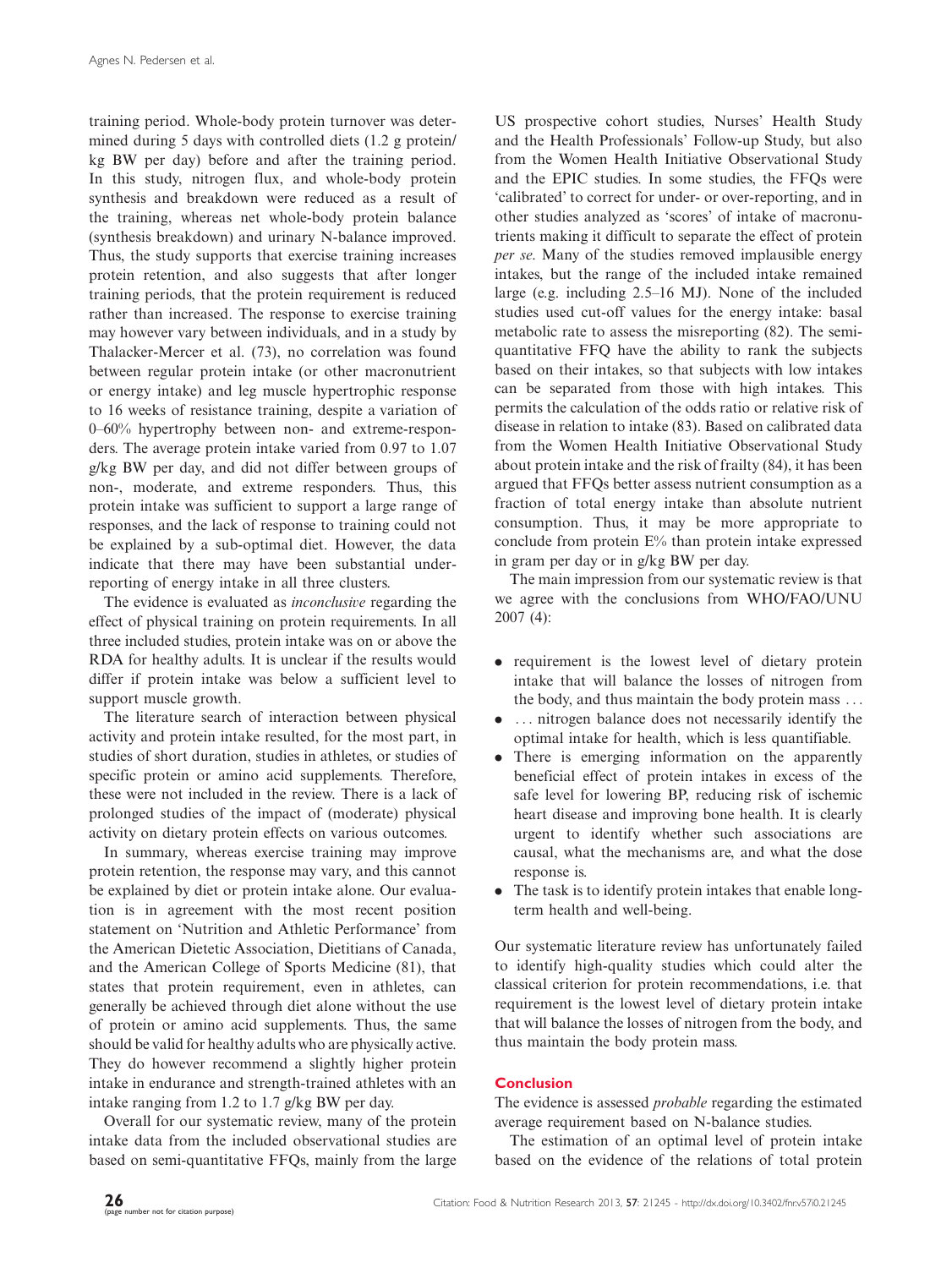intake (regardless of source) to mortality and morbidity is mainly ranging from suggestive to inconclusive, i.e. suggestive for a relationship between increased all-cause mortality risk and long-term LCHP diets; inconclusive for a relationship between all-cause mortality risk and total protein intake per se; suggestive for an inverse relationship between cardiovascular mortality and vegetable protein intake; inconclusive for relationships between cancer mortality and cancer diseases, respectively, and protein intake; inconclusive for a relationship between cardiovascular diseases and total protein intake; suggestive for an inverse relationship between BP and vegetable protein; probable to convincing for an inverse relationship between soya protein intake and LDL cholesterol; inconclusive for a relationship between protein intake and bone health, energy intake, BW control, body composition, renal function, and risk of kidney stones, respectively; suggestive for a relationship between increased risk of T2D and long-term LCHP-high-fat diets; inconclusive for impact of physical training on protein requirement; and suggestive for effect of physical training on whole-body protein retention.

It is noteworthy, that many of the included studies found a decreased risk of outcome associated with vegetable protein intake.

Overall, many of the included prospective cohort studies were difficult to fully evaluate since results were mainly obtained by FFQs, which in some studies were 'calibrated' to correct for under- or over-reporting and in other studies analyzed as 'scores' of intake of macronutrients making it difficult to separate the effect from protein per se.

Regarding harmful effects of an HP intake, the evidence is regarded as inconclusive, but it cannot be entirely ruled out that an HP intake corresponding to ca. 24 E% or ca. 2 g/kg BW may affect kidney function in the long term. The evidence is assessed as *suggestive* regarding an increased risk of all-cause mortality and T2D in relation to long-term LCHP diets for a total protein intake of at least 20-23 E%, but the use of an LCHP score makes it uncertain whether the effects result from reduced carbohydrate or increased protein intake. Potentially adverse effects of a protein intake exceeding 20–23 E% remain to be investigated.

### Acknowledgements

Special thanks to the librarians Hege Sletsjøe and Jannes Engqvist, and to Ulla-Kaisa Koivisto Hursti and Wulf Becker for their help and guidance.

### Conflict of interest and funding

This systematic review is part of the NNR 2012 project, with financial support from the Nordic Council of Ministers; the authors have not received any funding or benefits from industry or elsewhere to conduct this study.

### **References**

- 1. Nordic Nutrition Recommendations 2004. Integrating nutrition and physical activity. 4th ed. Copenhagen: Nordic Council of Ministeres; 2004.
- 2. Institute of Medicine (2002). Dietary reference intakes for energy, carbohydrates, fiber, fat, protein and amino acids (Macronutrients). Washington DC: Food Nutrition Board.
- 3. Rand WR, Pellett PL, Young VR. Meta-analysis of nitrogen balance studies for estimating protein requirements in healthy adults. Am J Clin Nutr 2003; 77: 109-27.
- 4. WHO/FAO/UNU (2007). Protein and amino acids requirements in human nutrition: report of a joint WHO/FAO/UNU expert consultation. WHO Technical Series, No. 935. Geneva, Switzerland: World Health Organization.
- 5. European Food safety Authority (EFSA). EFSA panel on dietetic products, nutrition and allergies (NDA); scientific opinion on dietary rerence values for protein. EFSA J 2012; 10: 2557.
- 6. World Cancer Research Fund/American Institute for Cancer Research. Food, nutrition, physical activity and the prevention of cancer: a global perspective. Washington, DC: AICR; 2007.
- 7. NNR5 Working Group. A guide for conducting systematic literature reviews for the 5th edition of the Nordic nutrition recommendations. Revised ed. Copenhagen: Nordic Council of Ministers; 2011.
- 8. Campbell WW, Johnson CA, McCabe GP, Carnell NS. Dietary protein requirements of younger and older adults. Am J Clin Nutr 2008; 88: 1322-9.
- 9. Walrand S, Short KR, Bigelow ML, Sweatt AJ, Hutson SM, Nair KS. Functional impact of high protein intake on healthy elderly people. Am J Physiol Endocrinol Metab 2008; 295: E921-8.
- 10. Fung TT, van Dam RM, Hankinson SE, Stampfer M, Willett WC, Hu FB. Low-carbohydrate diets and all-cause and causespecific mortality: two cohort studies. Ann Intern Med 2010; 153: 289-98.
- 11. Halbesma N, Bakker SJ, Jansen DF, Stolk RP, De Zeeuw D, De Jong PE, et al. High protein intake associates with cardiovascular events but not with loss of renal function. J Am Soc Nephrol 2009; 20: 1797-804.
- 12. Kelemen LE, Kushi LH, Jacobs DR Jr, Cerhan JR. Associations of dietary protein with disease and mortality in a prospective study of postmenopausal women. Am J Epidemiol 2005; 161: 239-49.
- 13. Lagiou P, Sandin S, Weiderpass E, Lagiou A, Mucci L, Trichopoulos D, et al. Low carbohydrate-high protein diet and mortality in a cohort of Swedish women. J Intern Med 2007; 261: 366-74.
- 14. Preis SR, Stampfer MJ, Spiegelman D, Willett WC, Rimm EB. Dietary protein and risk of ischemic heart disease in middleaged men. Am J Clin Nutr 2010; 92: 1265-72.
- 15. Prentice RL, Huang Y, Kuller LH, Tinker LF, Horn LV, Stefanick M, et al. Biomarker-calibrated energy and protein consumption and cardiovascular disease risk among postmenopausal women. Epidemiology 2011; 22: 170-9.
- 16. Trichopoulou A, Psaltopoulou T, Orfanos P, Hsieh CC, Trichopoulos D. Low-carbohydrate-high-protein diet and long-term survival in a general population cohort. Eur J Clin Nutr 2007; 61: 575-81.
- 17. Holmes MD, Colditz GA, Hunter DJ, Hankinson SE, Rosner B, Speizer FE, et al. Meat, fish and egg intake and risk of breast cancer. Int J Cancer 2003; 104: 221-7.
- 18. Sala E, Warren R, Duffy S, Welch A, Luben R, Day N. High risk mammographic parenchymal patterns and diet: a casecontrol study. Br J Cancer 2000; 83: 121-6.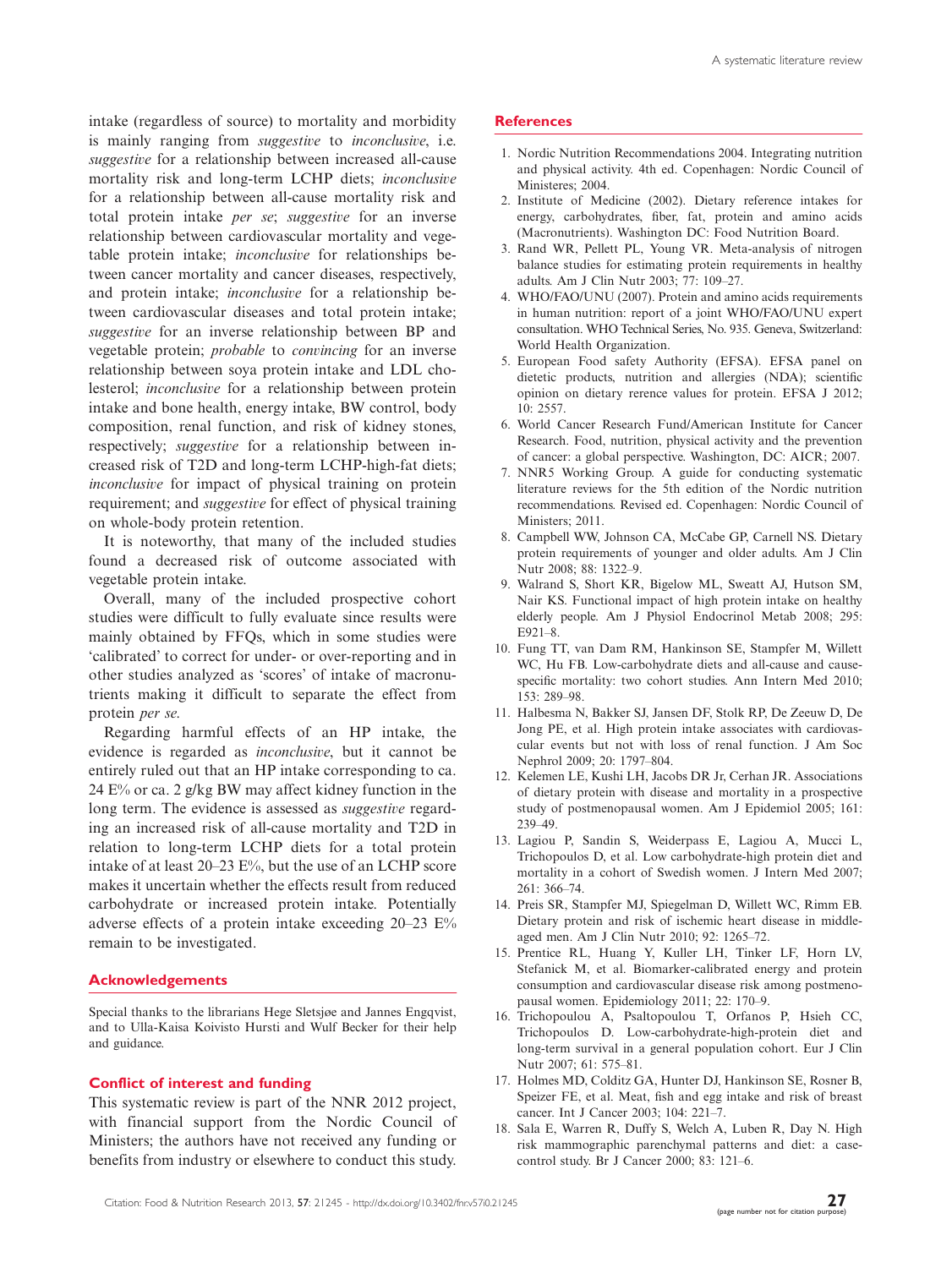- 19. Sieri S, Krogh V, Muti P, Micheli A, Pala V, Crosignani P, et al. Fat and protein intake and subsequent breast cancer risk in postmenopausal women. Nutr Cancer 2002; 42: 10-7.
- 20. Alexander DD, Cushing CA, Lowe KA, Sceurman B, Roberts MA. Meta-analysis of animal fat or animal protein intake and colorectal cancer. Am J Clin Nutr 2009; 89: 1402-9.
- 21. Almendingen K, Hofstad B, Trygg K, Hoff G, Hussain A, Vatn M. Current diet and colorectal adenomas: a case-control study including different sets of traditionally chosen control groups. Eur J Cancer Prev 2001; 10: 395-406.
- 22. Breuer-Katschinski B, Nemes K, Marr A, Rump B, Leiendecker B, Breuer N, et al. Colorectal adenomas and diet: a case-control study. Dig Dis Sci 2001; 46: 86-95.
- 23. Levi F, Pasche C, Lucchini F, La Vecchia C. Macronutrients and colorectal cancer: a Swiss case-control study. Ann Oncol 2002; 13: 369-73.
- 24. Bosetti C, La Vecchia C, Talamini R, Negri E, Levi F, Fryzek J, et al. Energy, macronutrients and laryngeal cancer risk. Ann Oncol 2003; 14: 907-12.
- 25. Zheng T, Holford TR, Leaderer B, Zhang Y, Zahm SH, Flynn S, et al. Diet and nutrient intakes and risk of non-Hodgkin's lymphoma in Connecticut women. Am J Epidemiol 2004; 159: 454-66.
- 26. Mayne ST, Risch HA, Dubrow R, Chow WH, Gammon MD, Vaughan TL, et al. Nutrient intake and risk of subtypes of esophageal and gastric cancer. Cancer Epidemiol Biomarkers Prev 2001; 10: 1055-62.
- 27. Pan SY, Ugnat AM, Mao Y, Wen SW, Johnson KC, Canadian Cancer Registries Epidemiology Research Group. A casecontrol study of diet and the risk of ovarian cancer. Cancer Epidemiol Biomarkers Prev 2004; 13: 1521-7.
- 28. Lucenteforte E, Talamini R, Bosetti C, Polesel J, Franceschi S, Serraino D, et al. Macronutrients, fatty acids, cholesterol and pancreatic cancer. Eur J Cancer 2010; 46: 581-7.
- 29. Hu J, La Vecchia C, Gibbons L, Negri E, Mery L. Nutrients and risk of prostate cancer. Nutr Cancer 2010; 62: 710-8.
- 30. Lee JE, Spiegelman D, Hunter DJ, Albanes D, Bernstein L, van den Brandt PA, et al. Fat, protein, and meat consumption and renal cell cancer risk: a pooled analysis of 13 prospective studies. J Natl Cancer Inst 2008; 100: 1695-706.
- 31. Halton TL, Willett WC, Liu S, Manson JE, Albert CM, Rexrode K, et al. Low-carbohydrate-diet score and the risk of coronary heart disease in women. N Engl J Med 2006; 355: 1991-2002.
- 32. Iso H, Stampfer MJ, Manson JE, Rexrode K, Hu F, Hennekens CH, et al. Prospective study of fat and protein intake and risk of intraparenchymal hemorrhage in women. Circulation 2001; 103: 856-63.
- 33. Preis SR, Stampfer MJ, Spiegelman D, Willett WC, Rimm EB. Lack of association between dietary protein intake and risk of stroke among middle-aged men. Am J Clin Nutr 2010; 91: 39- 45.
- 34. Appel LJ, Sacks FM, Carey VJ, Obarzanek E, Swain JF, Miller ER, et al. Effects of protein, monounsaturated fat, and carbohydrate intake on blood pressure and serum lipids: results of the OmniHeart randomized trial. JAMA 2005; 294: 2455-64.
- 35. Alonso A, Beunza JJ, Bes-Rastrollo M, Pajares RM, Martínez-González MA. Vegetable protein and fiber from cereal are inversely associated with the risk of hypertension in a Spanish cohort. Arch Med Res 2006; 37: 778-86.
- 36. Stamler J, Liu K, Ruth KJ, Pryer J, Greenland P. Eight-year blood pressure change in middle-aged men: relationship to multiple nutrients. Hypertension 2002; 39: 1000-6.
- 37. Liu L, Ikeda K, Sullivan DH, Ling W, Yamori Y. Epidemiological evidence of the association between dietary protein intake

and blood pressure: a meta-analysis of published data. Hypertens Res 2002; 25: 689-95.

- 38. Dong JY, Tong X, Wu ZW, Xun PC, He K, Qin LQ. Effect of soya protein on blood pressure: a meta-analysis of randomised controlled trials. Br J Nutr 2011; 106: 317-26.
- 39. Harland JI, Haffner TA. Systematic review, meta-analysis and regression of randomised controlled trials reporting an association between an intake of circa 25 g soya protein per day and blood cholesterol. Atherosclerosis 2008; 200: 13-27.
- 40. Anderson JW, Bush HM. Soy protein effects on serum lipoproteins: a quality assessment and meta-analysis of randomized, controlled studies. J Am Coll Nutr 2011; 30: 79-91.
- 41. Beasley JM, Ichikawa LE, Ange BA, Spangler L, LaCroix AZ, Ott SM, et al. Is protein intake associated with bone mineral density in young women? Am J Clin Nutr 2010; 91: 1311-6.
- 42. Sellmeyer DE, Stone KL, Sebastian A, Cummings SR. A high ratio of dietary animal to vegetable protein increases the rate of bone loss and the risk of fracture in postmenopausal women. Study of Osteoporotic Fractures Research Group. Am J Clin Nutr 2001; 73: 118-22.
- 43. Tucker KL, Hannan MT, Kiel DP. The acid-base hypothesis; diet and bone in the Framingham Osteoporosis Study. Eur J Nutr 2001; 40: 231-7.
- 44. Darling AL, Millward DJ, Torgerson DJ, Hewitt CE, Lanham-New SA. Dietary protein and bone health: a systematic review and meta-analysis. Am J Clin Nutr 2009; 90: 1674-92.
- 45. Dargent-Molina P, Sabia S, Touvier M, Kesse E, Bréart G, Clavel-Chapelon F, et al. Proteins, dietary acid load, and calcium and risk of postmenopausal fractures in the E3N French women prospective study. J Bone Miner Res 2008; 23: 1915-22.
- 46. Sahni S, Cupples LA, McLean RR, Tucker KL, Broe KE, Kiel DP, et al. Protective effect of high protein and calcium intake on the risk of hip fracture in the Framingham offspring cohort. J Bone Miner Res 2010; 25: 2770-6.
- 47. Fenton TR, Tough SC, Lyon AW, Eliasziw M, Hanley DA. Causal assessment of dietary acid load and bone disease: a systematic review & meta-analysis applying Hill's epidemiologic criteria for causality. Nutr J 2011; 10: 41-63.
- 48. Harrington M, Bennett T, Jakobsen J, Ovesen L, Brot C, Flynn A, et al. The effect of a high-protein, high-sodium diet on calcium and bone metabolism in postmenopausal women and its interaction with vitamin D receptor genotype. Br J Nutr 2004; 91: 41-51.
- 49. Hunt JR, Johnson LK, Fariba Roughead ZK. Dietary protein and calcium interact to influence calcium retention: a controlled feeding study. Am J Clin Nutr 2009; 89: 1357-65.
- 50. Koppes LL, Boon N, Nooyens AC, van Mechelen W, Saris WH. Macronutrient distribution over a period of 23 years in relation to energy intake and body fatness. Br J Nutr 2009; 101: 108-15.
- 51. Rumpler WV, Kramer M, Rhodes DG, Paul DR. The impact of the covert manipulation of macronutrient intake on energy intake and the variability in daily food intake in nonobese men. Int J Obes 2006; 30: 774-81.
- 52. Weigle DS, Breen PA, Matthys CC, Callahan HS, Meeuws KE, Burden VR, et al. A high-protein diet induces sustained reductions in appetite, ad libitum caloric intake, and body weight despite compensatory changes in diurnal plasma leptin and ghrelin concentrations. Am J Clin Nutr 2005; 82: 41-8.
- 53. Adams T, Rini A. Predicting 1-year change in body mass index among college students. Am Coll Health 2007; 55: 361-5.
- 54. Bujnowski D, Xun P, Daviglus ML, Van Horn L, He K, Stamler J. Longitudinal association between animal and vegetable